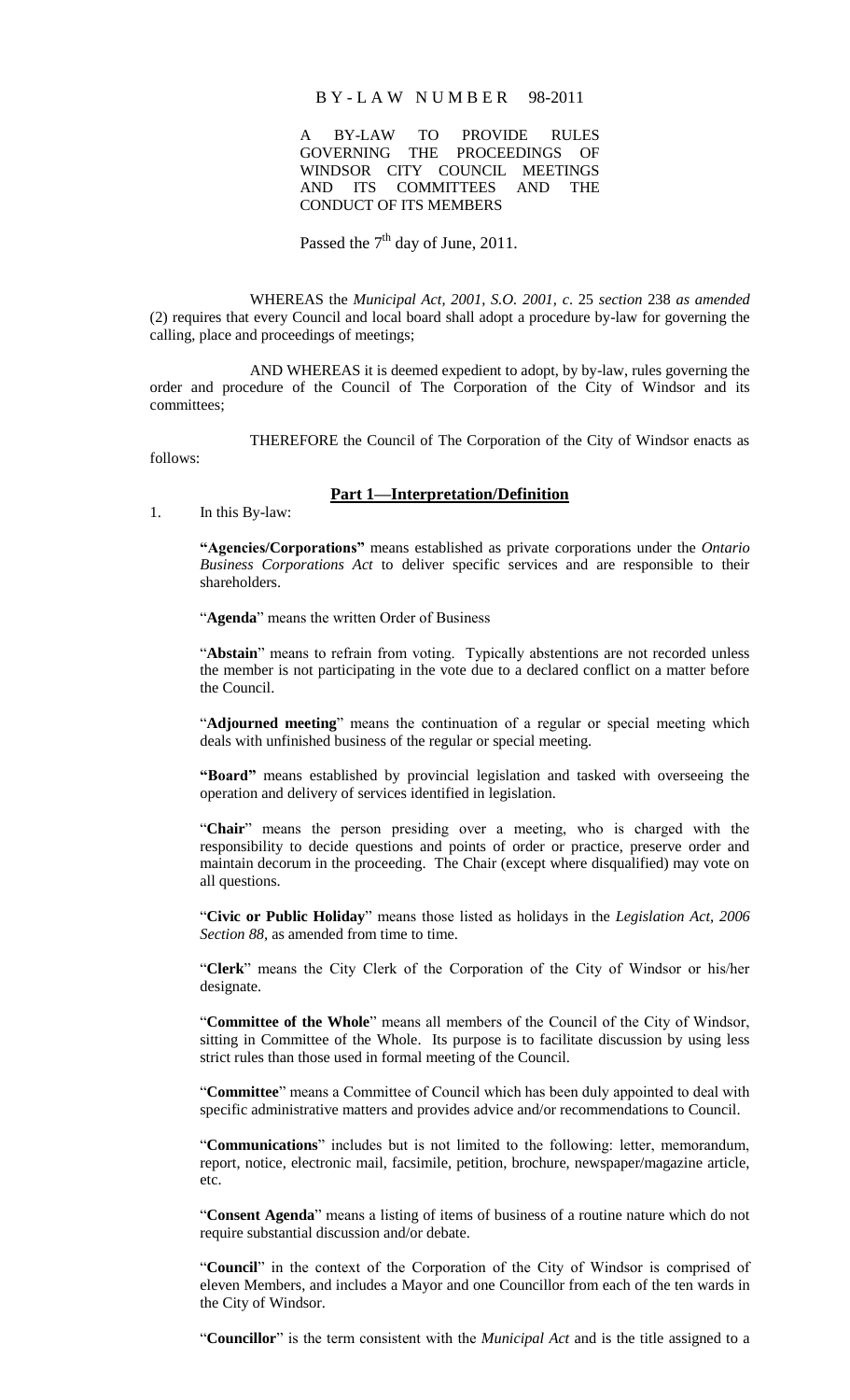Member elected to represent electors of a specific Ward.

"**Division of the Question**" means a request by a Member to have a long motion divided into parts which are capable of standing alone, so that these parts may be considered separately.

"**Head of Council**" means the Mayor of the Corporation of the City of Windsor.

"**Improper Conduct**" means conduct which offers any obstruction to the deliberations of proper action of Council.

"**In Camera**" means a meeting or portion thereof, which is closed to the public in accordance with the *Municipal Act 2001, S. 239 as amended*.

"**Majority**" means more than half of the votes cast by members entitled to vote.

"Mayor" is the Head of Council who is elected by general vote and is the Ex-officio of all Standing Committees except for the Executive Committee.

"**Meeting**" means any regular or special meeting of Council or Committee.

"**Member of Council**" means a person duly elected or appointed to serve on Council for the Corporation of the City of Windsor.

"**Notice of Motion**" means an advance notice to members on a matter which Council will be asked to take a position.

"**Order of Business**" means the sequence of business under consideration at a meeting that has been duly called and constituted.

"**Pecuniary Interest**" means a direct or indirect interest within the meaning of the *Municipal Conflict of Interest Act, R.S.O. 1990, as amended.* 

**―Planning Standing Committee‖** means a Standing Committee of Council comprised of five (5) members of Council and members at large as appointed by Council from time to time. This Committee shall be deemed the Statutory Meeting required for matters under the *Planning Act.*

"**Point of Order**" means a matter that a Member considers to be a departure from or contravention of the rules, procedures or generally accepted practices of the Council.

"**Point of Personal Privilege**" means a matter that a Member considers to impugn their integrity or the integrity of the Council.

"**Quorum**" means the majority of the whole number of the members of Council who are present in person. (The quorum for the purpose of Windsor City Council Meetings shall be 6 Members of Council.) For committees, quorum means the majority of the whole number of appointed Members who are present in person.

"**Recorded Vote**" means the recording in the Council Minutes, the names of each Member present and the manner of their vote on a matter or question before the Council. In the case of a Member who has declared a conflict on the matter or question, the minutes shall reflect the Member abstained from the vote.

"**Regular Meeting**" means a scheduled business meeting held in accordance with the approved calendar/schedule of meetings.

"**Rules of Procedure**" means the applicable procedural rules and rules of conduct contained in this by-law.

"**Special Meeting**" means a meeting not scheduled in accordance with the approved calendar/schedule of meetings.

"**Special Purpose Committee**" means a Committee established by Council to consider a specific matter. Council shall establish the composition, mandate and timelines for a final report from the Special Purpose Committee.

"**Standing Committee**" means a Committee established by Council to address matters which Council has deemed appropriate for the committee to consider. Standing Committees will address on-going administrative matters within the scope and responsibility of Council and will be expected to provide reports to Council presenting advice and/or recommendations on matters under consideration. It will be comprised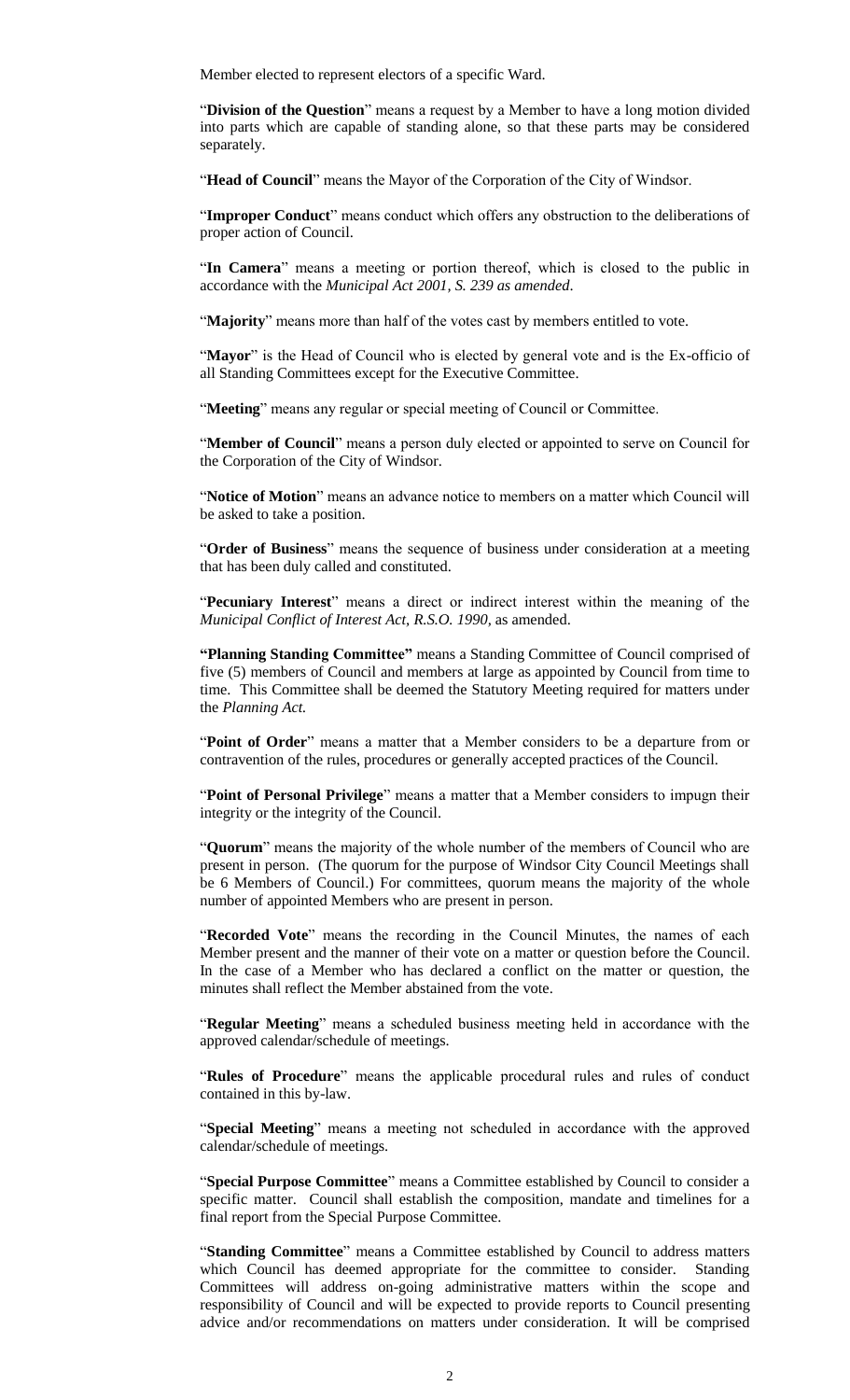solely by five (5) members of Council, unless otherwise directed by Council, who are appointed by Council and which have an ongoing mandate or purpose.

"Vice Chair" means in the absence of the Chair at a committee meeting, they will be charged with the duties of the Chair i.e. the person presiding over a meeting, who is charged with the responsibility to decide questions and points of order or practice, preserve order and maintain decorum in the proceeding. The Chair (except where disqualified) may vote on all questions.

## **PART 2 GENERAL APPLICATION OF THIS BY-LAW**

- 2. a) The rules of procedure contained in this by-law shall be observed in all proceedings of Council and shall be the rules for the order and dispatch of business in the Council and unless specifically provided, with the necessary modifications, to all Standing Committees and Committees of Council thereof.
	- b) Except as provided elsewhere in this by-law, any one or more of the rules contained in this paragraph may be temporarily suspended or waived by Council by a two-thirds vote of the whole number of members present:
		- Amending the Order of Business
		- Adding or removing delegations
		- Amending the rules for debate (adding or decreasing time for debate)
		- Introducing a Motion without the standard notice
		- Notice for calling a meeting as set out in part 3
	- c) All points of order or procedure for which rules have not been provided in this bylaw shall be decided by the Chair in accordance, as far as is reasonably practical, with the rules of parliamentary law as contained in BOURINOT"S Rules of Order (the Canadian Parliamentary Authority)
	- d) Unless a contrary intention appears, in this By-law, words in the singular include the plural and words importing masculine gender include the feminine.
	- e) All Members, except the Mayor, are to be addressed as:
	- "COUNCILLOR (surname inserted)".
	- f) The Mayor shall be addressed as "MAYOR (surname inserted)" or as "YOUR WORSHIP".

## **PART 3 MEETINGS**

#### **3.1 Inaugural Meeting**

- a) The first meeting in a new term of Council shall be held not later than the first Monday in December in each election year, at the hour of seven o'clock in the evening.
- b) The location of the inaugural meeting shall be determined by the resolution of the outgoing Council.
- c) The Inaugural Agenda may include:
	- Filing of Certificates and Declarations of Office and Oath of Allegiance in accordance with the provisions of the Municipal Act
	- Address by the Mayor
	- Ceremonial Address by Special guest(s)
	- Passage of Confirmatory By-law

## **3.2 Regular Meetings and Standing Committee Meetings**

#### Location of Meetings

a) All regular meetings of the Council and Standing Committees of Council shall be held in the Council Chambers of Windsor City Hall at 350 City Hall Square (3rd Floor), or at such other place within the City of Windsor as the Chair may from time to time determine.

## Date and Time of Regular Meetings, Standing Committee Meetings and Committees of **Council**

- b) Council meetings shall be held twice monthly throughout the year, on the first and third Monday of the month unless otherwise indicated and shall be held according to the approved schedule. A meeting calendar will be presented to Council for approval by the Clerk in November of each year detailing the dates for all Regular Council and Standing Committees of Council.
- c) In the event the Monday designated for holding of a Regular Council meeting falls on a public or civic holiday or on a day when City Hall is closed for business, Council shall consider meeting at the designated hour on the first day following which is not a public or civic holiday.
- d) All regular meetings of Council shall commence at 6:00 o"clock p.m.
- e) The Executive Standing Committee shall meet on the fourth Monday of every month commencing at 6:00 o'clock p.m. or as approved by Council.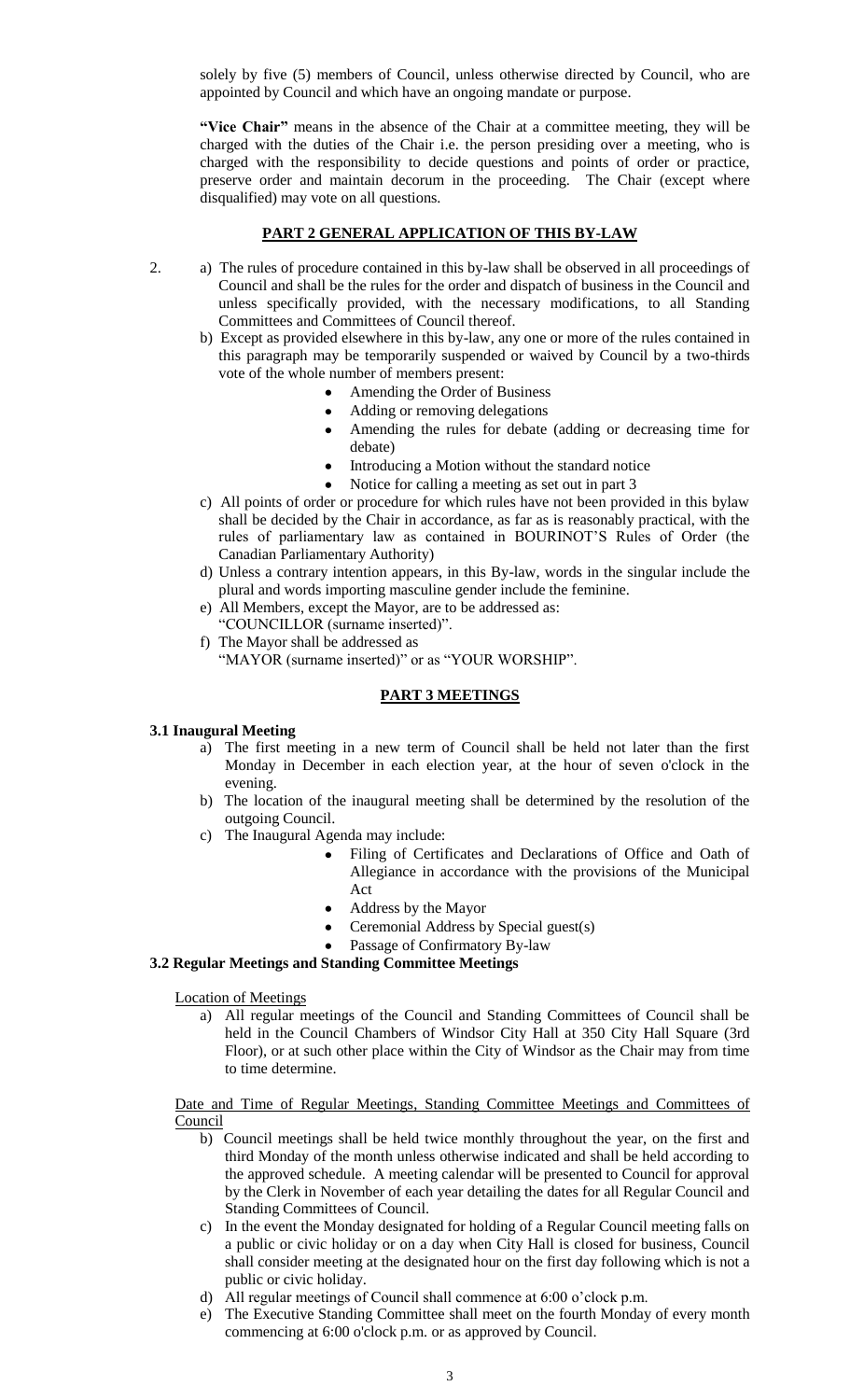- f) The Planning Standing Committee shall meet on the second Monday of every month commencing at 4:30 o'clock p.m. or as approved by Council.
- g) The Economic Development Standing Committee shall meet on the first Wednesday of every month commencing at 4:30 o'clock p.m. or as approved by Council.
- h) The Social Development, Health & Culture Standing Committee shall meet on the second Wednesday of every month commencing at 9:00 o'clock a.m. or as approved by Council. or as approved by Council.
- i) The Public Safety Standing Committee shall meet on the third Wednesday of every month commencing at 4:30 o'clock p.m. or as approved by Council.
- j) The Environment and Transportation Standing Committee shall meet on the fourth Wednesday of every month commencing at 4:30 o'clock p.m. or as approved by Council.
- k) Advisory Committees of Council are to meet quarterly unless otherwise required, and subject to the approval of the City Clerk. The Windsor Essex County Environmental Committee, a joint City of Windsor/County of Essex Committee, is not restricted to quarterly meetings.

## Notice of Meetings

- l) The Clerk shall cause to be delivered to the address provided notices/agendas for each regular meeting and Standing Committee of Council, for all members of Council and Committee members, as the case may be. The notice/agenda of these meetings shall be provided not less than 72 hours before the hour appointed for the holding of such meeting. At the same time the Clerk shall also distribute a copy of the notice/agenda to the Chief Administrative Officer and to the heads of all civic departments. Notices/agendas shall also me made available to the general public by any or all of the following means:
	- Posting to the web;
	- Mail delivery;
	- Facsimile transmission;
	- electronic mail;

# **3.3 Special Meetings of Council**

- a) In addition to regular meetings, the Mayor may at any time summon a special meeting of Council by providing written direction to the Clerk stating the date, time and purpose for the special meeting.
- b) In addition, a majority of Council Members may at any time petition the Clerk to call a special meeting of Council by providing the written petition to the Clerk stating the date, time and purpose for the special meeting.
- c) The Clerk shall give notice to the members of the Council of all special meetings of Council whenever required, and such notice shall be delivered to each member by any of the following means (personal delivery, facsimile transmission, electronic mail) so as to reach their residence or place of business at least twenty-four hours before the time fixed for the special meeting. Notices/agendas shall also me made available to the general public by any or all of the following means:
	- Posting to the web;
	- Mail delivery;
	- Facsimile transmission;
	- electronic mail;

## **3.4 Closed Meetings of Council**

- a) Council meetings, or portions thereof, may be held "In Camera" only in accordance with the *Municipal Act, 2001, S. 239*. The Clerk in conjunction with the Chief Administrative Officer, and Mayor will place the "In Camera" session, if required, at either the beginning or end of the meeting wherever deemed appropriate. The only matters to be considered "In camera" are as follows:
	- i) the security of the property of the municipality or local board.
	- ii) personal matters about an identifiable individual, including municipal or local board employees.
	- iii) a proposed or pending acquisition or disposition of land by the municipality or local board.
	- iv) labour relations or employee negotiations.
	- v) litigation or potential litigation, including matters before administrative tribunals, affecting the municipality or local board.
	- vi) advice that is subject to solicitor-client privilege, including communications necessary for that purpose.
	- vii) a matter in respect of which a council, board, committee or other body may hold a closed meeting under another Act.
	- viii) a matter related to the consideration of a request under the Municipal Freedom of Information and Protection of Privacy Act, board, commission, or other body is the head of an institution for the purposes of that Act.
	- ix) a meeting of Council or local board or of a committee of either of them may be closed to the public if the following conditions are both satisfied:
		- 1. The meeting is held for the purpose of educating or training the members.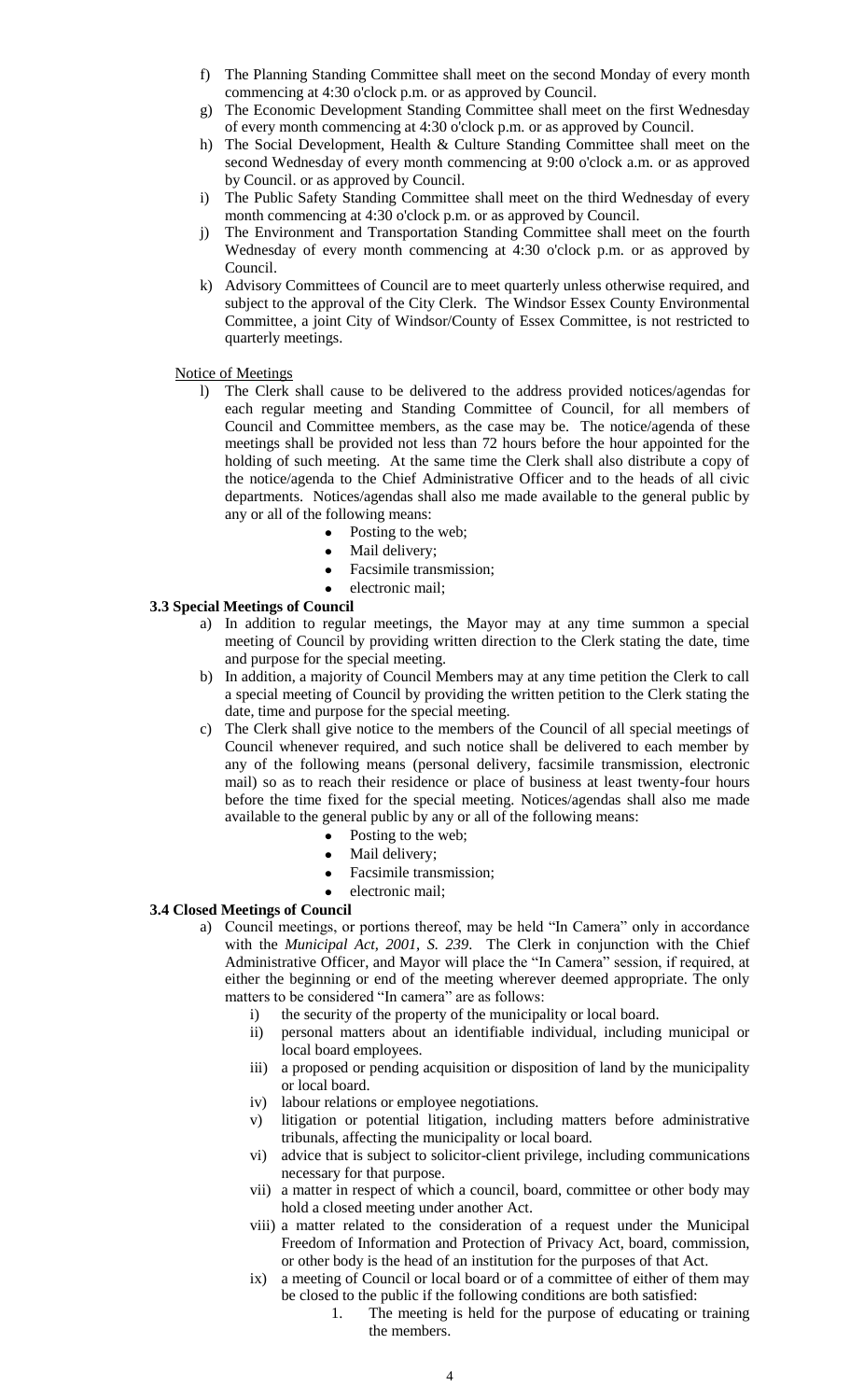- 2. at the meeting, no member discusses or otherwise deals with any matter in a way that materially advances the business or decision-making of the Council, local board or committee.
- b) In the event that the subject matter to be considered at a meeting qualifies to be considered in closed session pursuant to *Section 239 S. 2 of the Municipal Act, 2001*, as amended, the public notice of meeting provided by the Clerk shall contain the general nature of the matter to be considered as required by the *Act*, and in addition, the Clerk shall provide to all members of Council a further notice which contains specifics of the confidential matters to be considered.
- c) Prior to moving "In Camera" for one of the reasons listed in section 3.4 (a), Committee/Council shall pass a motion in public session stating:
	- i) the fact that the Committee/Council is convening into closed session, and
	- ii) the general nature of the matter to be considered.
- d) A meeting may be closed to the public during the taking of a vote if section 3.4 (a) permits it, or requires that the meeting be closed to the public; and the vote is for a procedural matter or for giving directions and instructions to officers, employees, or agents of the municipality or local board or committee of either of them, or persons retained by, or under contract to the municipality or local board.
- e) All resolutions, directions and general actions resulting from "In Camera" discussions shall be confirmed/adopted in open or public session.
- f) The rules of Council as outlined in the procedural by-law shall apply during closed meetings of Council.

## **3.5 Adjournment Hour/All Meetings**

- a) All regular Council meetings shall stand adjourned when the Council has completed all business as listed on the Order of Business or upon the arrival of the hour of 11:00 p.m.
- a) In the event the business before Council has not been completed at the hour of 11:00 p.m., then Council by unanimous vote of all the members present may approve an extension of the meeting to the hour of 12:00 midnight. At 12:00 midnight the unfinished business shall be deferred to the next regular meeting of Council, unless a resolution of Council to re-convene the Council Meeting to another day and time prior to the next regular meeting of Council is adopted by majority vote.

#### **3.6 Quorum/Call to Order**

- a) As soon as there is a quorum after the time set for the start of the meeting, the Mayor or Chair shall call the meeting to order.
- b) A majority of Members (more than half the total of the Council), or more than half the total of the Standing Committee of Council is necessary to constitute a quorum of the Council or Standing Committee.
- c) In the event that a quorum is not present within 30 minutes after the designated start time of the meeting, the Clerk shall record the names of the members present and the meeting shall stand adjourned.
- d) In the case where a quorum is present at a Regular Meeting of Council and the Mayor or Chair has not attended within fifteen minutes after the time appointed, the Clerk shall call the members to order, and the member of Council who is appointed as the Acting Mayor shall assume the Chair during the meeting or until the arrival of the Mayor.
- e) In the event the member designated as Acting Mayor is not present then the next member on the Acting Mayor list shall preside during the meeting or until the arrival of the Mayor.
- f) Members of Council are encouraged to notify the Clerk when the Member is aware that he/she will be absent from any meeting of Council/Standing Committee. In the event that the Clerk"s office is not notified in advance of the absence the record will show the member as being "absent without reason".
- g) The Clerk shall record in the minutes those members who were present and those members absent with cause and without cause.
- h) If a quorum ceases to be present during the course of a meeting, proceedings must stop and the Chair must adjourn the meeting to a later date.

#### **3.7 Telephone/E-mail polls**

a) No vote shall be taken in Council by ballot or any other method of secret voting. Telephone and/or e-mail polls of Members of Council shall be permitted only upon authorization by the Mayor or CAO, in emergency situations requiring Council direction where time does not permit holding a special meeting of Council and/or a quorum of Council cannot physically convene to consider a matter. The results of a poll must be confirmed and ratified at the next public meeting of Council.

## **PART 4 – ORDER OF BUSINESS FOR REGULAR MEETINGS OF COUNCIL**

#### **4.1 Order of Business**

The Clerk shall prepare, for the use of the members at the Regular Meetings of the Council, an "Order of Business" (also known as the Council Agenda) in the following form and order:

Call to Order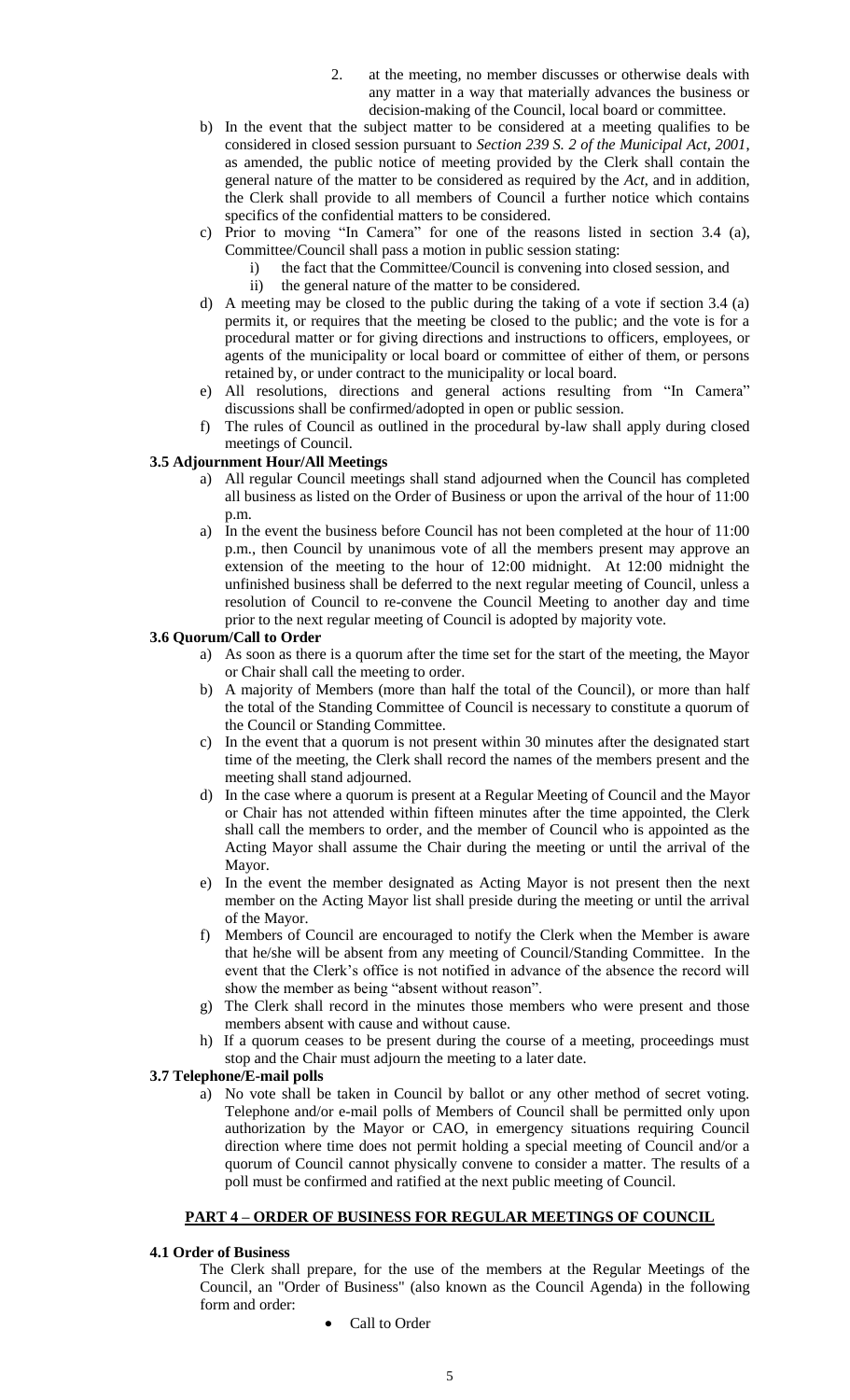- Playing of the National Anthem
- Disclosure of Pecuniary Interest and the general nature thereof
	- Adoption of the Minutes
	- Notice of Proclamations
	- Committee of the Whole Mayor Presiding
	- Communication Package
	- Consent Agenda

# Regular Business:

- Requests for deferrals, referrals and/or withdrawals of any items of business
- Presentations & Delegations
- Consideration of Business Items
- Consideration of Committee Reports
- Consideration of Matters from In-Camera meeting held prior to Council (if required)
- Consideration of By-laws first and second reading

# Formal Council Session:

- Adoption of the report of the Committee of the Whole
- Notices of Motion
- Motions
- Third and Final Reading/Adoption of By-laws (including Confirmatory By-law)
- Petitions
- Submission of written council questions
- Review and Adoption of Council Questions Previous Council Meeting
- Verbal responses by Members of Administration
- New Council Questions
- Statements by Members of Council (non-controversial)
- Proposed in-camera agenda items for consideration at the next closed meeting
- Adjournment
- 4.2 The Clerk, under the direction of the Chief Administrative Officer may prepare a supplementary Order of Business in order to deal with urgent matters only.
- 4.3 Agendas for Council and Standing Committee meetings shall be made available to the public as soon as possible after they have been delivered to Members of Council, in accordance with section 3.2.
- 4.4 Any person directly affected by a report or correspondence on the Agenda, who may wish to address City Council on that topic, may be provided, upon request, with a copy of the report or correspondence as soon as it is available, but not before the reports are available for Council.
- 4.5 The regular Council Meeting Agenda and Executive Committee Meeting Agenda (Order of Business) will be established through the Agenda Review Process, consisting of the Mayor, Chief Administrative Officer, City Clerk and other members of Administration for the purpose of determining capacity for consideration at any given meeting.

# **PART 5 – DISCLOSURE OF PECUNIARY INTEREST**

- 5.1 It is the responsibility of each Member to identify and disclose any pecuniary interest (as defined by the *Municipal Conflict of Interest Act, R.S.O. 1990, C. M.50)* in any item or matter before the Council or any Standing Committee or Committee of Council.
- 5.2 Where a Member, either on his own behalf or while acting, by, with or through another, has any pecuniary interest, direct or indirect, in any matter and is present at a meeting of the Council or Standing Committee at which the matter is the subject of consideration, the member shall:
	- a) prior to any consideration of the matter at the meeting, disclose the interest and the general nature thereof.
	- b) not take part in the discussion of, or vote on any question in respect of the matter.
	- c) not attempt in any way whether before, during, or after the meeting to influence the voting on any such question.
- 5.3 Where a meeting is not open to the public, in addition to complying with the requirements, the Member shall forthwith leave the meeting for the part of the meeting during which the matter is under consideration.
- 5.4 Where the interest of a Member has not been disclosed by reason of absence from the particular meeting, the Member shall disclose the interest and otherwise comply at the first meeting of Council, or Standing Committee or Committee of Council, as the case may be, attended by the Member after the particular meeting.
- 5.5 The Clerk shall record the particulars of any disclosure of pecuniary interest made by members of Council, Standing Committees or Committees of Council, as the case may be, and any such record shall appear in the minutes of that particular meeting.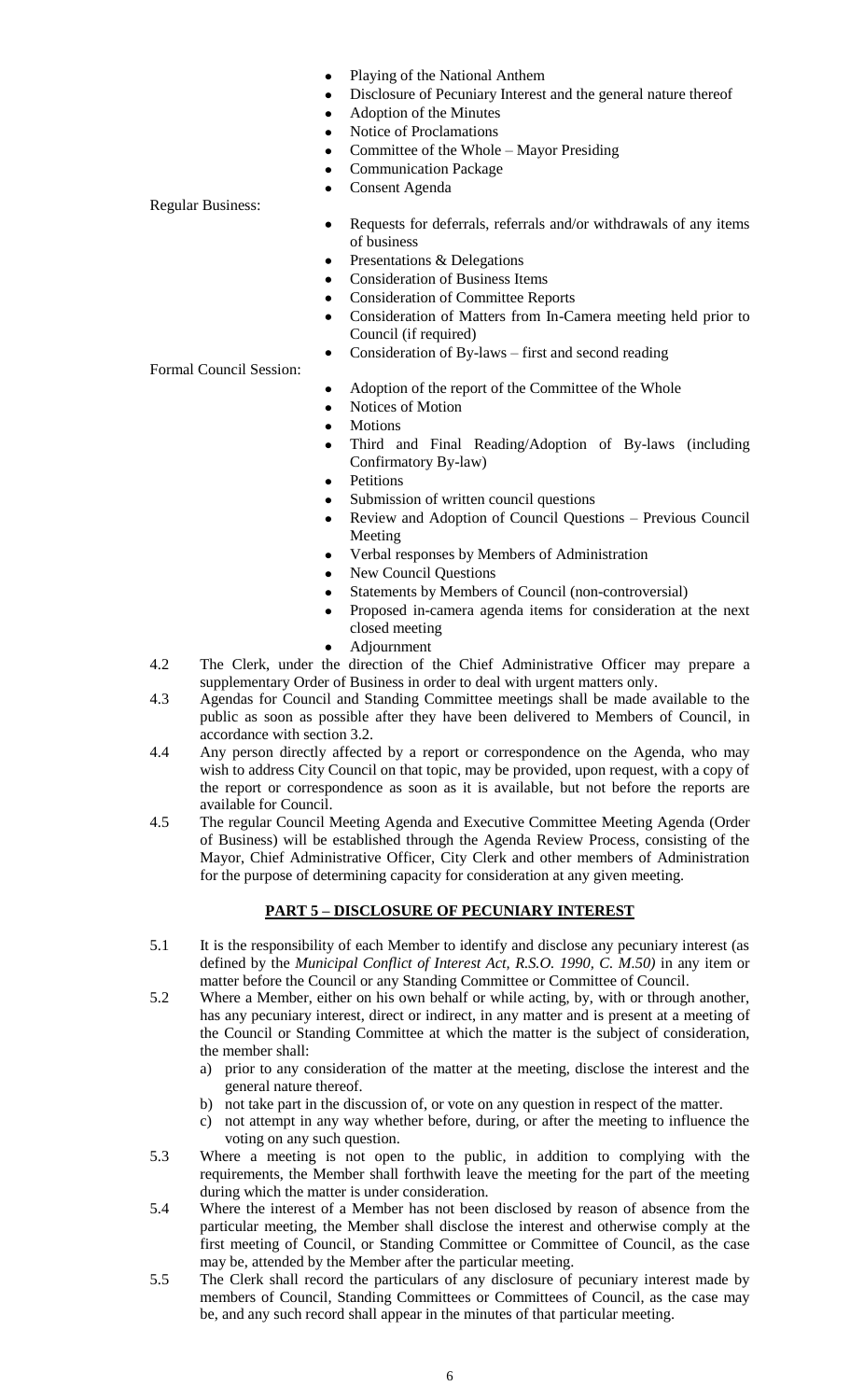# **PART 6 - COMMUNICATION PACKAGE FOR REGULAR MEETING OF COUNCIL**

- 6.1 The Clerk shall prepare a package of communication items for Members of Council for consideration at Regular meetings of Council. Items to form the communications package shall include but not be limited to various notices of development applications, liquor licence applications, status reports or general information to Council, correspondence items from other levels of government, crown corporations, agencies, boards or provincial/federal associations engaged in municipal matters.
- 6.2 Every item of correspondence intended to be presented to Council shall be legible, not contain any defamatory allegations, impertinent or improper matter, shall be signed by the author(s), and their return mailing address must be noted thereon.
- 6.3 a) Requests from persons, organizations, associations and other municipal governments to endorse resolutions affecting Provincial legislation shall be referred to the Association of Municipalities of Ontario (AMO) for review and consideration. Requests for resolutions concerning Federal legislation shall be referred to the Federation of Canadian Municipalities (FCM) for review and consideration.
	- b) Council may direct the Clerk or other members of the administration to take additional action on a resolution where in the opinion of Council the local circumstances warrant a local initiative or support for said resolution.
- 6.4 Members of Council will be governed by the following rules respecting questions relative to communications:
	- a) The Clerk shall note on the correspondence the recommended disposition of the item.
	- b) Council Members are encouraged to contact the appropriate Corporate Leadership Team (CLT) member, or Senior Management Team (SMT) member prior to the meeting to raise questions or clarify issues relevant to the matter and to secure additional information as may be required.
	- c) A limitation of 20 minutes shall be established for consideration of communication matters. A restriction shall be placed on Council Members at a maximum of 2 minutes each to raise any pertinent questions and/or comments pertaining to the correspondence items.
	- d) Questions raised during the communications portion of the meeting shall not form part of the formal question period. The Clerk shall not formally record these questions, however, Administration shall have regard to providing a verbal response to the matters raised and will make every effort to provide the information to the Council Member within a reasonable time.
	- e) A motion directing administration to undertake certain action with respect to any item of communication shall be in order provided it is moved and seconded.
	- f) A motion to adopt the Communication package will be in order the earlier of the completion of the 20-minute time period for consideration of communication matters, or when all Council Members have concluded their questions on the communication items.
	- g) Any issues of jurisdiction on any matter of communication before the Council shall be determined by the Chair. The decision of the Chair shall be final without recourse to a challenge of the Chair.
- 6.5 Delegations will not be heard on Communication items unless Council directs an administrative report as a regular agenda item be prepared for a future meeting at which time interested parties may address Council or the respective Standing Committee on the report.

# **PART 7 – CONSENT ITEMS FOR REGULAR MEETINGS OF COUNCIL**

- 7.1 The Clerk shall compile a Consent Agenda for regular Council Meetings which lists items on the Order of Business that are routine matters, reports provided for information purposes, reports in response to Council Questions, and matters of a non-controversial nature.
- 7.2 In compiling the Consent Agenda, the Clerk may list the following items as consent items:
	- a) site plans
	- b) tenders
	- c) property sales and purchases
	- d) leases
	- e) legal agreements
	- f) encroachments
	- g) parking and traffic by-law amendments
	- h) street and alley closing reports
	- i) part lot control exemption requests
	- j) information reports from administration (if deemed necessary)
	- k) legal formalities, i.e. Ontario Municipal Board applications
	- l) accounts for approval
	- m) responses to Council Questions (if deemed necessary)
- 7.3 A member of Council may speak to an item on the Consent Agenda prior to the consideration of the adoption of the matters listed on the Consent Agenda; however, if a Council member wishes to amend the recommendation of an item(s) listed on the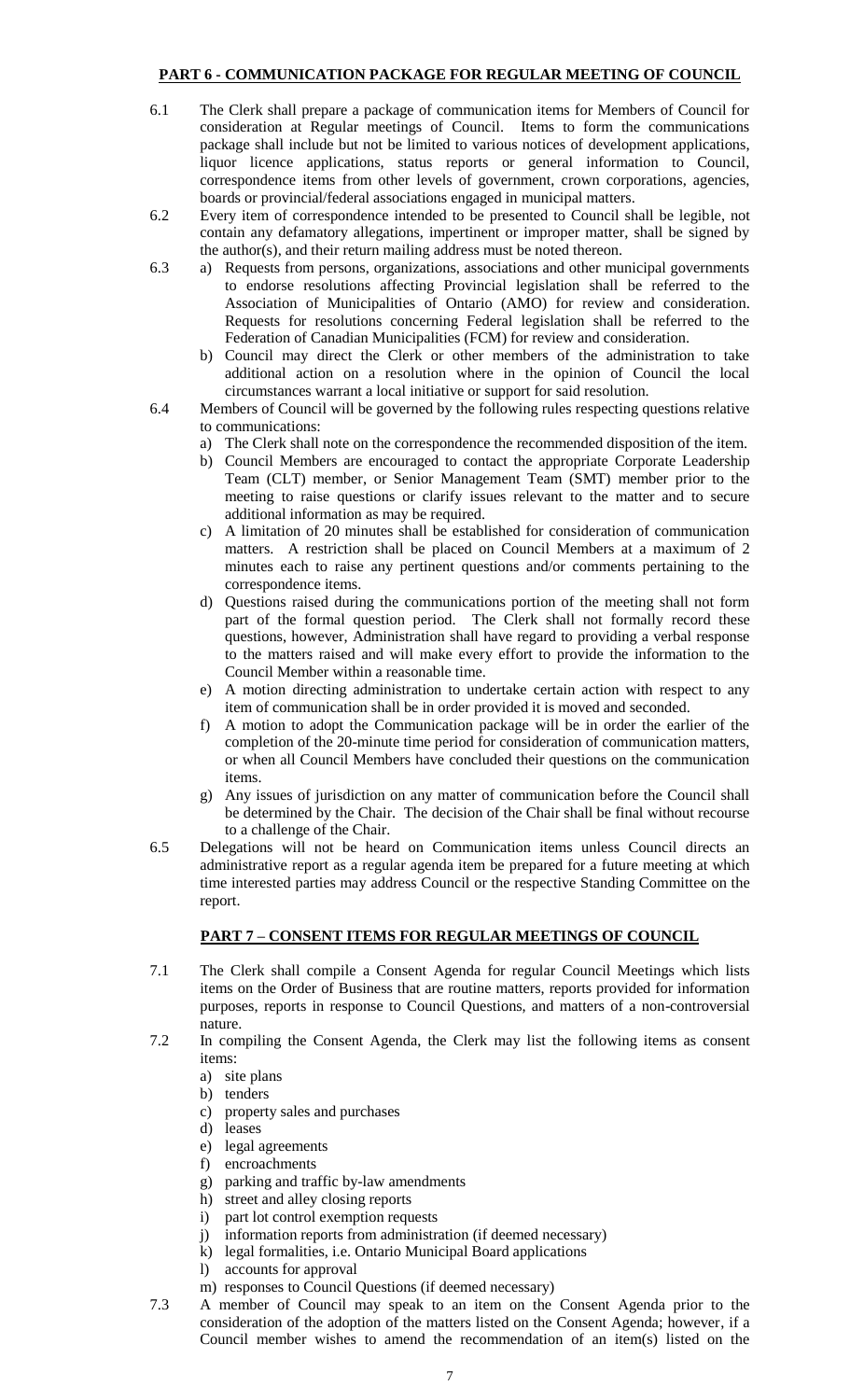Consent Agenda, the member shall request the item(s) be removed from the Consent Agenda for consideration and debate during the Committee of the Whole (Consideration of Business Items).

## **PART 8 – PROCLAMATIONS**

- 8.1 The Council of the City of Windsor recognizes the symbolic gesture of endorsing special days, weeks, or a month in support of various community groups and their causes.
- 8.2 Requests for proclamations shall be processed by the Clerk on the condition the request is made by a local organization (being defined as a group having an official presence in Windsor/Essex). The Clerk shall review the request and make any appropriate amendments to the proclamation, which in the Clerk"s view improves the structure and/or intent of the requested proclamation. If deemed appropriate, at the discretion of the Clerk, may present the proclamation to the Mayor for signature. Once the proclamation has been signed, the proclamation shall be noted on the appropriate Council Agenda for information only along with approved flag raisings, if requested.
- 8.3 Council, having delegated the administration of proclamations, shall not hear delegations related to proclamation requests.
- 8.4 Each organization shall be responsible for disseminating the proclamation to the media and making arrangements for the attendance of the Mayor or Councillors at the specific function or event.
- 8.5 Where two or more organizations have made, in the discretion of the clerk, a similar request for a proclamation, the Clerk will recommend the two groups collaborate on the request for a mutually agreed upon submission, otherwise the Clerk will make the final determination regarding the date, time and manner in which the proclamation will be made.

## **PART 9 – PRESENTATIONS**

- 9.1 Any person(s), organization(s), corporation(s), or appointed official(s) of the City of Windsor wishing to address the Municipal Council to inform Council of matters of significance to the City may be permitted to do so provided that such persons have requested and been granted presentation status from the Clerk by 12:00 noon on the Friday preceding the Council meeting.
- 9.2 Presentations shall be restricted to the following:
	- a) Civic Recognition/Awards at the call of the Chair
		- b) Presentation by City staff or consultants retained by the City providing information related to municipal operations (time as required)
		- c) Presentation of information related to affiliated committees/boards, agencies at the Call of the Chair or must be routed through the appropriate Standing Committee. (10 minutes)
		- d) Presentations from senior levels of government or other municipal governments (10 minutes)
- 9.3 Civic Recognition Awards shall be administered by the Clerk in accordance with the guidelines as outlined in Appendix "A" which forms part of this by-law.

## **PART 10 – DELEGATIONS**

## **PART A--PERTAINING TO CITY COUNCIL MEETINGS**

- 10.1 The Clerk shall not register a delegation unless there is a specific item listed on the Order of Business to which the delegate has a bona fide interest and wishes to address Council.
- 10.2 Subject to Section 10.1, any person(s), group(s), corporation(s) or organization(s) not being a member of Council concerned or an appointed official of the City of Windsor, and wishing to address Council, may be heard by leave of Council, provided they advise the Clerk indicating the particulars of the matter to which the delegation wishes to address Council. Persons speaking before Council shall address their remarks to the stated business. Delegations will be limited to speaking only once. Rebuttal or cross debate with other delegations shall not be permitted.
- 10.3 Delegations will be permitted from the public gallery without prior registration only during a public hearing portion pursuant to appropriate legislative requirements.
- 10.4 Audio visual equipment may be used to assist in presentations to Council, provided permission has been obtained for use of such equipment from the Clerk at the time the delegation contacted the Clerk to register for the meeting.
- 10.5 The Chair may curtail any delegation, any questions of a delegation, debate during a delegation for disorder, or any other breach of this by-law. If the Chair rules that the delegation is concluded, the person or persons appearing shall withdraw from the delegation table. The decision of the Chair shall not be subject to any challenge.
- 10.6 Delegations shall not:
	- a) speak disrespectfully of any person.
	- b) use offensive words.
	- c) speak on any subject other than the subject for which they have received approval to address Council.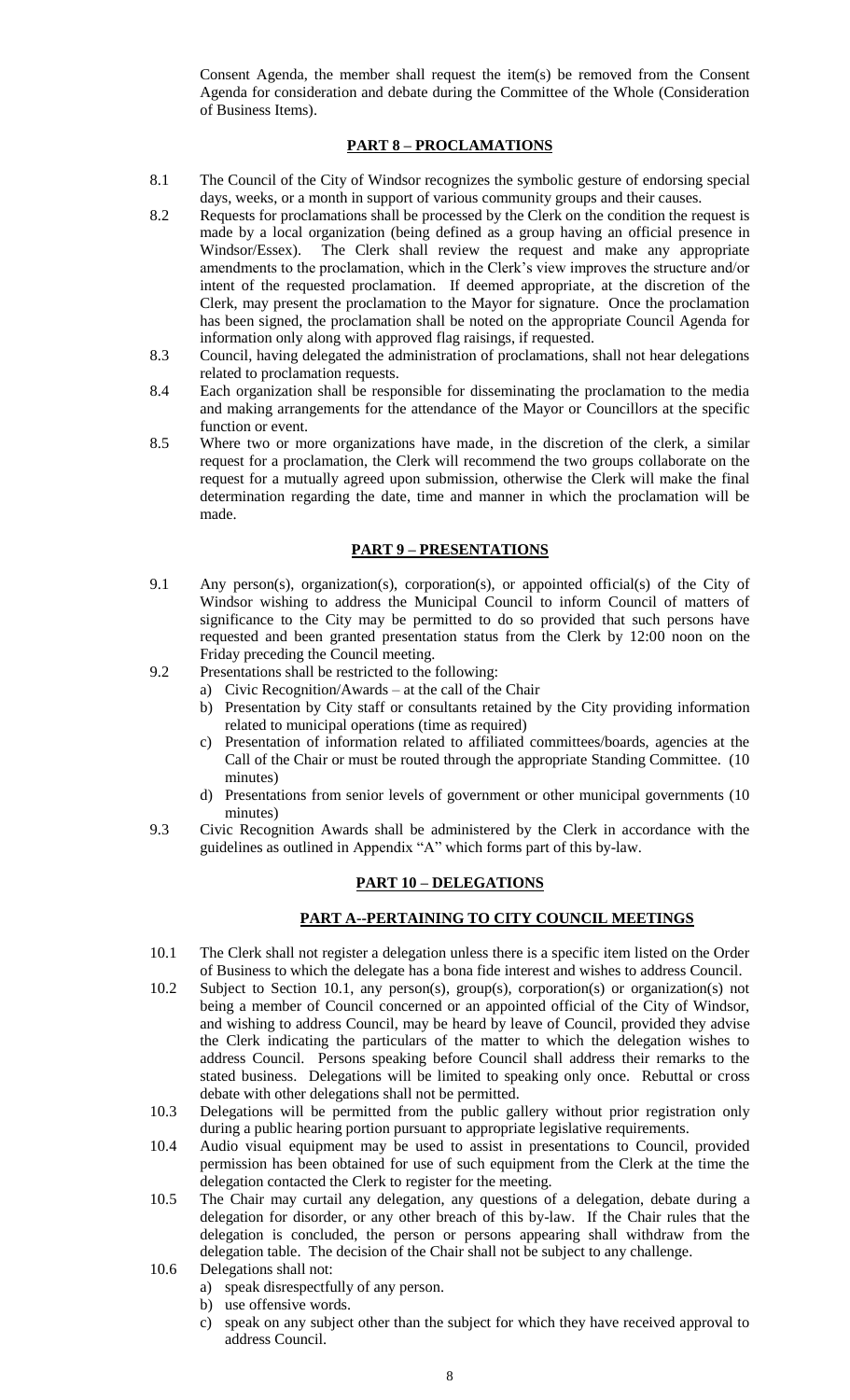- d) disobey a decision of the Chair/Council.
- e) enter into cross debate with other delegations, Administration, members of Council or the Chair.
- 10.7 Upon the completion of a presentation to Council by a delegation, any discourse between members and the delegation shall be limited to members asking questions for clarification and obtaining additional, relevant information only. Members shall not enter into debate with the delegation respecting the presentation. Once a motion has been moved and seconded, no further representation or questions of the delegation shall be permitted.
- 10.8 Any person who wishes to appear before a Regular Meeting of Council shall make application to the Clerk by the Friday preceding the Council meeting, 12:00 noon, to be placed on the Order of Business to appear before Council at the meeting at which it will be dealing with the item of interest to the delegate. A written brief is encouraged and, if submitted to the Clerk by noon on the Friday preceding the Council meeting shall be copied and distributed as "Delegation" submissions to Council members.
- 10.9 In the event application is made to the Clerk after the 12:00 noon deadline for registering as a delegation, but prior to Monday, 4:00 p.m. of the date of the meeting, the Clerk will bring the request to the attention of Council. Council on a 2/3 vote may decide to hear the delegation. Those persons registering after the 12:00 noon deadline will be advised by the Clerk that they may not be heard by Council unless a 2/3 of Council members vote to allow the late delegation.
- 10.10 A maximum of five minutes shall be allotted for each delegation to present his/her position of support or opposition to the relevant agenda item on the Order of Business. Where there are numerous delegations listed taking the same position on a matter, they are encouraged to select a spokesperson to present their views. Delegations are encouraged not to repeat information presented by an earlier delegation. The five minute time line shall be strictly enforced. The Clerk shall set a timer at the commencement of the delegation"s presentation. The Mayor/Chair at the conclusion of the five minutes, shall inform the delegation that the time limit has been exceeded and thank the delegation for the presentation. Only upon a verbal motion to extend the five minute limit adopted by a majority of members shall the five minute limit be extended.
- 10.11 Any person(s), group(s), corporation(s) or organization(s) may wish to submit written material on a matter which is listed on the Order of Business, but choose not to provide verbal information in the form of a delegation before Council. Where the written material is provided to the Clerk by Friday, 12:00 noon preceding the Council meeting, the Clerk shall copy and distribute the material as a "Delegation" submission with the notation that there shall not be a verbal presentation by the delegation.
- 10.12 Any person(s), group(s), corporation(s) or organization(s) may choose to notify the Clerk that they will be in attendance at the Council meeting for the sole purpose of responding to any questions from the members of Council, but will not make a formal verbal presentation. In such instances, the Clerk will note the name(s) of such person(s), group(s), corporation(s) or organization(s) on the delegation register noting their appearance for the purpose of responding to questions.
- 10.13 The Clerk shall list the delegations in the following order:
	- i) requests for deferral
	- ii) present for questions only
	- iii) supporting uncontested applications
	- iv) matters which have been tabled or deferred by Council
	- v) Planning Act/matters
	- vi) routine/administrative/other Committee matters
	- vii) controversial or non-consent related matters
	- viii) conditional delegations, varied by the Chair, Clerk or Council,

and further, the above order of listing may be varied by the Clerk or Council for the following reasons:

- a) specific travel arrangements by out-of-town delegations necessitating either an early or late listing;
- b) delegations requesting that they be heard either early or late due to the legitimate work/meeting conflicts;
- c) matters which have a political sensitivity and/or legitimate reason for the disposition quickly;
- d) matters which have such a widespread public interest where the number of spectators present in the Council Chambers/meeting room approaches or exceeds the capacity of the room, so as to allow for the matter to be dealt with as expeditiously as possible thereby reducing the number of spectators and creating a safer situation in the Council Chambers/meeting room;
- e) consultants retained by the City who are present at the meeting to reduce cost to the City with a lengthy wait in the Council Chambers/meeting room;
- f) other requests by delegations to be given a higher priority for a stated reason.
- 10.14 Delegations will not be permitted to assume any unused time allocated to another delegation.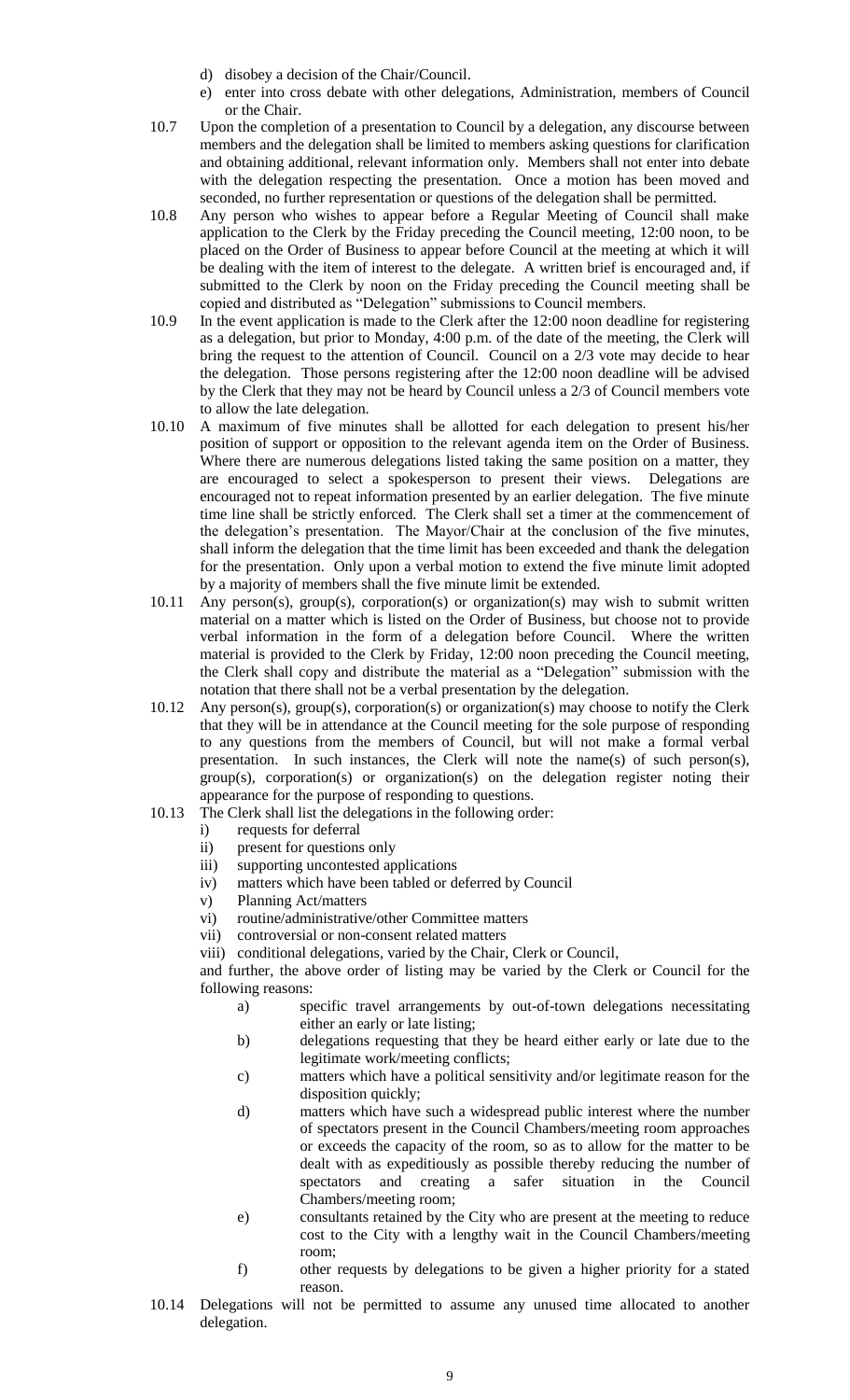- 10.15 When a request is received for a delegation wishing to be heard on an item which is not listed on the agenda, the person shall submit in writing the nature of their presentation to the Clerk.
	- a) The written material shall be subject to the same rules as outlined in Part 6 Communication Package.
	- b) The Clerk shall review the presentation material and determine if the subject matter and nature of the delegation"s request falls within the jurisdiction of the Municipal Council.
	- c) Once the Clerk has concluded that the presentation/request does fall within the jurisdiction of the Council, the Clerk shall forward a copy of the written submission to the Chief Administrative Officer to determine if an administrative report should accompany the submission on the next or subsequent agenda. If, in the sole discretion of the Chief Administrative Officer, it is deemed that an administrative report is required. The Chief Administrative Officer shall determine which Corporate Leadership Team member shall report on the issue and the timing of that report. The Clerk shall advise the delegation accordingly.
	- d) Where, in the sole discretion of the Chief Administrative Officer, it is deemed that the matter does not require an administrative report, the Clerk shall advise the author of the submission accordingly.
	- e) Where the matter falls outside of the scope and responsibility of the Council, the Clerk shall notify the person(s) that the presentation should be properly referred to the most appropriate board, commission, agency or Provincial or Federal Government for consideration.
- 10.16 Where a request is received to endorse a resolution, the Clerk shall notify persons, organizations, other governments that as a course of business, Council does not endorse resolutions. However, such requests will be automatically forwarded to the appropriate Provincial or Federal agency of which the City of Windsor is a member, along with a request that the matter be given a thorough review and consideration by the Association and its membership at the appropriate time.
- 10.17 Members of the public attending shall respect the decorum of Council and refrain from public outbursts, shouting, or behaviour intended to disrupt the debate, discussion and/or general proceedings of the Council. The Mayor or Chair may request that a member(s) of the public vacate the Council Chambers or meeting room if their behaviour is deemed to be disruptive to the business at hand. The Mayor or Chair may unilaterally suspend the meeting until order is restored in the Council Chambers or meeting room.
- 10.18 The display of placards and signs is not allowed in the Chamber/meeting room.

## **PART B--PERTAINING TO STANDING COMMITTEES OF COUNCIL**

- 10.19 The Clerk shall not register a delegation unless there is a specific item listed on the Order of Business to which the delegate has a bona fide interest and wishes to address the **Committee**
- 10.20 Subject to Section 10.19, any person(s), group(s), corporation(s) or organization(s) not being a member of the Committee concerned or an appointed official of the City of Windsor, and wishing to address the Committee, may be heard by leave of the Committee, provided they advise the Clerk indicating the particulars of the matter to which the delegation wishes to address the Committee. Persons speaking before the Committee shall address their remarks to the stated business. Delegations will be limited to speaking only once. Rebuttal or cross debate with other delegations shall not be permitted.
- 10.21 Delegations will be permitted from the public gallery without prior registration only during a public hearing portion of a meeting under the provisions of the *Planning Act, R.S.O. 1990, c. P.13,* as amended.
- 10.22 Audio visual equipment may be used to assist in presentations to Committee members. Permission should be received from the Clerk for the use of the equipment at the time the delegation contacts the Clerk to register for the meeting.
- 10.23 The Chair may curtail any delegation, any questions of a delegation, debate during a delegation for disorder, or any other breach of this by-law. If the Chair rules that the delegation is concluded, the person or persons appearing shall withdraw from the delegation table. The decision of the Chair shall not be subject to any challenge.
- 10.24 Delegations shall not:
	- a) speak disrespectfully of any person.
	- b) use offensive words.
	- c) speak on any subject other than the subject for which they have received approval to address Committees.
	- d) disobey a decision of the Chair/Committees.
	- e) enter into cross debate with other delegations, Administration, members of Committees or the Chair.
- 10.25 Upon the completion of a presentation to the Committee by a delegation, any discourse between members and the delegation shall be limited to the members asking questions for clarification and obtaining additional, relevant information only. Members shall not enter into debate with the delegation respecting the presentation. Once a motion has been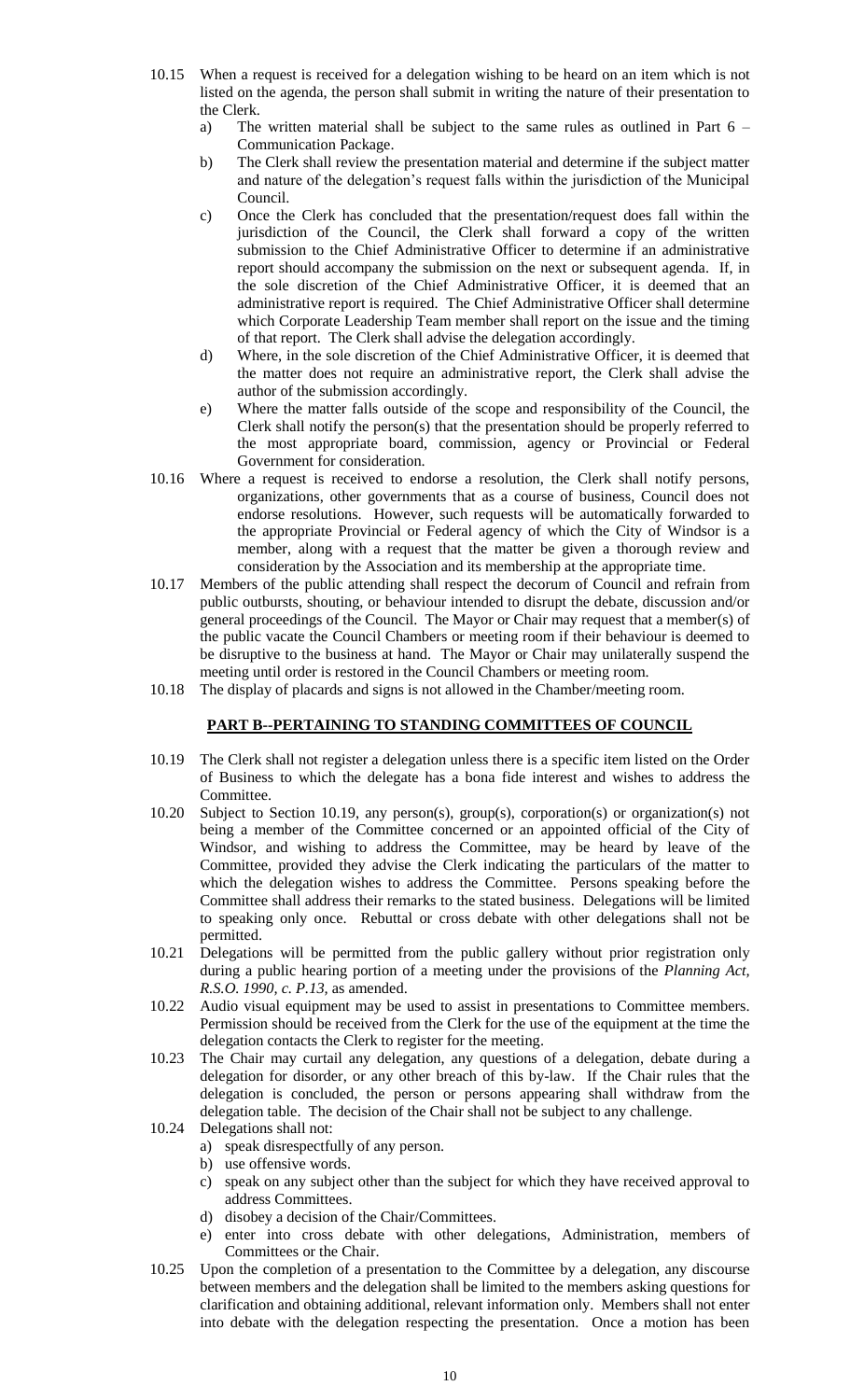moved and seconded, no further representation or questions of the delegation shall be permitted.

- 10.26 Any person who wishes to appear before a Standing Committee of Council shall make application to the Clerk preceding the Standing Committee meeting.
- 10.27 A maximum of five minutes shall be allotted for each delegation to present his/her position of support or opposition to the relevant agenda item on the Order of Business. Where there are numerous delegations listed and taking the same position on a matter, they are encouraged to select a spokesperson to present their views. Delegations are encouraged not to repeat information presented by an earlier delegation. The five minute time line shall be strictly enforced. The Clerk shall set a timer at the commencement of the delegation"s presentation. The Chair at the conclusion of the five minutes, shall inform the delegation that the time limit has been exceeded and thank the delegation for the presentation. Only upon a verbal motion to extend the five minute limit adopted by a majority of members shall the five minute limit be extended.
- 10.28 Any person(s), group(s), corporation(s) or organization(s) may choose to notify the Clerk that they will be in attendance at the Standing Committee meeting for the sole purpose of responding to any questions from the members of the Standing Committee, but will not make a formal verbal presentation. In such instances, the Clerk will note the name(s) of such person(s), group(s), corporation(s) or organization(s) on the delegation register noting their appearance for the purpose of responding to questions.
- 10.29 Delegations will not be permitted to assume any unused time allocated to another delegation.
- 10.30 Members of the public attending shall respect the decorum of the Standing Committee and refrain from public outbursts, shouting, or behaviour intended to disrupt the debate, discussion and/or general proceedings of the Standing Committee. The Chair may request that a member(s) of the public vacate the Council Chambers or meeting room if their behaviour is deemed to be disruptive to the business at hand. The Chair may unilaterally suspend the meeting until order is restored in the Council Chambers or meeting room.
- 10.31 The display of placards and signs is not allowed in the Chamber/meeting room.

# **PART 11 – PROCEEDINGS OF COMMITTEE OF THE WHOLE**

- 11.1 The rules governing the procedure of Council and conduct of Members in Council shall be observed in Committee of the Whole so far as they are applicable, provided that:
	- the number of times of speaking on any question shall not be limited, and
	- b) no Member shall speak more than once, until every member who desires to speak has spoken and then only to provide new information or to seek clarification from the Chair or other Members or from Administration
- 11.2 The Mayor shall preside over the proceedings of Committee of the Whole and may appoint a Member of Council to preside over the proceedings of the Committee of the Whole and shall then vacate the Chair.
- 11.3 The Committee of the Whole shall have jurisdiction and be responsible to formulate and discuss major and general policies and such other matters as may be referred to it by Council or Committees thereof.

## **PART 12 – RULES OF DEBATE IN COUNCIL AND STANDING COMMITTEES**

- 12.1 No Member shall be deemed to have precedence or seniority over any other Member.
- 12.2 No Member shall speak to a question or motion until the Member has been recognized by the Mayor or Chair.
- 12.3 When a Member is speaking, no other Member shall interrupt that member except to raise a point of order.
- 12.4 If a Member disagrees with the announcement of the Mayor or Chair that a question is "Carried" or "Lost", he or she may immediately after the declaration by the Mayor or Chair, object to that declaration and request the vote be retaken for purposes of clarification.
- 12.5 Prior to the taking of a vote, a Member may require the question or motion under discussion to be read at any time during the debate but not so as to interrupt a Member who is speaking.
- 12.6 The following matters may be introduced orally without written notice and without leave:
	- a) a point of order
	- b) a question of privilege
	- c) a motion to amend
	- d) a motion to refer
	- e) a motion to table the question
	- f) a motion to vote on the question
	- g) a motion to go into Committee of the Whole
	- h) a motion to suspend the rules of procedure
	- i) a motion to recess
	- j) a motion to adjourn
- 12.7 If a Member considers that his/her integrity or the integrity of Council or Committee of Council has been impugned, the Member may, as a matter of personal privilege and with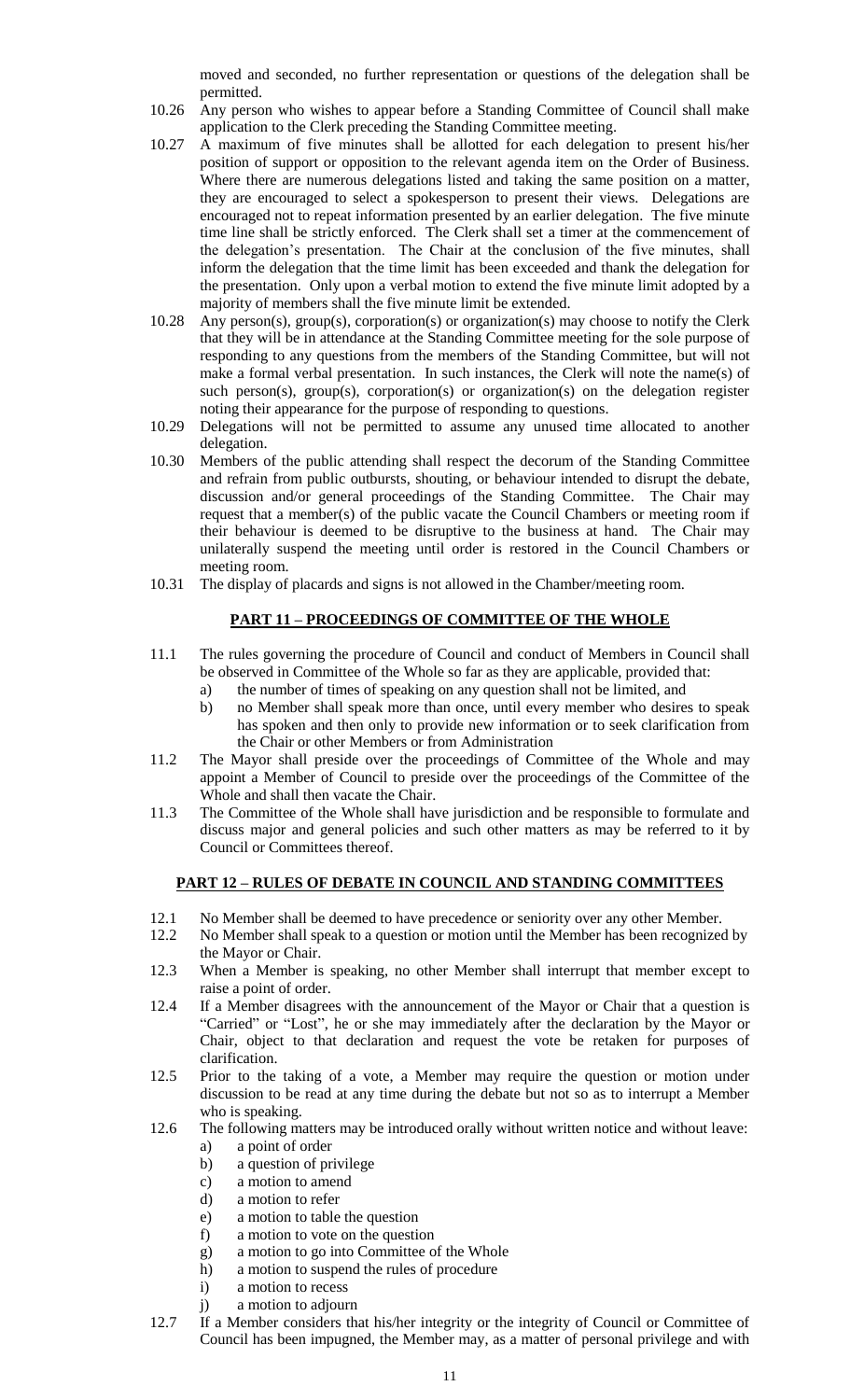leave of the Chair, draw the attention of Council or Committee as the case may be, to the matter by way of a point of personal privilege. When a point of personal privilege is raised, it shall be considered and decided by the Chair immediately. The decision of the Chair on a point of privilege may be appealed to Council or the Committee of Council as the case may be.

# **PART 13 – VOTING PROCEDURES**

- 13.1 Every Member, present at a meeting of the Council/Committee when a question is put, shall vote unless prohibited by statute, in which case, the Clerk shall record the name of the Member and the reason that he or she is prohibited from voting and if a member is absent, the Clerk shall also record his/her absence during the vote. All members present at the time of the vote must vote unless otherwise disqualified, regardless of whether they were present for the debate.
- 13.2 When a vote is taken and a tie results, it is deemed to be lost.
- 13.3 If any Member at a meeting of the Council/Committee does not vote when a question is put and a recorded vote is taken, he or she shall be deemed to have voted in the negative except where the Member has abstained from the vote as a result of declaring an interest in the matter or question before the Council/Committee.
- 13.4 When a recorded vote is requested by a Member, the Clerk shall record the name and vote of every Member on the question under consideration.
- 13.5 When the Mayor or Chair calls for a vote on a question, each Member shall occupy his or her seat and shall remain in his or her seat until the result of the vote has been declared by the Mayor or Chair, Committee of the Whole.
- 13.6 After a question is put by the Mayor or Chair, no Member shall speak to the question nor shall any other motion be made until after the vote is taken and the result has been declared.
- 13.7 The Mayor or Chair will, upon request of a Member, divide the question, and the vote upon each proposal shall be taken separately.

## **13.8 Notice of Motion**

- a) Notice of all new motions, except motions listed in Section 12.6, shall be given in writing and may be delivered to the Clerk prior to noon of the Wednesday preceding the date of the Regular Council meeting or may be introduced at a Regular meeting of Council but shall not be debated until the next regular meeting of Council. In either case, the Notice of Motion shall not be before Council for the purpose of discussion and/or debate until the next regular meeting of Council.
- b) Where a Member"s notice of motion has been called by the Mayor at the subsequent meeting and not proceeded with, it shall be dropped from the agenda unless Council decides otherwise.
- c) Where Council has determined not to drop a notice of motion from the agenda, and at the second meeting such notice of motion is called by the Mayor and not proceeded with, it shall be deemed to have been withdrawn.

# **13.9 Motion to Suspend the Rules**

A motion may be introduced without notice, if Council, without debate, dispenses with notice on the affirmative of 2/3 majority vote of the members present and voting.

## **13.10 Motion to Withdraw**

After a motion is read or stated by the Mayor or the Chair, it shall be deemed to be in possession of Council, but may, with the permission of Council, be withdrawn at any time before decision or amendment.

# **13.11 Motion to Amend**

- A motion to amend:
- a) shall be made only to a previous question or to amend an amendment to the question;
- b) shall be relevant to the question to be decided;
- c) shall not be in order if in essence it constitutes a rejection of the main question;
- d) shall be put in the reverse order to that which it is moved.

# **13.12 Motion to Refer**

A motion to refer the question should include:

- a) the name of the body or official to whom the question is to be referred;
- b) instructions respecting the terms upon which the question is to be referred.
- c) A motion to refer the question shall not be debatable except where instructions are included, in which case, only the instructions shall be debatable.
- d) A motion to refer a question may be amended in accordance with the provisions of Section 13.11.

# **13.13 Motion to Defer**

A motion to defer:

- a) may include a fixed date for the question to come back before Council/Committee for consideration
- b) may be made while the main motion or an amendment is on the floor, and takes precedence
- c) may be debated, however the debate must be limited to the advisability of the proposed postponement
- d) may be amended only to change the length of the postponement.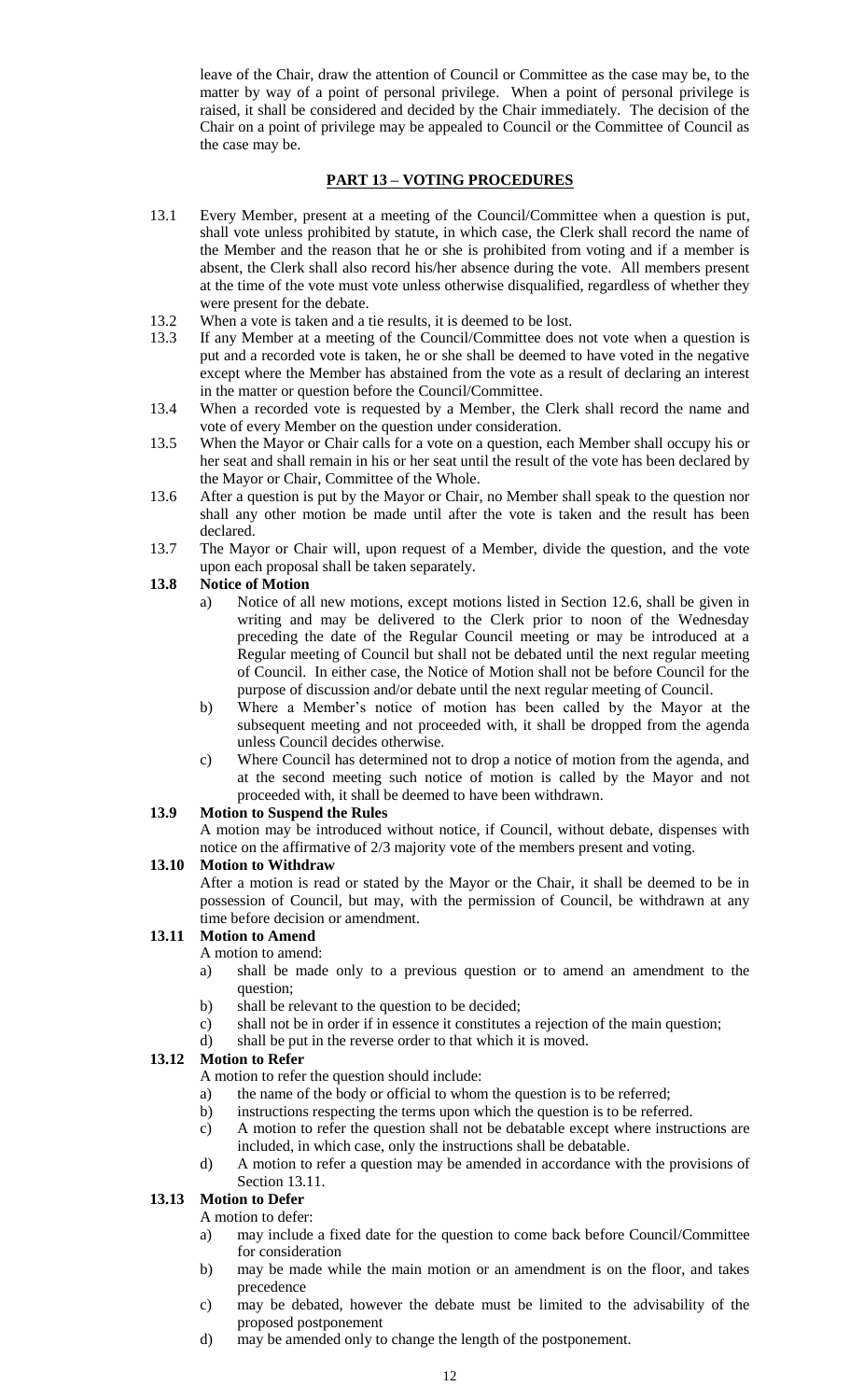## **13.14 Motion to Adjourn**

A motion to adjourn the Council/Committee or to end the debate (Call the Question) shall always be in order except:

- a) when a Member is speaking or during the taking of a vote;
- b) immediately following the affirmative resolution of a motion that a vote on the question now be taken;
- c) when a Member has already indicated to the Mayor or Chair, that he or she desires to speak on the question;
- d) when resolved in the negative, cannot be made again until Council/Committee has conducted further proceedings.

## **13.15 Motion to Reconsider**

A motion to reconsider:

- a) is not debatable
- b) is not amendable
- c) requires a majority vote, regardless of the vote necessary to adopt the motion to be reconsidered
- d) shall be in writing
- e) If the action approved in the motion cannot be reversed, the motion cannot be reconsidered
- f) A matter may be reconsidered at the same meeting provided that a member who voted with the majority on a question moves reconsideration of the matter.
- g) A member may give notice of reconsideration of a matter at any meeting following the meeting when the matter was considered. Only the mover of the motion to reconsider must have voted with the majority on the question to be reconsidered.
- h) A motion to reconsider suspends action on the motion to which it applies until it has been decided.
- i) No discussion of the main question which is proposed for reconsideration shall be allowed until the motion to reconsider is carried.
- j) No motion shall be reconsidered more than once during a period of twelve months following the date on which the question was decided.
- k) When a question is brought before a succeeding Council, it shall be deemed to be new Business and not a matter of reconsideration.
- l) The following motions cannot be reconsidered:
	- i) to adjourn
	- ii) to recess
	- iii) to suspend the rules
	- iv) to reconsider
	- v) Planning Act items

## **13.16 Order of Precedence**

Where a motion is under consideration, no motion shall be received except a motion having precedence in the following order:

- a) to adjourn
- b) to recess
- c) to request information
- d) to request that the vote be taken (call the question)
- e) to limit or extend the debate
- f) to defer (to another meeting, date, indefinitely)
- g) to refer (to another committee, administration)
- h) to amend.

## **13.17 Non-Debatable Motions:**

- a) to adjourn
- b) to close, limit or extend debate
- c) to lay on the table (to table)
- d) to call for the orders of the day
- e) questions of privilege
- f) to suspend the rules
- g) to take up from the table

#### **13.18 Motions Proposing Actions Beyond Jurisdiction of Council (ultra vires)**

A motion in respect of a matter which is beyond the jurisdiction or legislative authority of Council shall not be in order.

## **PART 14 – CONDUCT FOR MEMBERS OF COUNCIL AND LOCAL BOARDS (RESTRICTED DEFINITION)**

- 14.1 Members of Council/Committees shall:
	- a) act in accordance with the "Code of Conduct" in the form appended hereto as Appendix "B" for the members of Council, Council appointments to local boards as defined in Section 1 (1) of the Municipal Act, and to all other appointments to City Committees, agencies, boards and commissions.
	- b) not use indecent, offensive words or insulting expressions at any time toward other Members of Council, Civic Administration, delegations or members of the public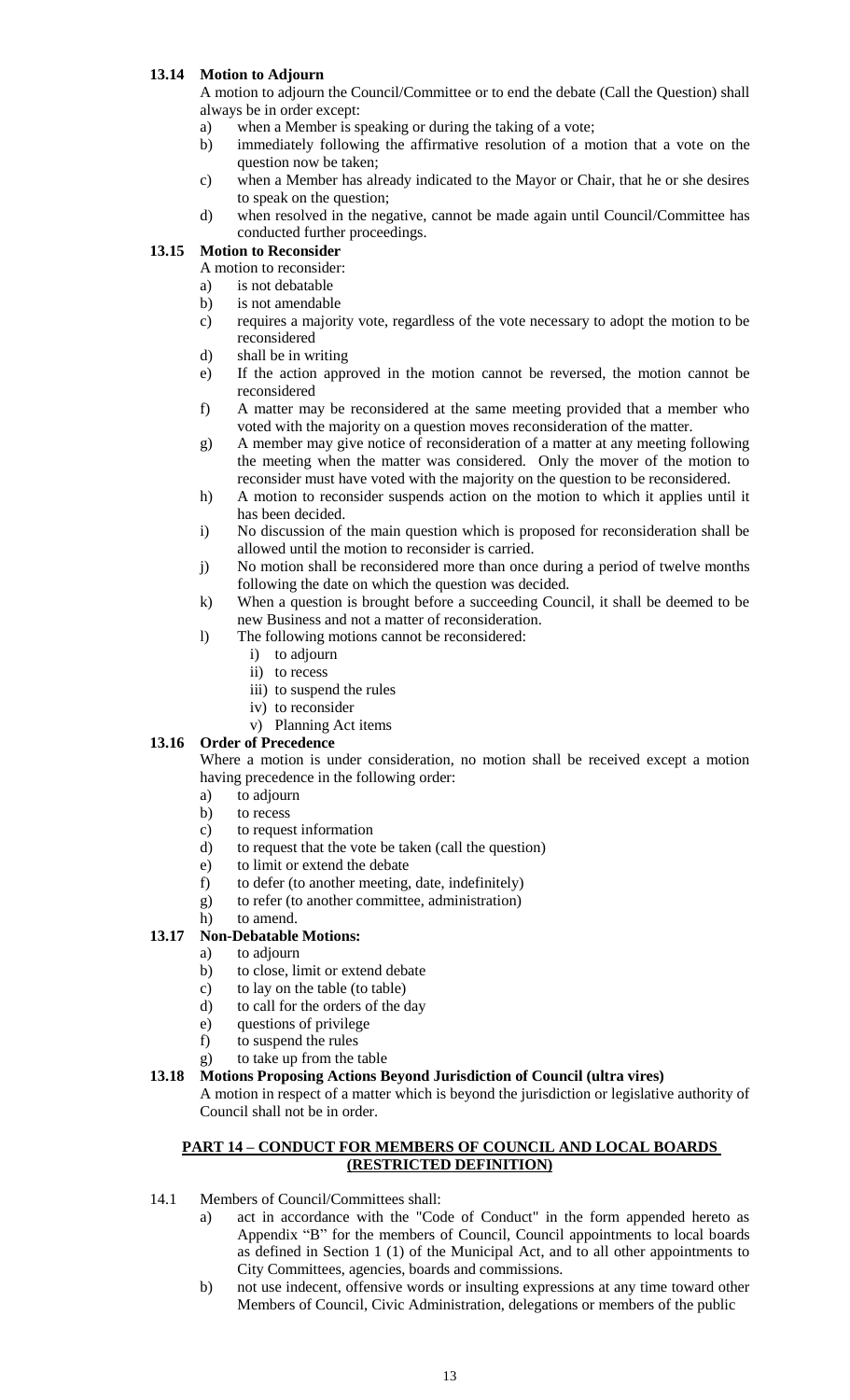- c) not speak in a manner that is discriminatory in nature based upon an individual"s race, ancestry, place of origin, ethnic origin, creed, gender, sexual orientation, age, colour, marital status or disability
- d) speak only to the subject under debate
- e) not criticize any decision of the Council except for the purpose of introducing a motion for reconsideration under Section 13 of this by-law
- f) not disobey the rules of the Council or a decision of the Chair/Presiding Officer or Council on a Question of order, or upon the interpretation of the Rules of Council.
- 14.2 A Member who is called to order shall immediately cease to speak. Any Member persisting in a breach of this by-law may be ordered to leave the meeting by the Chair.
- 14.3 The Member will be permitted to retake his/her seat at a subsequent meeting provided the Member has apologized to Council.

## **PART 15 – BY-LAWS**

- 15.1 The proposed by-law number, title and reason/reference shall be listed on the Regular Council meeting Agenda. Copies of the proposed by-laws shall be included in the agenda.
- 15.2 A motion duly moved and seconded is required to introduce the by-laws for first and second reading and consideration by Council in Committee of the Whole.
- 15.3 A Member may request that the Clerk read a by-law or by-laws for clarification or benefit of the public.
- 15.4 A member may request debate and/or amendments to any of the By-laws in Committee of the Whole.
- 15.5 All amendments made in Committee of the Whole shall be reported by the Mayor to Council.
- 15.6 After discussion and/or debate, a motion duly moved and seconded to move the by-laws back to Council for third and final reading shall be in order.
- 15.7 Once the by-laws have been adopted, the by-laws shall be signed by the Mayor/Chair and the Clerk, and the corporate seal shall be affixed to every by-law duly passed.
- 15.8 Notwithstanding the foregoing, when the requirements of any Provincial legislation requires that notification be given of Council"s intention to enact a by-law, the Chair shall notify persons who are present at the meeting that they may make representation on the proposed by-law during consideration of the by-law in Committee of the Whole.

## **PART 16 – PETITIONS**

- 16.1 Petitions from residents requesting Council to consider the introduction, expansion, enhancement, restoration, reduction, alteration or cessation of a service or program of the City of Windsor, may be introduced by a member of Council.
- 16.2 A motion directing receipt of the petition and report on the action requested along with a time line for completion of the report shall be in order.

## **PART 17 – QUESTION PERIOD**

- 17.1 Members of Council shall be governed by the following rules during regular council meetings:
	- a) Each Member shall be limited to 5 minutes
	- b) Each Member shall submit their questions to the Clerk in writing at the time of raising the question (to avoid any misrepresentation or misinterpretation)
	- c) The Member shall indicate the timeline and the proposed method of response (verbal response to the Executive Committee/letter/memo/formal report/e-mail), and each proposed council question shall be put to a vote.
	- d) The Clerk shall compile the questions submitted by Council Members at the Council meeting and re-direct those questions to the appropriate members of the administration.
	- e) Questions may be of general municipal concern; policy related; or ward specific in nature.
	- f) Where in the opinion of the Chief Administrative Officer, significant resources are required to answer a Council Question, the CAO shall bring this to Council"s attention together with a cost estimate of the resources required, all for Council"s consideration

## **PART 18 – STATEMENTS BY COUNCIL MEMBERS**

- 18.1 Members of Council shall be governed by the following rules:
	- a) Each Council Member shall be limited to 3 minutes
	- b) Statements shall be non-controversial in nature
	- c) Statements shall be intended for the purpose of sharing information about events/ activities/community functions and general work of Council Members on behalf of their Council colleagues, constituents and the community.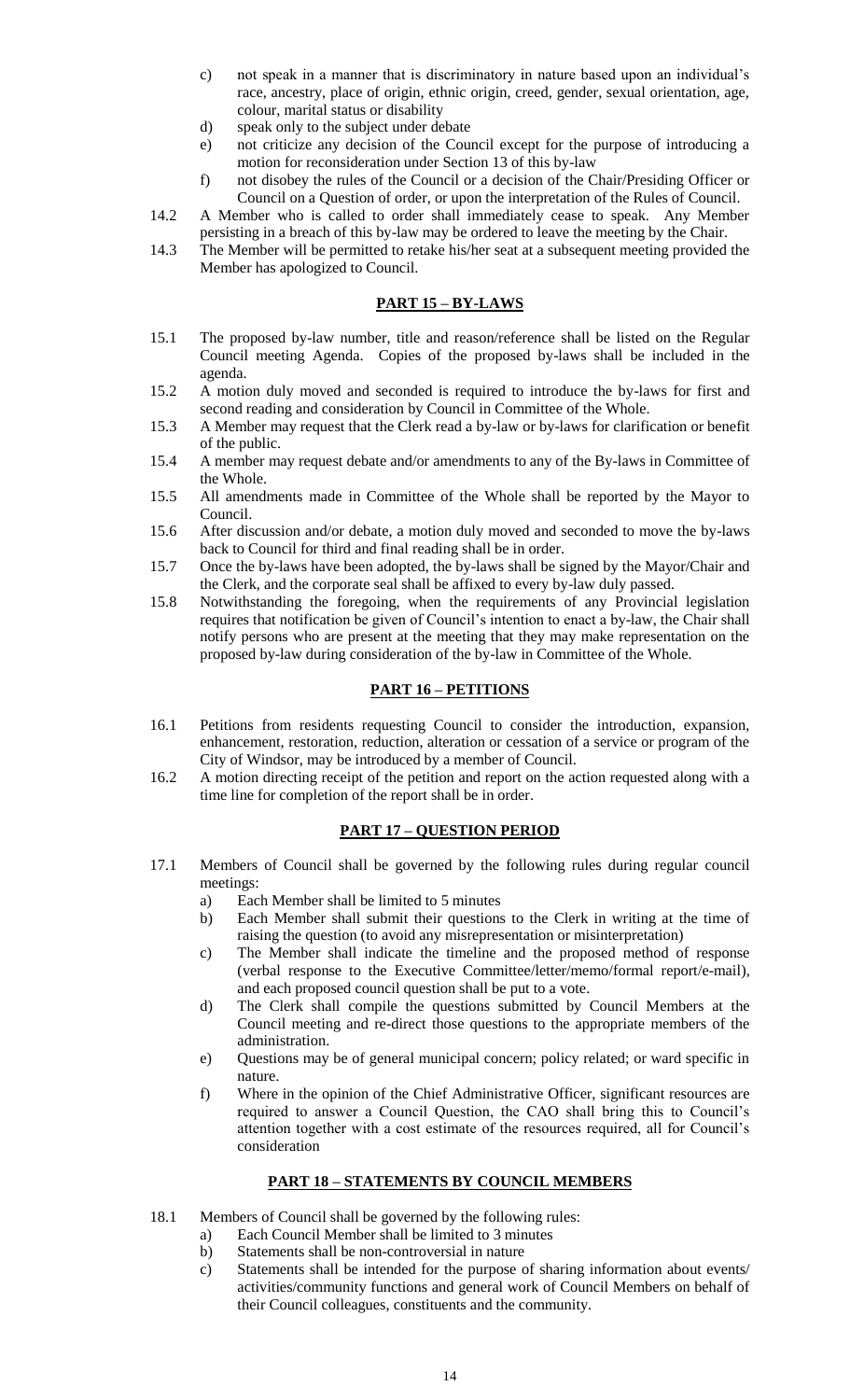# **PART 19—MEMBERSHIP**

- 19.1 All members of Council are members of the Executive Standing Committee The following Standing Committees shall be comprised as follows:
	- Planning Standing Committee--5 members of Council plus members at large as appointed by Council from time to time.
	- Economic Development Standing Committee--5 members of Council
	- Social Development, Health & Culture Standing Committee--5 members of Council
	- Public Safety Standing Committee--5 members of Council  $\bullet$
	- Environment & Transportation Standing Committee--5 members of Council
- 19.2 The Mayor is ex-officio to all Standing Committees with the exception of the Executive Committee. As ex-officio, the Mayor has no voting privileges at the Standing Committees.
- 19.3 A member of Council who is not a member of a Standing Committee is entitled to attend and participate at any Committee meetings, subject to Subsection 19.4.
- 19.4 A member of Council who is not a member of a Standing Committee, at a meeting of the Committee shall:
	- a) not be counted in determining the presence or number for quorum; and
	- b) not move any motion or vote on any matter

# **PART 20—STANDING COMMITTEES**

20.1 Each standing Committee shall meet as soon as possible after the Inaugural Meeting of Council and/or in November each subsequent calendar year to formulate its recommendations about a Chair and Vice Chair from its membership for a term commencing December  $1<sup>st</sup>$  and terminating November  $30<sup>th</sup>$  of the following year or until a successor is appointed. The Chair of any Standing Committee may be removed by a majority vote of the members of the committee or by Council as a whole.

# **20.2 Standing Committee Agenda**

The Clerk, in conjunction with the Standing Committee Chair and the member of the Corporate Leadership Team appointed as principal advisor, shall have prepared for the members of Standing Committees the Order of Business which may include but not be limited to the following:

- a) Call to Order
- b) Declaration of Pecuniary Interest and the general nature thereof.
- c) Consideration of Business Items
- d) Presentations and Delegations
- e) Adjournment

# **20.3 Rules of Procedure for Standing Committee**

The rules governing the procedure of Council shall be observed in the Standing or special purpose committees.

# **20.4 General Provisions for Standing Committees**

- a) The Chair shall preside; in the absence of the Chair, the Vice-Chair shall preside;
- b) Committees shall consider and report on such matters only as have been referred to them by the Council or such matters as come within their mandate;
- c) Each Standing Committee shall diligently pursue its duties within its mandate and shall report to Council on every matter and question coming before it;
- d) All recommendations of Standing Committees, whether approving, amending or rejecting the administrative recommendation shall be submitted to Council in the form of a Committee Report for consideration by Council;
- e) Where a matter is submitted to a Standing Committee for action and the Standing Committee determines to only receive such matter, such matter shall be submitted to Council for information;
- f) Where a matter is submitted to a Standing Committee and no decision is made by the Standing Committee or no recommendation is made by the Standing Committee as a result of a tie vote, the recommendation to Council shall be that Council consider the matter.
- g) Standing Committees shall issue an annual report on the status of the recommendations and activities of their respective Advisory Committees.
- h) Chairs of each agency/board/commission or corporation shall be requested to annually present to their respective Standing Committee on the direction of their organization. This is not to be seen as a reporting requirement but rather a way of improving communication and transparency in the governing of the City.

# **PART 21 – COMMITTEES OF COUNCIL**

21.1 Council may from time to time establish a special Committee of Council/Advisory Committee or Task Force in response to specific issues requiring immediate or long term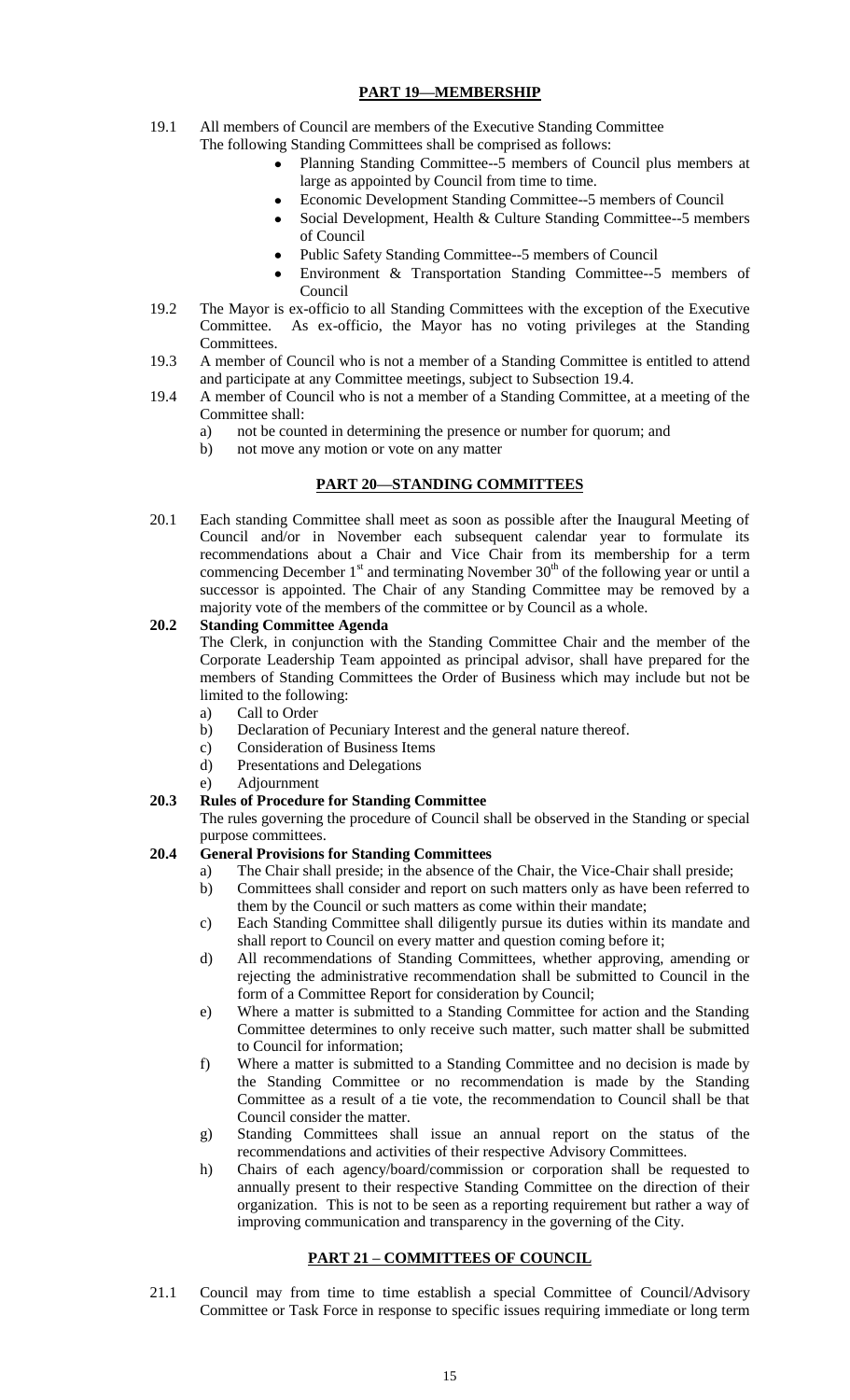attention, subject to the requirement of an administrative report, along with existing advisory committee input and community consultation.

- 21.2 If additional public engagement is required for an issue, a Task Force shall be appointed by Council with a specific term and mandate. Council shall only consider a Task Force after it has received a formal report from administration.
- 21.3 Advisory Committees are required to report to their respective Standing Committee in either oral or written form, bi-annually so that the Advisory Committees are accountable for their performance.
- 21.4 Standard meeting schedules shall be adopted for the Advisory Committees so that there is predictability in the deliberation of Public Policy.
- 21.5 The Clerk"s Department shall deliver basic training in governance and municipal environment to all committees of Council.
- 21.6 Advisory Committees shall prepare annual business plans and budget submissions should they require funding or additional resources for their activities. In the event that the funds are not fully utilized at year end they would be zeroed and any new funding would be determined on the strength of the annual budget submission.
- 21.7 Advisory committee members shall receive no compensation for their service on the City"s Advisory Committees. Expenses incurred in the conduct of their role as a committee member shall be considered in accordance with the City's Travel and Business Expense Policy.

## **PART 22 –STRIKING COMMITTEE**

- 22.1 All members of Council shall meet as a Striking Committee as soon as convenient after the inaugural meeting of Council to make recommendations on the appointment of members to the various Council Committees, and other Boards, Commissions and Agencies, in accordance with the City of Windsor Council Appointment Policy attached as Appendix "C".
- 22.2 Appointment of members to the various Committees, Boards, Commissions and Agencies may be for any duration up to and including the full term of the Council, or until their successors are appointed.

## **PART 23 - ROLE OF THE COUNCIL**

- 23.1 The powers of a municipality shall be exercised by its Council as follows:
	- a) to represent the public and to consider the well-being and consider the interests of the municipality;
	- b) to develop and evaluate the policies and programs of the municipality;
	- c) to determine which services the municipality provides;
	- d) to ensure that administrative policies, practices and procedures and controllership of policies, practices and procedures are in place to implement the decisions of Council;
	- e) to ensure the accountability and transparency of the operations of the Municipality, including the activities of the senior management of the municipality;
	- f) to maintain the financial integrity of the Municipality and to oversee the financial affairs and delivery of municipal services through the adoption of policies and budget control guidelines and to ensure that appropriate audit procedures and monitoring programs are in effect;
	- g) Subject to legislative restrictions, develop regulations to be adopted in by-laws and resolutions for the overall benefit of the community;
	- h) Appoint statutory officers and senior officials to ensure that an appropriate management system is in place to administer the City within the adopted policies of Council;
	- i) To collectively oversee the administrative functions as carried out by appointed officials within delegated authority and the policies adopted by Council;
	- j) To be prepared to attend regular and special meetings of Council and committees to which a Member has been appointed by Council and to participate in the development and adoption of policies and directions for the City of Windsor;
	- k) To collectively arbitrate matters where the procedural by-law is silent and the matter is placed before the Council for disposition;
	- l) Council Members shall be guided by the Code of Conduct as outlined in Appendix "B".

# **PART 24 – ROLE OF THE MAYOR**

- 24.1 In addition to the responsibilities of Council as outlined in Part 23 of this by-law, it is the role of the head of Council:
	- a) to act as Chief Executive Officer of the municipality;
	- b) to preside over council meetings so that its business can be carried out efficiently and effectively;
	- c) to provide leadership to council, and to provide information and recommendations to the council with respect to the role of council described in clauses *224 (d) and (d.1)* of *The Municipal Act S. 224 Part VI*;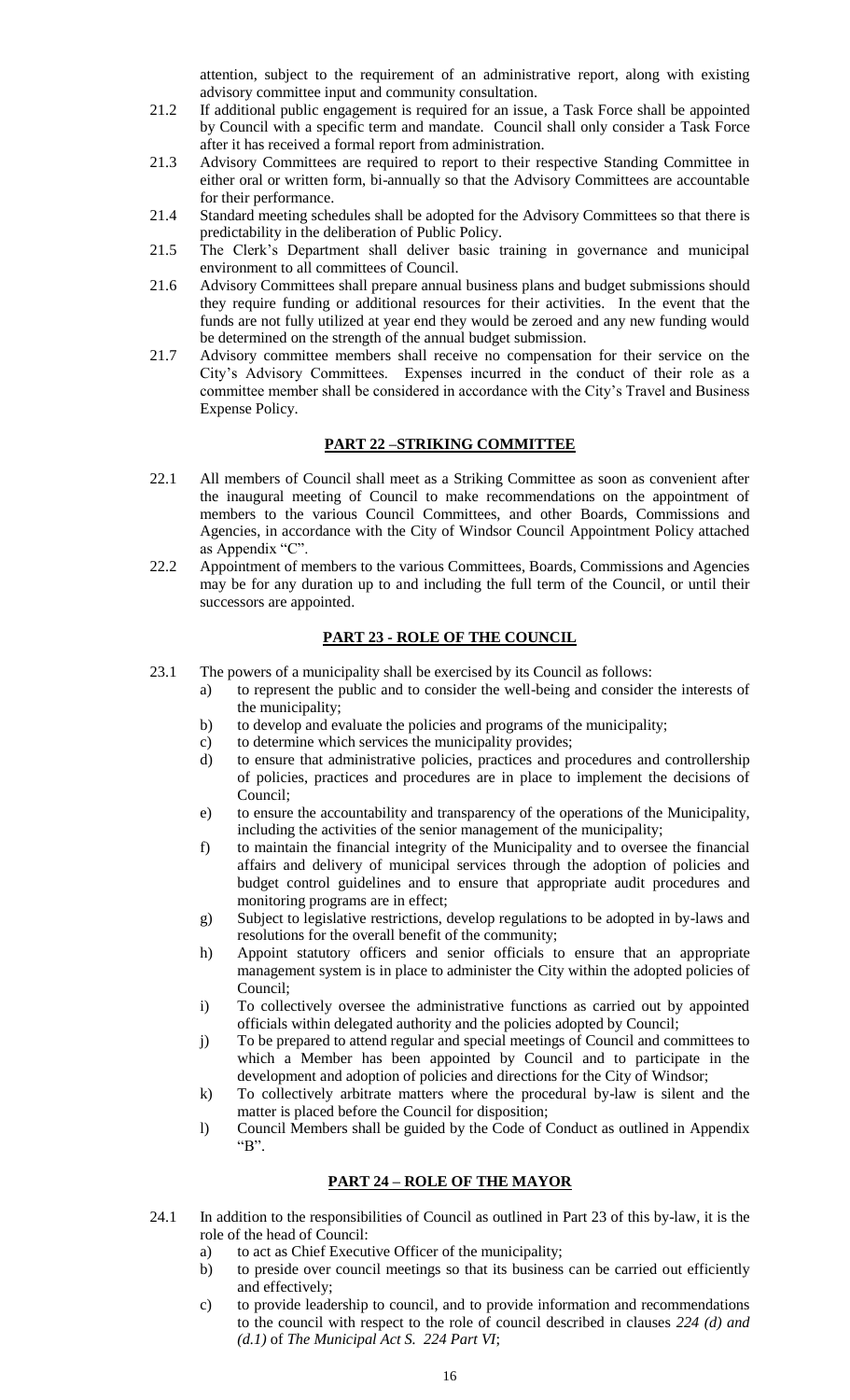- d) to represent the municipality at official functions; and
- e) to carry out the duties of the head of council under the Municipal Act 2001 Part VI
- f) the Mayor shall act as Council"s representative when dealing with other levels of government, their agencies and the private sector
- g) the Mayor shall be the official spokesperson on matters discussed in closed meetings of Council until such time as those matters have been ratified at an open Council meeting.
- h) the Mayor shall be designated as the Head of the Corporation for the purposes of the *Municipal Freedom of Information and Protection of Privacy Act.*
- i) from time to time the Mayor may be absent from the City of Windsor or may be absent from office through illness. In such instances, it is desirable to have an alternate designated to act in the place of the Mayor. The Clerk shall prepare a bylaw for the first regular meeting of Council after the inaugural meeting, listing a monthly rotation of the Members of Council to act in the absence of the Mayor for the duration of the term of the Council.

# **PART 25 – ROLE OF THE CHIEF ADMINISTRATIVE OFFICER**

- 25.1 The Chief administrative officer is:
	- a) appointed by by-law;
	- b) responsible for exercising general control in management of the affairs of the municipality for the purpose of ensuring the efficient and effective operation of the Municipality;
	- c) responsible for performing such other duties as are assigned by the Municipality;
	- d) responsible for coordinating all reports and recommendations of senior management.

# **PART 26 – ROLE OF MUNICIPAL ADMINISTRATION**

- 26.1 Each Corporate Leadership Team member and Senior Management Team member shall act in accordance with any applicable statutory and/or professional duties.
- 26.2 Each Corporate Leadership Team member and Senior Management Team member shall be responsible to and subject to direction by the Chief Administrative Officer.
- 26.3 Implement decisions of Council and establish administrative practices and procedures to carry out those decisions.
- 26.4 Undertake research and provide advice to council on the policies and programs of the municipality.

# **PART 27 – ROLE OF THE CLERK**

- 27.1 A municipality shall appoint a clerk whose duty it is:
	- a) to record without note or comment, all resolutions, decisions and other proceedings of the council;
	- b) required by any member present at a vote, to record the name and vote of every member voting on any matter or question;
	- c) to keep the originals or copies of all by-laws and of all minutes of the proceedings of the council;
	- d) to perform the other duties required under the *Municipal Act 2001 S. 228* or under any other Act;
	- e) to perform such other duties as are assigned by the municipality;
	- f) the Clerk shall make available the Regular and Standing Committee Agendas to the public and media following distribution of those agendas to members of Council, subject to Section 4.3 respecting provision of reports to affected parties;
	- g) the Clerk may prepare the agenda in electronic format;
	- h) the Clerk, in consultation with the Chief Administrative Officer and Corporate Leadership Team members and Senior Management Team members, shall ensure that administrative processes relative to the agenda preparation and distribution are comprehensive, efficient and cost-effective;
	- i) the Clerk shall attend or assign a designate to attend all meetings of Council and the Committees of Council and any special purpose committees of the Council;
	- j) the Clerk shall forward a copy of all decisions, resolutions and directions of Council to the appropriate members of administration, public, other agencies, boards, committees and governments;
	- k) the Clerk shall make such minor clerical, typographical or grammatical corrections in form to any by-law, motion, resolution and/or minutes as may be required for the purpose of ensuring correct and complete implementation of the actions of Council; l) the Clerk shall present housekeeping by-laws directly to Council for:
		- i) the appointment of staff for municipal law enforcement and Provincial Offences administration
			- ii) consolidation of by-laws for housekeeping amendments
			- iii) minor amendments resulting from changes to Provincial enabling legislation;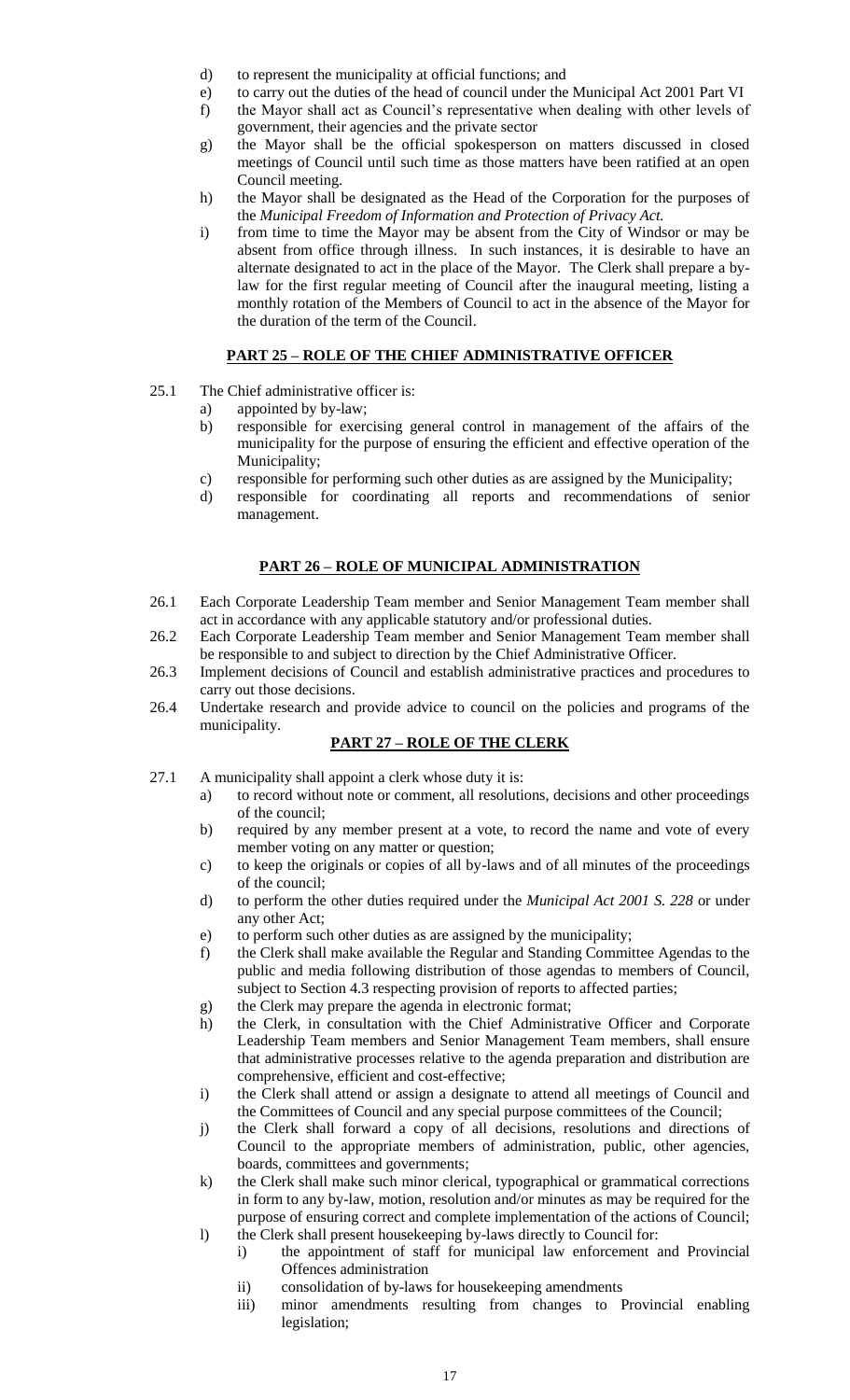- m) the Clerk shall present an annual meeting calendar in November for consideration by Council for the meeting schedule for the next year;
- n) the Clerk shall facilitate the efficient management of the Council meetings by determining the suitability and eligibility of delegations on the basis of the presentation subject and/or request for action/support by Council;
- o) the Clerk shall maintain audio recordings of regular public Council proceedings for a period of three months and DVD's of regular public Council proceedings for a period of 24 months, where technically possible. These recordings are not intended to replace the official public record/minutes as adopted by Council in accordance with the *Municipal Act 2001*;
- p) the Clerk shall be deemed to be a municipal officer in accordance with the *Municipal Act and the Municipal Freedom of Information and Protection of Privacy Act*, and for any other purposes as required;
- q) The Clerk shall issue a mandate letter on behalf of the Mayor to each Advisory Committee at the beginning of each term of office. These letters should detail the City"s strategic direction for the next term of office and the role of the Advisory Committees in helping Council achieve its strategic objectives.
- r) The Clerk shall prepare a report each year on the performance of the Advisory Committees. Reported measures should include:
	- i) Number of reports to Council or its Standing Committees
	- ii) Number of meetings held with quorum
	- iii) Length of Committee meetings
	- iv) Annual budget
	- v) Number of recommendations endorsed by Council/Standing Committees

## **PART 28 – EFFECTIVE DATE**

- 28.1 That By-law Number 7914 and all subsequent amendments thereto (By-laws Numbered 7978, 9341, 10255, 11243, 12093, 304-1998 170-1999, 420-2001, 381-2002, 185-2005, 10-2006) be repealed effective May 31, 2011.
- 28.2 This by-law shall come into force and take effect on the  $1<sup>st</sup>$  day of June, 2011.

EDDIE FRANCIS, MAYOR

CLERK

| <b>First Reading</b>  | June 7, 2011 |
|-----------------------|--------------|
| <b>Second Reading</b> | June 7, 2011 |
| Third Reading         | June 7, 2011 |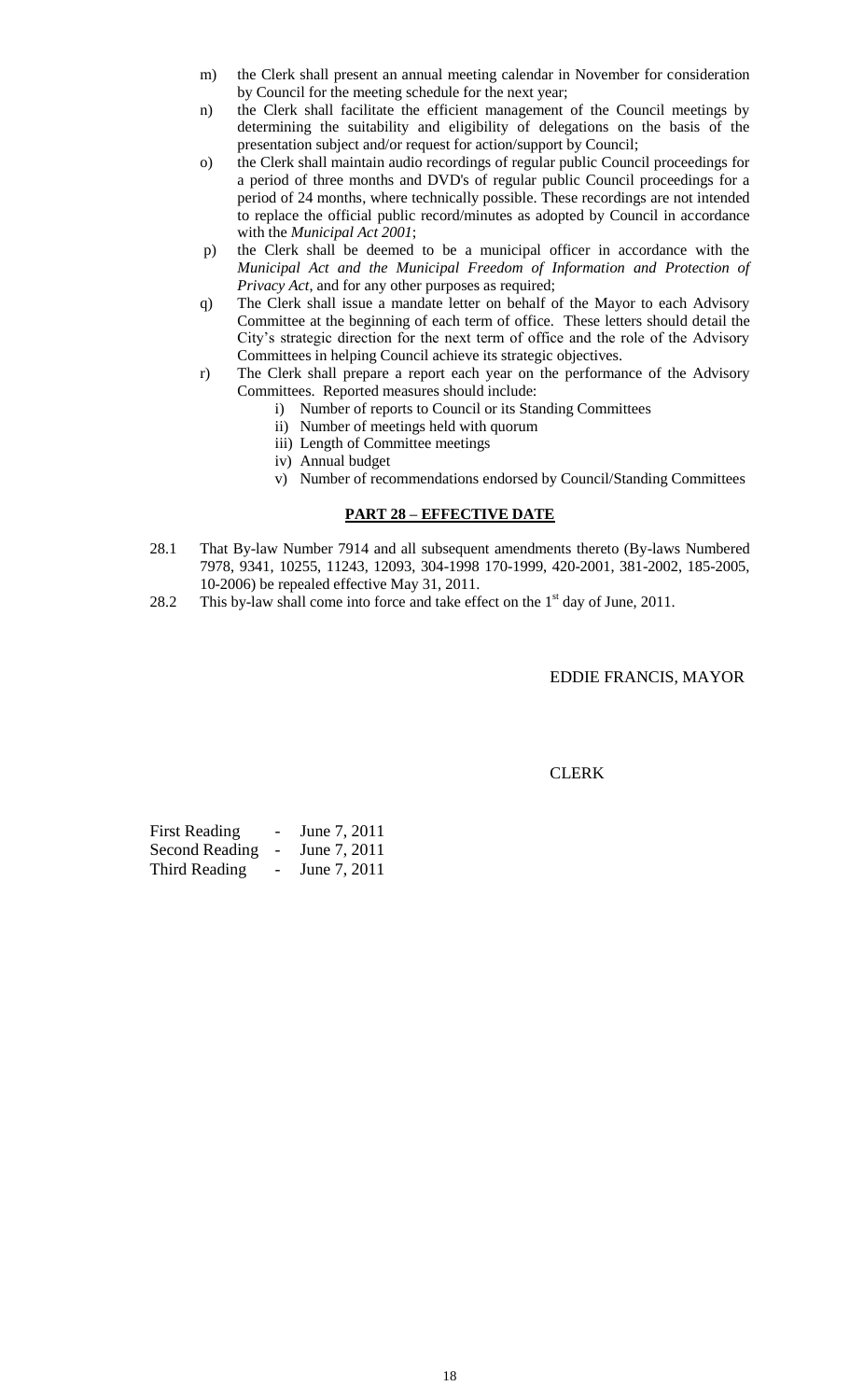## Appendix "A"

# **CIVIC RECOGNITION AWARDS PRESENTED BY THE MAYOR AND COUNCIL**

#### **Program Purpose**:

The purpose of Civic Recognition Awards is to recognize Windsor residents who bring positive recognition to the City through individual or team initiatives.

#### **Nominations:**

Nominations may be made by any individual or group to the Clerk"s Office within three months of the achievement.

#### **Approvals:**

Nominations will be reviewed by Clerk"s staff to ensure that nominated individual(s) or group(s) meet the program criteria. Those nominations that meet the program criteria will be forwarded to the Mayor and Council for approval to recognize the individual(s) or group(s) at an appropriate council meeting.

#### *Award Criteria*

#### **Individual Citation**

A Windsor resident who wins an athletic, cultural\*, educational, scientific competition championship recognized by a sanctioning body, which is a provincial, national, or international title.

#### **Team Citation**

A Windsor resident team or group, or a Windsor resident who is a member of a team or group located outside of Windsor who wins an athletic, cultural\*, educational or scientific competition championship event, recognized by a sanctioning body, which is a provincial, national, or international title.

#### **Citation**

A Windsor resident, or residents, who individually or collectively, through honourable endeavours, assist or benefit other individual(s) thereby bringing favourable publicity and honour to the City of Windsor provincially, nationally or internationally.

\**Culture* is defined as follows: "including all artistic disciplines – theatre, music, visual and creative arts, folk arts, dance and literature; heritage activities including history, architecture, archaeology, ethnology, natural heritage, archive/library and man-made material heritage (artifacts) as they relate to the aforementioned arts. Heritage issues that go beyond the scope of artistic disciplines are not included. The term "culture" is not used to imply 'multi-cultural'."

#### **Method of Recognition:**

Award recipients will be presented with a personalized certificate of recognition signed by the Mayor.

#### **Presentation:**

Awards are to be presented at a Council meeting. The Mayor will give introductory remarks about the award recipient(s) and their respective achievements that are being recognized and individually present the certificates to the award recipient(s).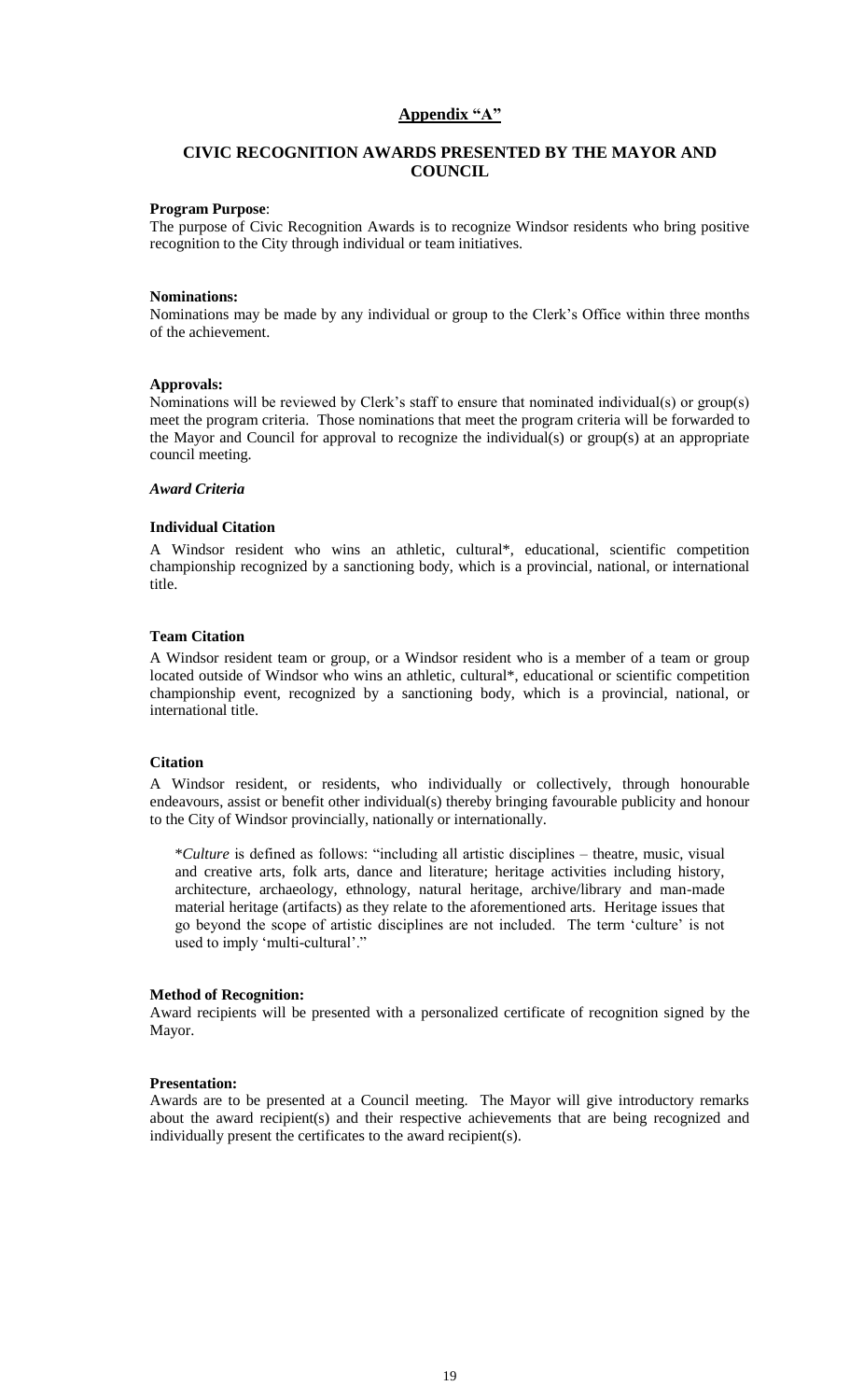# Appendix "B"

# CODE OF CONDUCT FOR MEMBERS OF COUNCIL

# **TABLE OF CONTENTS**

| USE OF CITY PROPERTY, SERVICES AND OTHER RESOURCES 24   |  |
|---------------------------------------------------------|--|
|                                                         |  |
|                                                         |  |
|                                                         |  |
| CONDUCT RESPECTING CURRENT AND PROSPECTIVE EMPLOYMENT25 |  |
|                                                         |  |
|                                                         |  |
|                                                         |  |
| INCORPORATION OF BELLAMY INQUIRY RECOMMENDATIONS 26     |  |
|                                                         |  |
| FAILURE TO ADHERE TO COUNCIL POLICIES AND PROCEDURES 26 |  |
|                                                         |  |
|                                                         |  |
|                                                         |  |
|                                                         |  |
|                                                         |  |
|                                                         |  |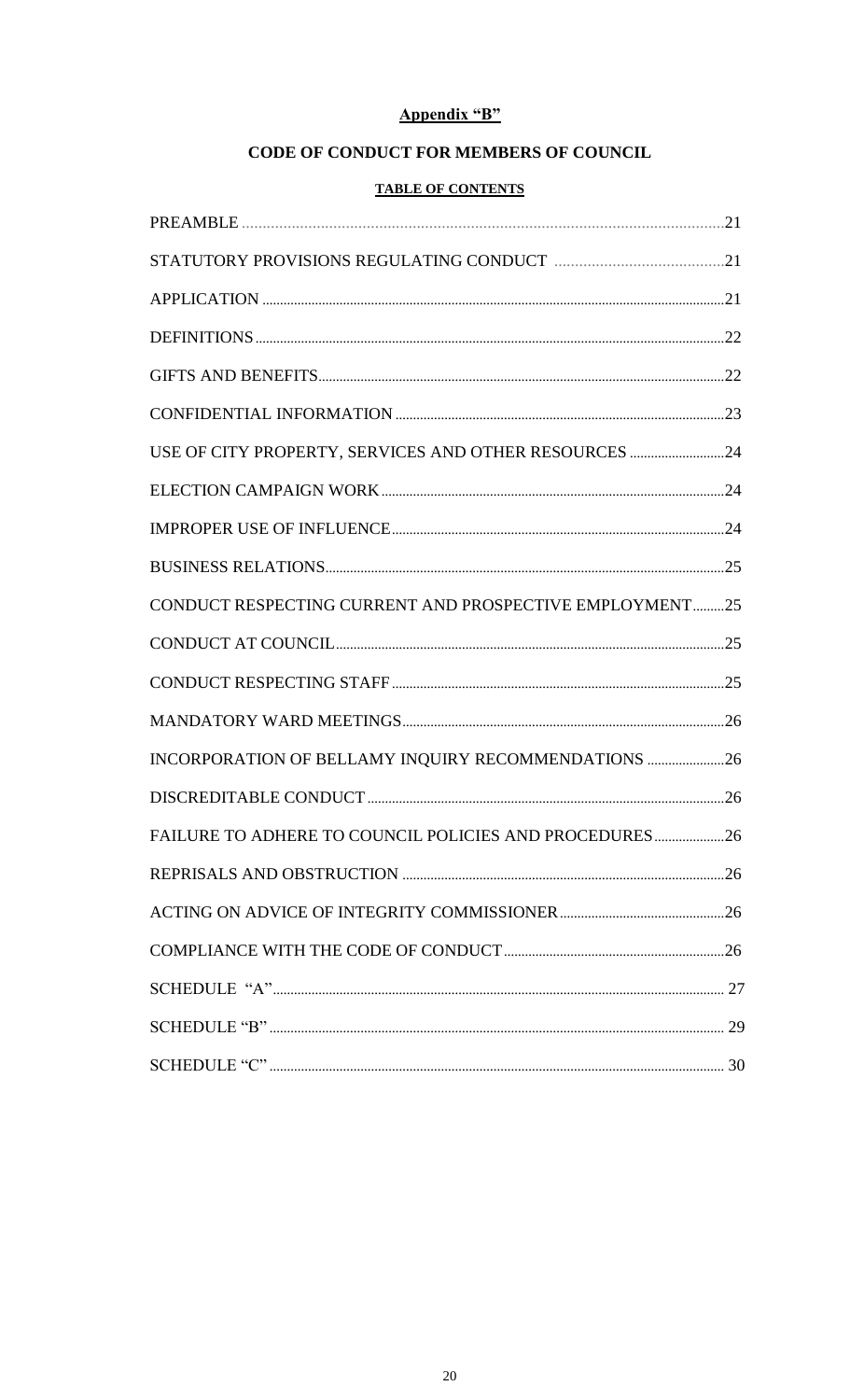#### **PREAMBLE:**

Improving the quality of public administration and governance can be achieved by encouraging high standards of conduct on the part of all government officials. In particular, the public is entitled to expect the highest standards of conduct from the members that it elects to local government. In turn, adherence to these standards will protect and maintain the City of Windsor's reputation and integrity.

To these ends, in 2001, as part of the adoption of the new Procedure By-law for the City of Windsor (Bylaw 420-2001), 9the "Procedure By-law") Council adopted the *Code of Conduct for Members of Council*. Recent amendments to the *Municipal Act*, S.O. 2001, c.25, as amended*,* (the "Municipal Act"), mandate that a municipality must institute a policy with respect to Accountability  $&$  Transparency and further, provides tools and mechanisms which municipalities may utilize in implementing such a policy, including allowing for the establishment of a Code of Conduct for Council Members and the enforcement of the same. In response to this requirement, the City has revised and updated the original *Code of Conduct*. It is intended to supplement and be compatible with the laws governing the conduct of members.

The key statements of principle that underline the *Code of Conduct* are as follows:

- Members of Council shall serve and be seen to serve their constituents in a conscientious and  $\bullet$ diligent manner;
- Members of Council should be committed to performing their functions with integrity and to  $\bullet$ avoiding the improper use of the influence of their office, and conflicts of interest, both apparent and real;
- Members of Council are expected to perform their duties in office and arrange their private affairs in a manner that promotes public confidence and will bear close public scrutiny; and
- Members of Council shall seek to serve the public interest by upholding both the letter and the spirit of the laws and policies established by the Federal Parliament, Ontario Legislature, and the City Council.

## **I. STATUTORY PROVISIONS REGULATING CONDUCT:**

This *Code of Conduct* operates along with and as a supplement to the existing statutes governing the conduct of members. Four pieces of provincial legislation govern the conduct of members of Council:

- the *Municipal Act,*
- the *Municipal Conflict of Interest Act;*
- the *Municipal Elections Act, 1996; and*
- the *Municipal Freedom of Information and Protection of Privacy Act.*  $\bullet$

The *Criminal Code* of Canada also governs the conduct of members of Council.

## **II. APPLICATION:**

This *Code of Conduct* applies to all members of Council (including the Mayor).

This *Code of Conduct* also applies, subject to any necessary modification, to Council appointments to local boards as defined in section 1(1) of the *Municipal Act,* and to all other appointments to City committees, agencies, boards and commissions.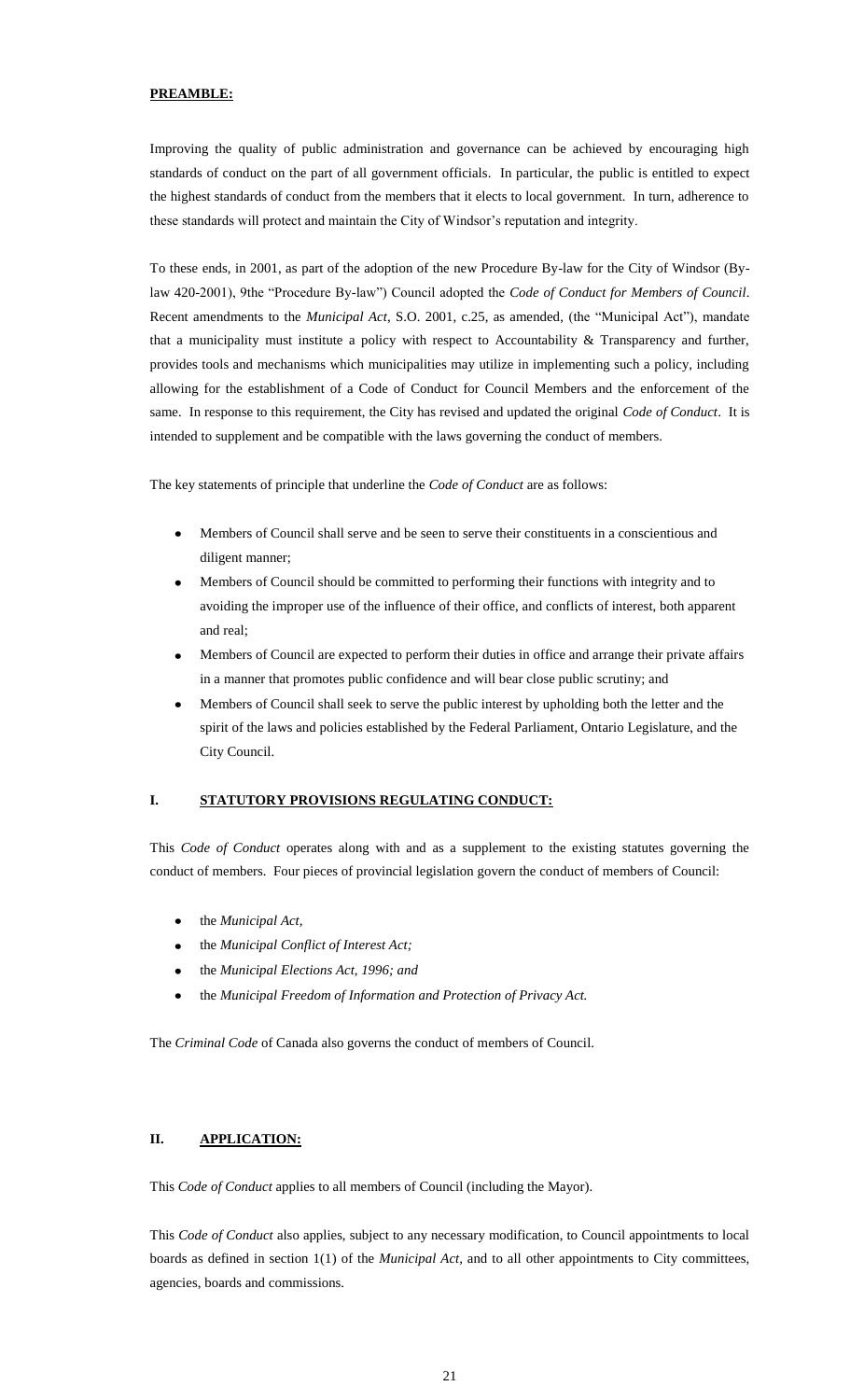(The provisions of the *Municipal Conflict of Interest Act* also apply to local boards, as defined in that Act, with decision-making power).

## **III. DEFINITIONS:**

In the *Code of Conduct*, the terms "child", "parent" and "spouse" have the same meanings as in the *Municipal Conflict of Interest Act*:

"child" means a child born within or outside marriage and includes an adopted child and a person whom a parent has demonstrated a settled intention to treat as a child of his or her family;

"lobbyist" means persons paid by another company or individual to advance their interests, either personal or professional, including but not limited to consultants paid to lobby on behalf of a client, inhouse lobbyists employed by persons, corporations or partnerships that carry on commercial activities for financial gain and in-house lobbyists employed by non-commercial organizations such as advocacy groups and industry, professional and charitable organizations. "parent" means a person who has demonstrated a settled intention to treat a child as a member of his or her family whether or not that person is the natural parent of the child;

"spouse" means a person to whom the person is married or with whom the person is living in a conjugal relationship outside marriage

#### **IV. COUNCIL REMUNERATION**

Every Councillor shall, on an annual basis, publicly disclose all remuneration paid to him or her as a result of being elected as a Member of Council including all amounts earned in connection with sitting on any and all Agencies, Boards, Commissions and Council Committees to which they are appointed by virtue of being Members of Council.

#### **V. GIFTS AND BENEFITS:**

No Member shall accept a fee, advance, gift or personal benefit that is connected directly or indirectly with the performance of his or her duties of Office, unless permitted by the exceptions listed below.

For these purposes, a fee or advance paid to or a gift or benefit provided with the member"s knowledge to a member's spouse, child, or parent, or to a member's staff that is connected directly or indirectly to the performance of the member's duties is deemed to be a gift to that member.

The following are recognized as exceptions:

- a) compensation authorized by law;
- b) such gifts or benefits that normally accompany the responsibilities of office and are received as an incident of protocol or social obligation;
- c) a political contribution otherwise reported by law;
- d) services provided without compensation by persons volunteering their time;
- e) a suitable memento of a function honouring the member;
- f) food, lodging, transportation and entertainment provided by provincial, regional and local governments or political subdivisions of them, by the Federal government or by a foreign government within a foreign country;
- g) food and beverages consumed at banquets, receptions or similar events, if:
	- 1. attendance serves a legitimate business purpose;
	- 2. the person extending the invitation or a representative of the organization is in attendance; and
	- 3. the value is reasonable and the invitations infrequent; and
- h) communication to the offices of a member, including subscriptions to newspapers and periodicals.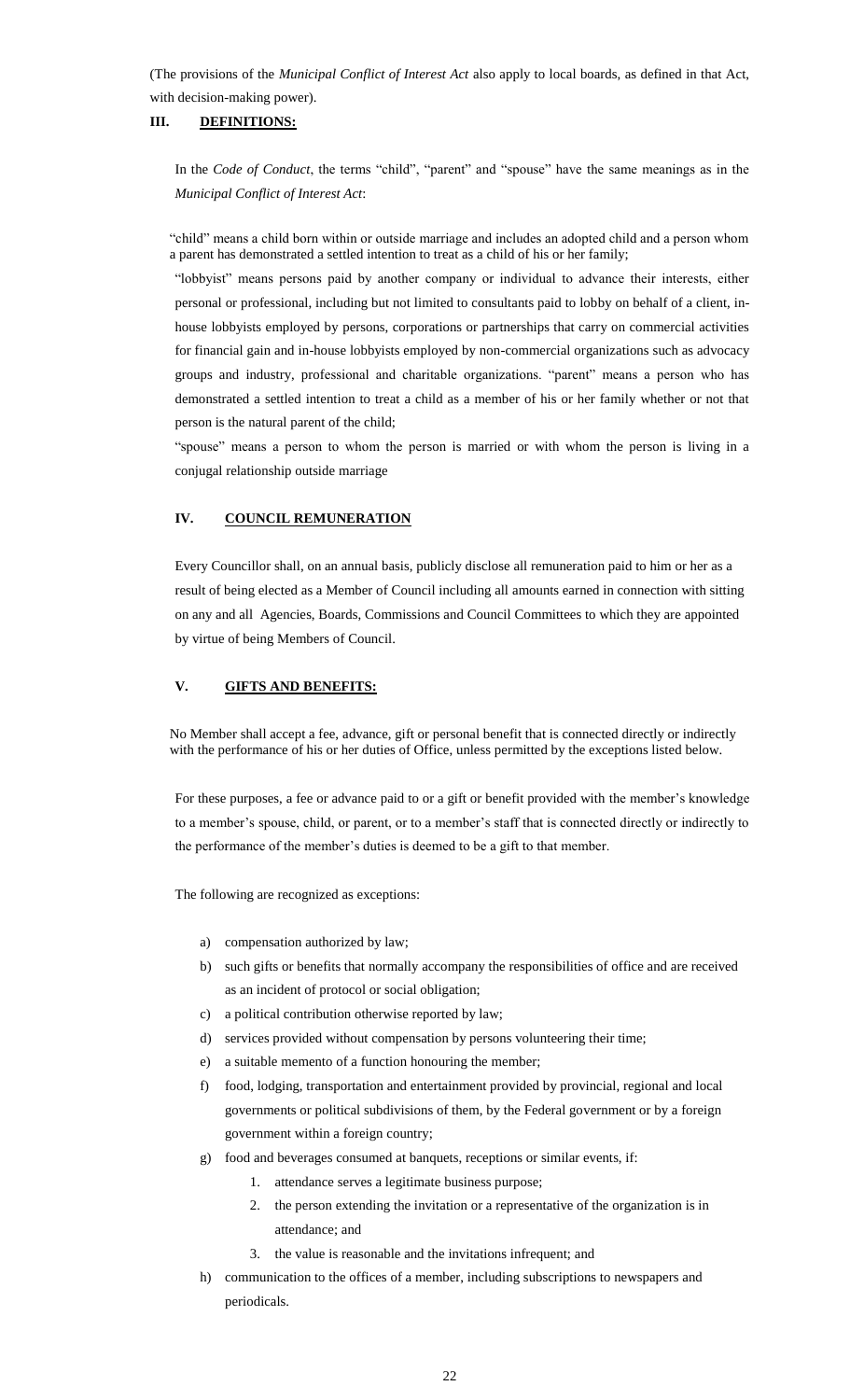Except for category (c), these exceptions do not apply to lobbyists. Lobbyists are not permitted to make a gift or provide a benefit under this provision unless it is a political contribution permitted by law.

In the case of categories (b), (e), (f), (g), and (h), if the value of the gift of benefit exceeds \$200, or if the total value received from any one source during the course of a calendar year exceeds \$200, the member shall within 30 days of receipt of the gift or reaching the annual limit, file a disclosure statement with the Integrity Commissioner.

The disclosure statement must indicate

- 1. the nature of the gift or benefit;
- 2. its source and date of receipt;
- 3. the circumstances under which it was given or received;
- 4. its estimated value;
- 5. what the recipient intends to do with any gift; and
- 6. whether any gift will at any point be left with the City.

Any disclosure statement will be a matter of public record.

On receiving a disclosure statement, the Integrity Commissioner shall examine it to ascertain whether the receipt of the gift or benefit might, in her or his opinion, create a conflict between a private interest and the public duty of the member. In the event that the Integrity Commissioner makes that preliminary determination, he or she shall call upon the member to justify receipt of the gift or benefit.

Should the Integrity Commissioner determine that receipt was inappropriate, he or she may direct the member to return the gift, reimburse the donor for the value of any gift or benefit already consumed, or forfeit the gift or remit the value of any gift or benefit already consumed to the City.

Except in the case of category (f), a member may not accept a gift or benefit worth in excess of \$500 or gifts and benefits from one source during a calendar year worth in excess of \$500.

#### **VI. CONFIDENTIAL INFORMATION:**

Confidential information includes information in the possession of the City that the City is either prohibited from disclosing, or is required to refuse to disclose, under the *Municipal Freedom of Information and Protection of Privacy Act* (MFIPPA), or other legislation. Generally, MFIPPA restricts or prohibits disclosure of information received in confidence from third parties of a corporate, commercial, scientific or technical nature, information that is personal, and information that is subject to solicitor-client privilege.

The *Municipal Act,* allows information that concerns personnel, labour relations, litigation, property acquisitions, the security of the property of the City or a local board, and matters authorized in other legislation, to remain confidential. For the purposes of the *Code of Conduct*, "confidential information" also includes this type of information.

No member shall disclose or release by any means to any member of the public, any confidential information acquired by virtue of their office, in either oral or written form, except when required by law or authorized by Council to do so.

Nor shall members use confidential information for personal or private gain, or for the gain of relatives or any person or corporation. As one example, no member should directly or indirectly benefit, or aid others to benefit, from knowledge respecting bidding on the sale of City property or assets.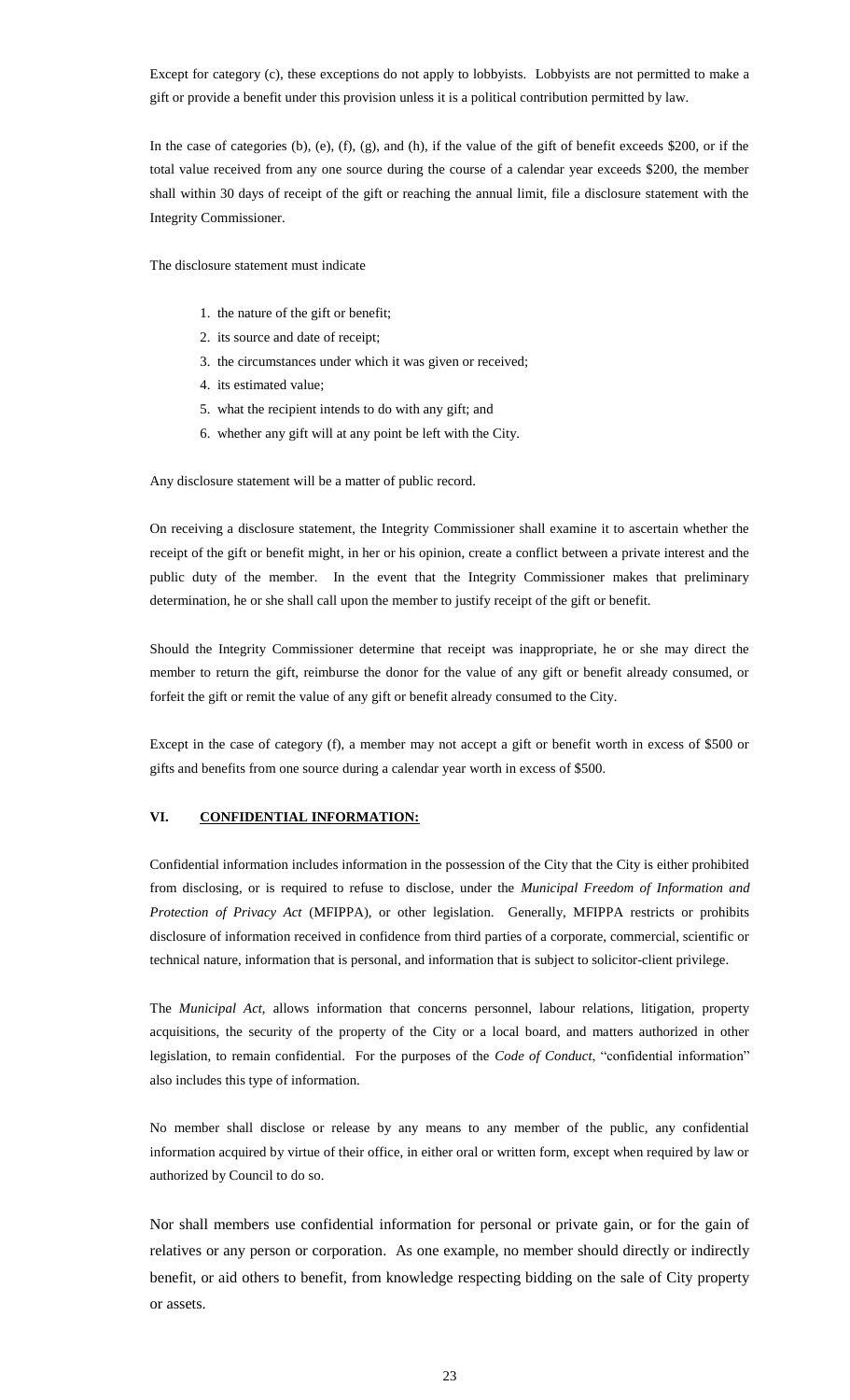Under the *Procedure By-law,* a matter that has been discussed at an in-camera (closed) meeting remains confidential. No member shall disclose the content of any such matter, or the substance of deliberations, of the in camera meeting until the Council or committee discusses the information at a meeting that is open to the public or releases the information to the public.

The following are examples of the types of information that a member of Council must keep confidential:

- items under litigation, negotiation, or personnel matters;  $\bullet$
- information that infringes on the rights of others (e.g., sources of complaints where the identity of  $\bullet$ a complainant is given in confidence);
- price schedules in contract tender or Request For Proposal submissions if so specified;
- information deemed to be "personal information" under the *Municipal Conflict of Interest Act*; and
- statistical data required by law not to be released (e.g. certain census or assessment date).  $\bullet$

Members of Council should not access or attempt to gain access to confidential information in the custody of the City unless it is necessary for the performance of their duties and not prohibited by Council policy.

#### **VII**. **USE OF CITY PROPERTY, SERVICES AND OTHER RESOURCES:**

No member of Council should use, or permit the use of City land, facilities, equipment, supplies, services, staff or other resources (for example, City-owned materials, web sites, Council transportation delivery services and Councillor global budgets) for activities other than the business of the Corporation. Nor should any member obtain financial gain from the use or sale of City-developed intellectual property (for example, inventions, creative writings and drawings), computer programs, technical innovations, or other items capable of being patented, since all such property remains exclusively that of the City.

#### **VIII**. **ELECTION CAMPAIGN WORK:**

Members are required to follow the provisions of the *Municipal Elections Act*, 1996. No member shall use the facilities, equipment, supplies, services or other resources of the City (including Councillor newsletters and websites linked through the City's website) for any election campaign or campaign-related activities. No member shall undertake campaign-related activities on City property during regular working hours. No member shall use the services of persons during hours in which those persons receive any compensation from the City.

#### **IX. IMPROPER USE OF INFLUENCE:**

No member of Council shall use the influence of her or his office for any purpose other than for the exercise of her or his official duties.

Examples of prohibited conduct are the use of one"s status as a member of Council to improperly influence the decision of another person to the private advantage of oneself, or one"s parents, children or spouse, staff members, friends, or associates, business or otherwise. This would include attempts to secure preferential treatment beyond activities in which members normally engage on behalf of their constituents as part of their official duties. Also prohibited is the holding out of the prospect or promise of future advantage through a member"s supposed influence within Council in return for present actions or inaction.

For the purposes of this provision:

"private advantage" does not include a matter:

a) that is of general application;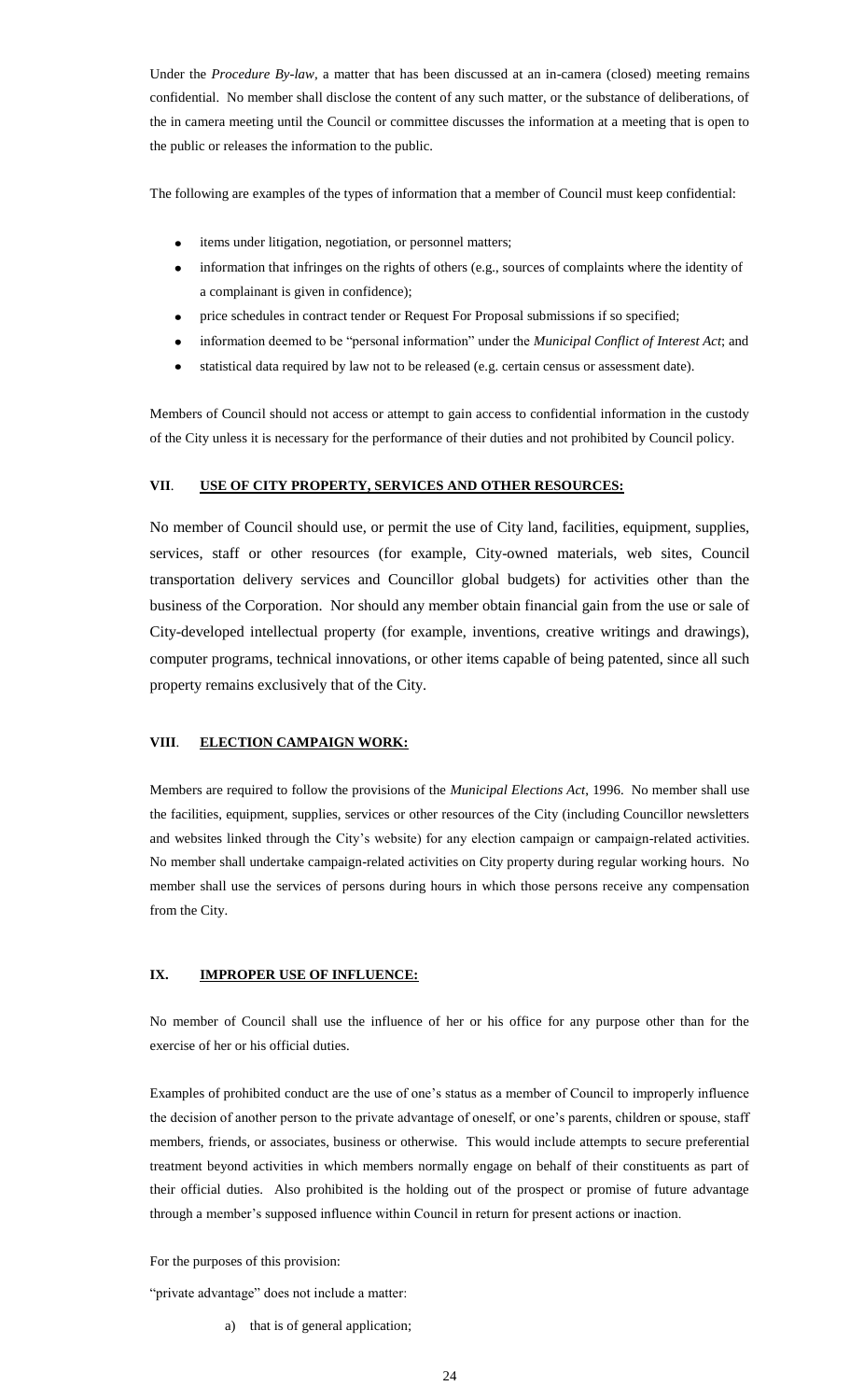- b) that affects a member of Council, his or her parents, children or spouse, staff members, friends, or associates, business or otherwise as one of a broad class of persons; or
- c) that concerns the remuneration or benefits of a member of Council.

## **X**. **BUSINESS RELATIONS:**

No member shall act as a paid agent before Council, its committees, or an agency, board or commission of the City except in compliance with the terms of the *Municipal Conflict of Interest Act.*

A member shall not refer a third party to a person, partnership, or corporation in exchange for payment or other personal benefit.

## **XI. CONDUCT RESPECTING CURRENT AND PROSPECTIVE EMPLOYMENT:**

No member shall allow the prospect of his or her future employment by a person or entity to detrimentally affect the performance of his or her duties to the City.

## **XII. CONDUCT AT COUNCIL:**

Members shall conduct themselves with decorum at Council in accordance with the provisions of the *Procedure By-law.*

#### **XIII. CONDUCT RESPECTING STAFF:**

Only Council as a whole has the authority to approve budget, policy, Committee processes and other such matters. Accordingly, members shall direct requests outside of Council-approved budget, process or policy, to the appropriate Committee of Council.

Under the direction of the Chief Administrative Officer, staff serves the Council as a whole, and the combined interests of all members as evidenced through the decision of Council. Members shall be respectful of the role of staff to advise based on political neutrality and objectivity and without undue influence from any individual member or faction of the Council. Accordingly, no member shall maliciously or falsely injure the professional or ethical reputation, or the prospects or practice of staff, and all members shall show respect for the professional capacities of the staff of the City.

No member shall compel staff to engage in partisan political activities or be subjected to threats or discrimination for refusing to engage in such activities. Nor shall any member use, or attempt to use, their authority or influence for the purpose of intimidating, threatening, coercing, commanding, or influencing any staff member with the intent of interfering with that person's duties, including the duty to disclose improper activity.

In practical terms, there are distinct and specialized roles carried out by Council as a whole and by Councillors when performing their other roles. The key requirements of these roles are captured in the Schedule to the *Code of Conduct* and include dealing with constituents and the general public, participating as Council Committee members, participating as Chairs of Council Committees, and participating as Council representatives on agencies, boards, commissions and other bodies. Similarly, there are distinct and specialized roles expected of City staff in both the carrying out of their responsibilities and in dealing with Council.

#### **XIV. MANDATORY WARD MEETINGS:**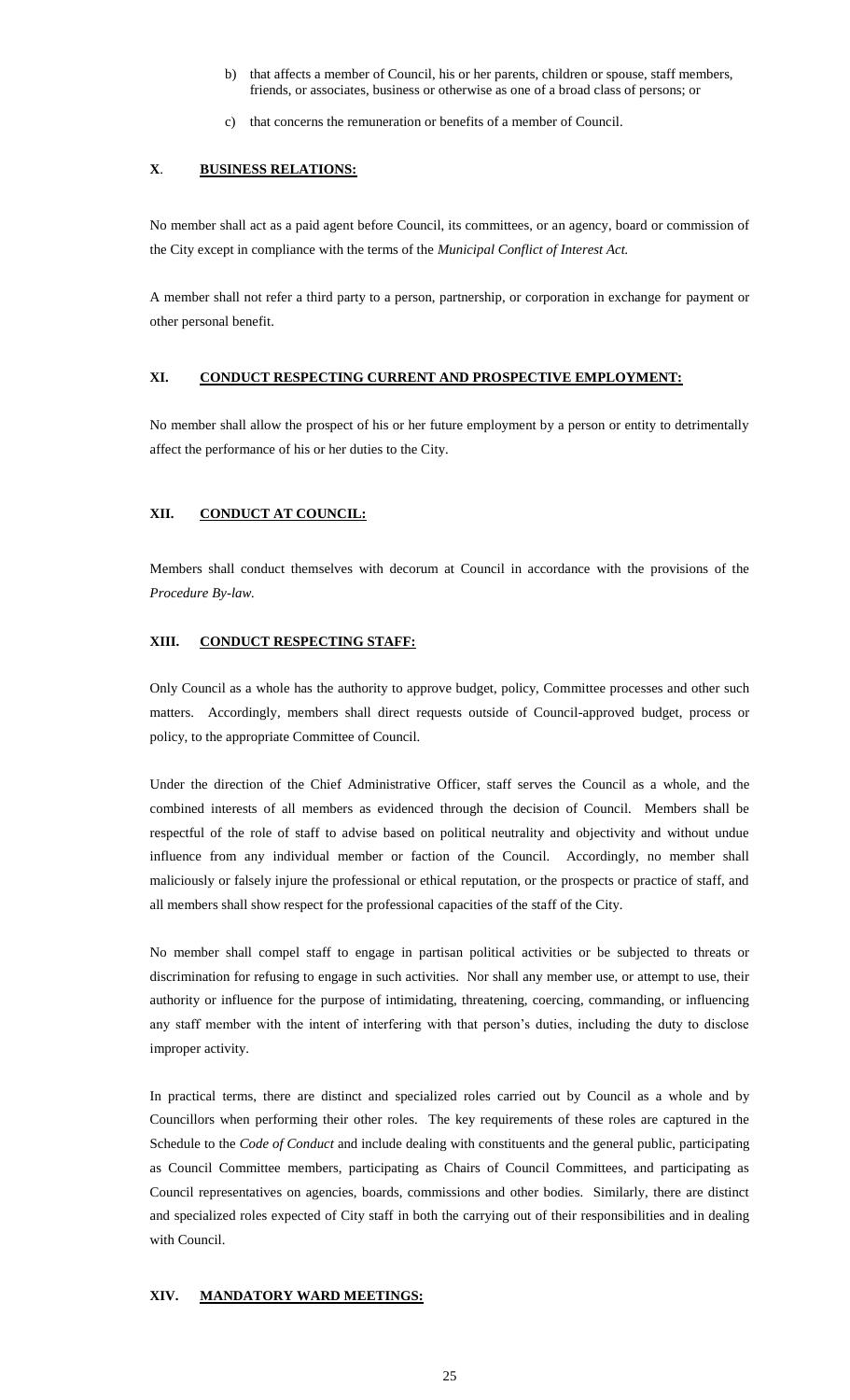There shall be, on an annual basis, a minimum of two (2) Ward Meetings held per Electoral Ward and the Councillors representing each ward shall work together to schedule and chair said meetings.

## **XV. INCORPORATION OF BELLAMY INQUIRY RECOMMENDATIONS**

The recommendations made by Madame Justice Bellamy with respect to Ethics as a result of the "City of Toronto External Contracts Inquiry" as set out in Appendix B to this Code of Conduct are hereby incorporated by reference and shall form part of this Code of Conduct except that those recommendations pertaining to the Integrity Commissioner, Gifts and Gifts Registry shall be guidelines only and specific provisions contained in this Code of Conduct with respect to the same shall govern.

#### **XVI. DISCREDITABLE CONDUCT:**

All members of Council have a duty to treat members of the public, one another and staff appropriately and without abuse, bullying or intimidation, and to ensure that their work environment is free from discrimination and harassment. The *Ontario Human Rights Code* applies, as does the City of Windsor *Workplace Violence & Harassment Policy, dated September 24, 2004.*

## **XVII. FAILURE TO ADHERE TO COUNCIL POLICIES AND PROCEDURES:**

A number of the provisions of this Code of Conduct incorporate policies and procedures adopted by Council. More generally, members of Council are required to observe the terms of all policies and procedures established by City Council.

This provision does not prevent a member of Council from requesting that Council grant an exemption from a policy.

## **XVIII. REPRISALS AND OBSTRUCTION:**

Members of Council should respect the integrity of the *Code of Conduct* and investigations conducted under it. Any reprisal or threat of reprisal against a complainant or anyone for providing relevant information to the Integrity Commissioner is therefore prohibited. It is also a violation of the *Code of Conduct* to obstruct the Integrity Commissioner in the carrying out of her or his responsibilities, as, for example, by the destruction of documents or the erasing of electronic communications.

#### **XVIV. ACTING ON ADVICE OF INTEGRITY COMMISSIONER:**

Any written advice given by the Integrity Commissioner to a member binds the Integrity Commissioner in any subsequent consideration of the conduct of the member in the same matter as long as all the relevant facts knows to the member were disclosed to the Integrity Commissioner.

## **XX. COMPLIANCE WITH THE CODE OF CONDUCT:**

Members of Council are accountable to the public through the four-year election process. Between elections they may, for example, become disqualified and lose their seat if convicted of an offence under the *Criminal Code* of Canada or for failing to declare a conflict of personal interest under the *Municipal Conflict of Interest Act*.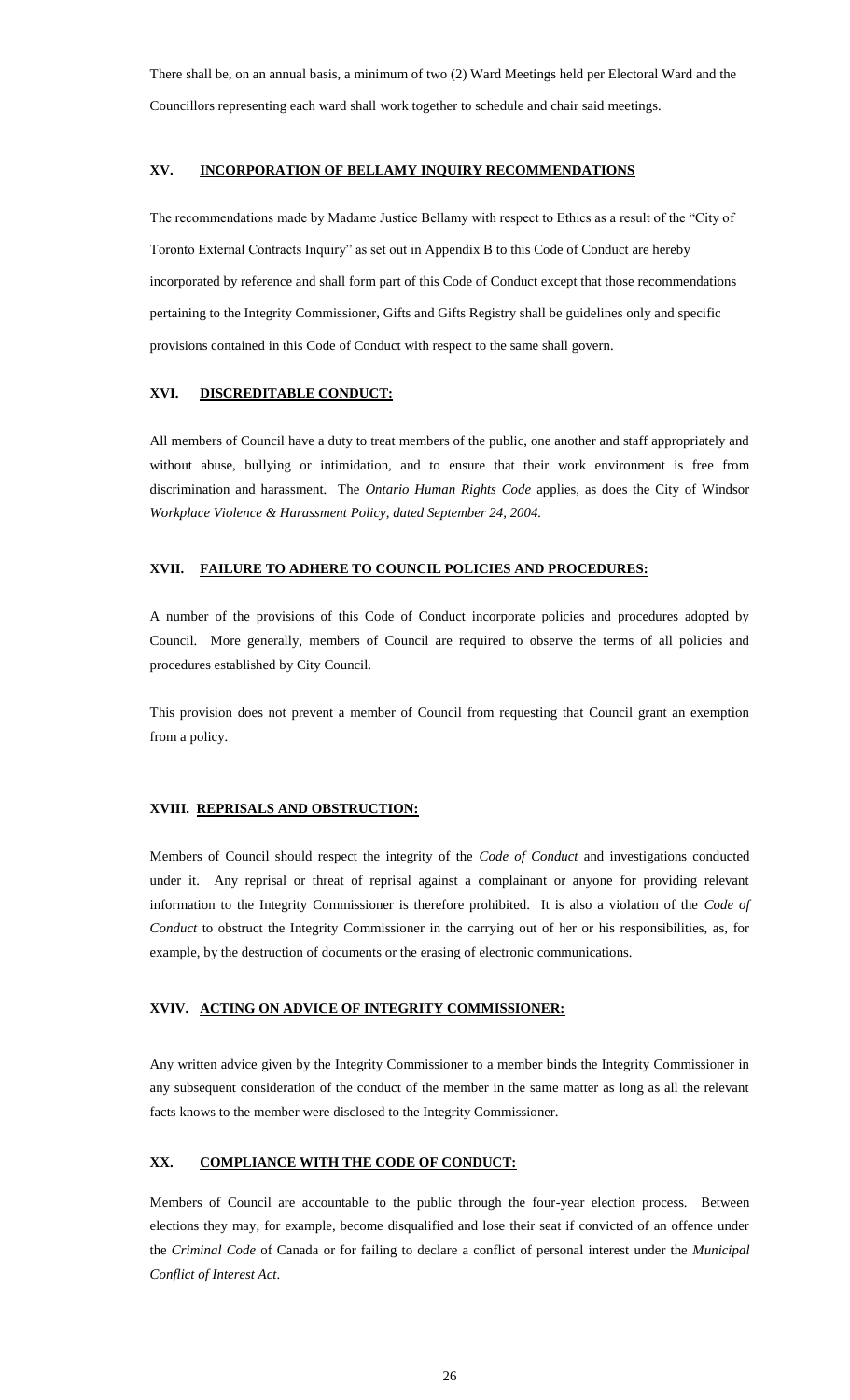In addition, subsection 223.3 (5) of the *Municipal Act, supra*, authorizes Council to impose either of two penalties on a member of Council or a local board following a report by the Integrity Commissioner that, in her or his opinion, there has been a violation of the *Code of Conduct*:

- a) A reprimand; or
- b) Suspension of the remuneration paid to the member in respect of his or her services as a member of council or the local board, as the case may be, for a period of up to 90 days.

#### **Other Actions:**

The Integrity Commissioner may also recommend that Council or a local board take the following actions:

- a) Removal from membership of a Committee or local board.
- b) Removal as Chair of a Committee or local board.
- c) Repayment or reimbursement of moneys received.
- d) Return of property or reimbursement of its value.
- e) A request for an apology to Council, the complainant, or both.

#### **SCHEDULE "A" TO THE CODE OF CONDUCT ROLES AND RESPONSIBILITIES OF THE COUNCIL MEMBERS AND STAFF**

Members of Council and staff of the City are both servants of the public and they are indispensable to one another. The Council directs the business of the City and passes by-laws, or resolutions as appropriate, for decisions adopted by Council.

Council has delegated responsibility to the Chief Administrative Officer for the administration of the affairs of the City in accordance with the by-laws adopted. This means that under the direction of the CAO, staff have the responsibility and the authority to provide consultation, advice and direction to Council and to implement Council approved policy. Accordingly, staff establish the appropriate administrative directives, procedures, systems, structures and internal controls to implement the goals and objectives of Council, and to manage implementation within the resources at their disposal.

The Council should expect a high quality of advice from staff based on political neutrality and objectivity irrespective of party politics, the loyalties of persons in power, or their personal opinions.

#### 1. The Whole Council, for example:

- a. exercises the authority delegated by the provincial legislature to the municipality and does not possess authority separate to that derived from provincial statute;
- b. is the legislative arm of the municipality and makes laws, determines property taxation levels, allocates expenditures and holds civic staff accountable by providing them with direction, assigning resources and monitoring policy decisions as implemented by staff;
- c. must have a quorum in order to vote to amend or enact bylaws;
- d. in a Committee-of-the-Whole meets as a general Committee to discuss and vote on which recommendations shall be forwarded to Council for subsequent decision;
- e. may sub-delegate administrative authority where the delegation does not entail power to determine or adjudicate rights; make policy; or take legislative action;
- f. receives all reports of all Standing Committees and other designated bodies for their acceptance, amendment, deferral or referral as the Council deems appropriate;
- g. holds regular and special meetings of Council in open session; a Committee-of-the-Whole meeting in open or closed session for legal, personnel or property matters of a sensitive nature; and
- h. may not amend or pass any by-law where Council meets as a Committee-of-the-Whole;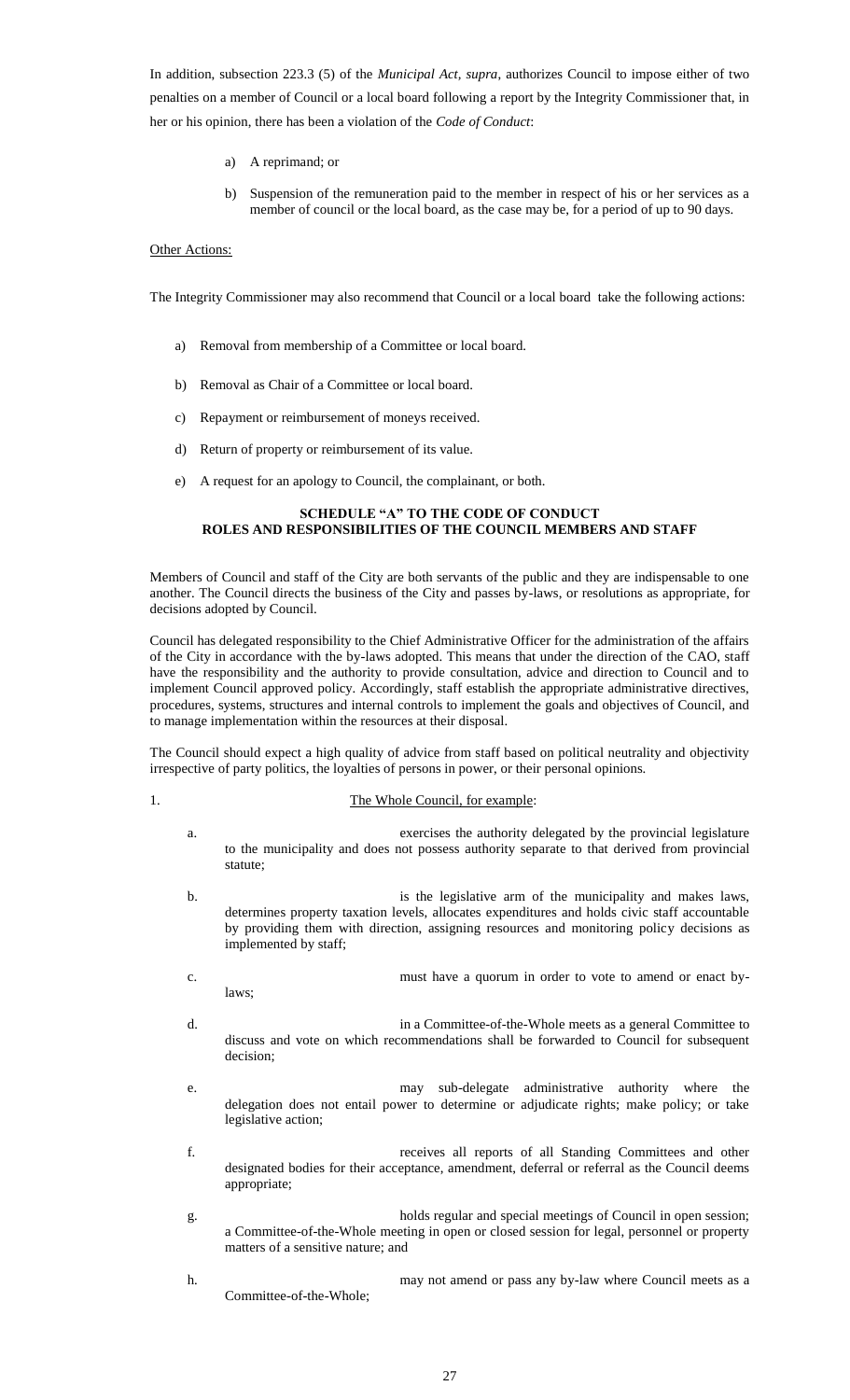|    | By-law. | follows the procedures it establishes in the Council Procedural |
|----|---------|-----------------------------------------------------------------|
| 2. |         | The Mayor, for example:                                         |

- a. Is the Chief Executive Officer of the Municipality; b. Carries out the duties of the head of council under the *Municipal Act* or any other Act; c. sees that the laws for the government of the Corporation are duly executed and obeyed; d. oversees the conduct of the subordinate officers in the government and administration and sees that all proven negligence, carelessness and violation of duty are dealt with; e. communicates information and recommendations to the Council from time to time that will tend to the improvement of the government; f. presides at all meetings of Council and ensures that all proceedings and conduct are enacted in accordance with the Procedural By-law so that the business of Council can be carries out efficiently and effectively; g. may summon a special meeting of the Council within a specified time period, as well as when requested to do so in writing by a majority of members; h. **represents the views and interest of the City**, its residents and
- taxpayers at a variety of official, public, ceremonial and intergovernmental events; and i. signs all By-laws and may sign debentures and promissory notes on behalf of the municipality

#### 3. Committees of Council, as a Whole, for example:

| a. |                               | request reports as required to aid in their decisions on                                                                                                   |
|----|-------------------------------|------------------------------------------------------------------------------------------------------------------------------------------------------------|
| b. | recommendations to Council;   | report and make recommendations to Council on policy                                                                                                       |
| c. | matters referred to them;     | provide access to public communication and deputation on                                                                                                   |
| d. | matters within their purview; | examine all accounts connected with discharging its duties or<br>under its supervision in accordance with the Procedural By-law, the Purchasing By-law and |
|    | other by-laws; and            |                                                                                                                                                            |

#### 4. Council Committee Chairs, for example:

|    | a. | review, identify and prepare agenda items and priorities with<br>Department Heads and the Office of the Clerk's as appropriate; |
|----|----|---------------------------------------------------------------------------------------------------------------------------------|
|    | b. | ensure program polices and priorities are established by the                                                                    |
|    |    | Committee:                                                                                                                      |
|    | c. | are often called upon at Council to answer questions on                                                                         |
|    |    | Committee recommendations;                                                                                                      |
|    | d. | conduct meetings, provide direction, ensure fair and open                                                                       |
|    |    | discussion of agenda items in accordance with established procedures (Procedural By-law);                                       |
|    | e. | may call special meetings of the Committee when the Chair or                                                                    |
|    |    | members feel it is necessary to do so;                                                                                          |
| 5. |    | Council Members on Agencies, Boards and Commissions, generally:                                                                 |
|    |    |                                                                                                                                 |

a. perform as part of a Board, most of the same roles as Standing Committees; b. balance their role as the custodian of the City's tax dollars and representative of Council policies, with that of their fiduciary and other duties as a Board member; c. provide specialized advice and expertise to aid in decisionmaking; and d. provide an essential link between the body and Council such that Council positions can be conveyed to the body and vice-versa.

#### 6. Staff of the City, for example:

- a. provide timely and useful advice to Council and its Committees;
- b. carry out specific directives, motions and policies approved or delegated to them by the Council;
- c. follow the intent of Council directions;
- d. alert Council to legal limitations of proposals, or changes in legislation, or unintended impacts of decisions;
- e. administer the organization and are responsible for day-to-day tasks in operations management;
- f. recommend policies, programs and budgets to Standing Committees and Council;
- g. respond to public inquiries and advise on Council approved policies;
- h. use allocated resources appropriately;
- i. stay informed and up to-date;
- j. undertake research and report on findings;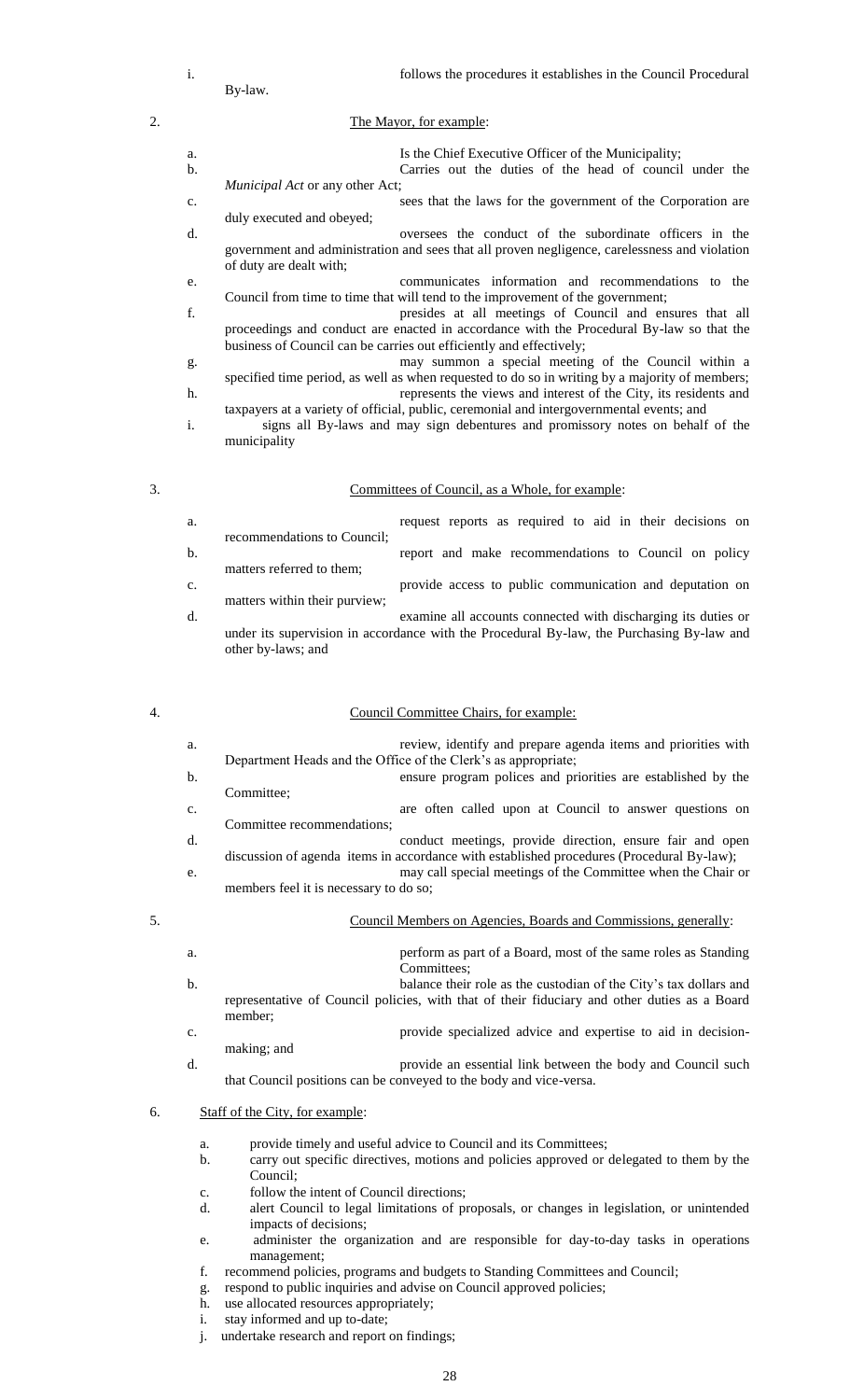k. evaluate staff assigned and correct any performance as required; and l. encourage the development of all staff under their supervision.

- 7. Councillors Generally, for example:
	- a. represent the views of the public and exercise judgment to make decisions on behalf of them;
	- b. respond to resident inquiries or refer such inquiries to appropriate staff or other organizations and generally provide assistance to constituents;
	- c. participate in Council meetings and undertake the activities within the authority, operations and procedures of Council as outlined in (a) above;
	- d. choose among alternatives and reconcile conflict among competing priorities;
	- e. stay informed and keep up to-date;
	- f. in Council, correct deficiencies in the system; and
	- g. in Council, determine the overall system and structure of the Corporation.

# Schedule "B" to the Code of Conduct -

# **City of Windsor Council-Staff Protocol (Revised, January 29, 2007)**

#### **Purpose**

The City of Windsor"s Council-Staff Protocol sets out guidelines and ground rules for the effective interaction of City Council and staff members in the governing and management of the municipality.

#### **Scope**

This Council-Staff Protocol applies to all members of City Council and City staff, and members of boards and staff of related agencies, boards, and commissions.

Role clarification and sensitivity to the difference between the roles played by Council and staff members are fundamental to the success of our working relationships. Both Council and staff members have a responsibility to understand their role and follow the Council-Staff Protocol accordingly. Both Council and staff members are expected to enhance public education by providing context and process information about decision-making. Council and staff are required to work together towards policy development and implementation while understanding the various roles and expectations necessary for a highly effective working relationship.

Council and Administration will review the Council-Staff Protocol at the beginning of each new term of Council (at least once every four years) and incorporate any necessary amendments.

#### **Respect**

Council and staff operate within a very complex environment. Therefore some flexibility is required. Maintaining mutual respect between City staff and Council members is the only way to foster highly effective working relationships. Defining roles and expectations in advance helps achieve effective relationships that are equitable and without favouritism. Council and staff members demonstrate respect by refraining from expressing criticism of each other in public or through public communications regardless of the medium.

#### **Core Values**

Integrity/Ethics; Accountability/Responsibility; Service/Service Quality; Trust; and Leadership are the highest values held by Councillors and Staff. These values will be reflected in policy decisions, policy implementation and will form a vital part of the City of Windsor"s everyday operations.

#### **Both Council and Staff Members are expected to:**

- Demonstrate commitment to communication and consultation among ourselves and with the general public.
- Show leadership, relying on our knowledge and judgment, and respond based upon our areas of expertise.
- Maintain confidentiality at in-camera, committee and other meetings.

#### **Council is expected to:**

- Govern and provide/set clear political direction.
- Establish the municipality"s vision and goals, and define needs and outcomes to be achieved through empowerment and effective staff performance.
- Act as a whole in developing policy.
- Respond to constituent concerns, keep City staff members informed, be open to discussion and ask for clarification when needed.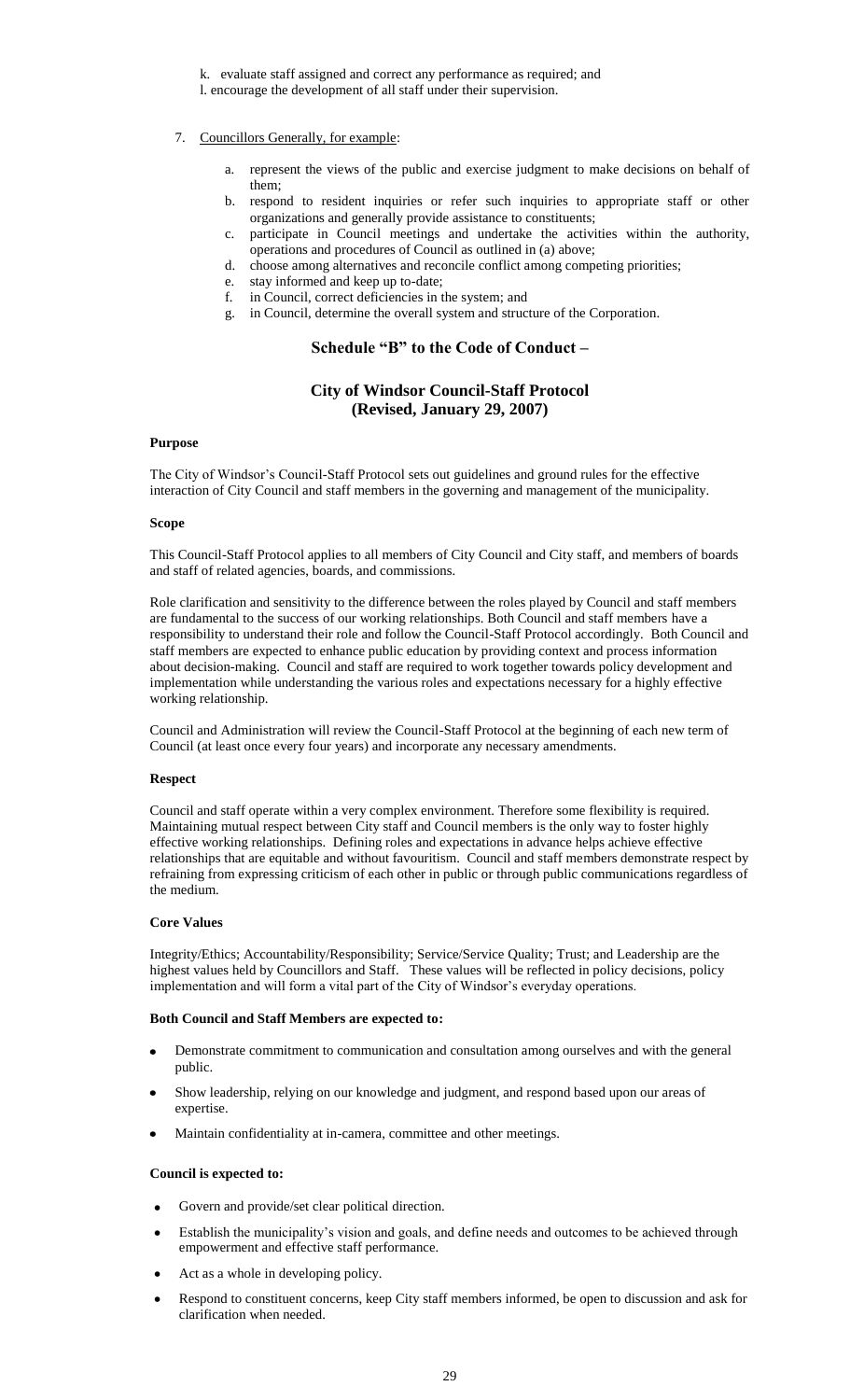- Understand that individual Council members represent Council as a whole in the eyes of the public and staff members. Council members have a responsibility to bring controversial decisions back to the whole Council.
- Refrain from providing individual direction to the Chief Administrative Officer to initiate any action or prepare any report of a significant nature, or initiate any project or study without the consent of the entire Council.
- Ask questions of staff members prior to the public meetings whenever possible.
- Refrain from attempting on an individual basis to change or interfere with the operations and practices of any City department. Any questions or concerns related to operating rules and practices should be directed to the Executive Director of the department and any service requests should be directed to 311;
- Be sensitive to staff workload and resources.
- Refrain from using administrative resources for political/personal purposes.
- Refrain from micro-managing.
- Be open-minded, supportive; staff are fallible.
- Praise publicly and criticize privately.
- Respect administrative expertise; show respect.

#### Staff is expected to:

- Adhere to current Council approved policy.  $\bullet$
- Accept that Council sets the agenda; refrain from directly or indirectly lobbying Council.
- Changes to policy should be formalized through reports to City Council. Keep Council informed and do not to blind side them (no surprises).
- Respect the limitations of the time of Council members.
- Be respectful and patient; don"t point fingers of blame toward City Council.
- Provide factual, clear, timely and professional advice based upon professional judgment but also include a range of options where applicable.
- Respect Council's political decisions and refrain from making public any personal comments related to those decisions.
- Address Council questions on a timely basis and seek clarification when necessary and where appropriate.

## SCHEDULE "C"

# **Bellamy Inquiry Recommendations – Ethics:**

#### *Codes of Conduct: General Principles*

- 1. The City should expand its current code of conduct for councillors and its conflict of interest policy for staff to include broader ethical considerations.
- 2. The codes of conduct should go beyond the minimum standards of behaviour and set out the highest ideals and values toward which all public servants should be working.
- 3. The codes of conduct should be written in plain language that can be understood by all public servants as well as by the public.
- 4. The codes of conduct should reflect the difference in the roles of councillors and staff without setting different ethical standards.
- 5. Political staff should be required to adhere to the same ethical guidelines that apply to councillors and City staff. Councillors should have their staff execute an agreement to abide by the City"s codes of conduct.

#### *Hiring*

6. The City"s hiring processes should include appropriate questions designed to elicit some perspective on the ethics of applicants. Applicants' responses to the ethics questions should then be considered prominently in hiring decisions.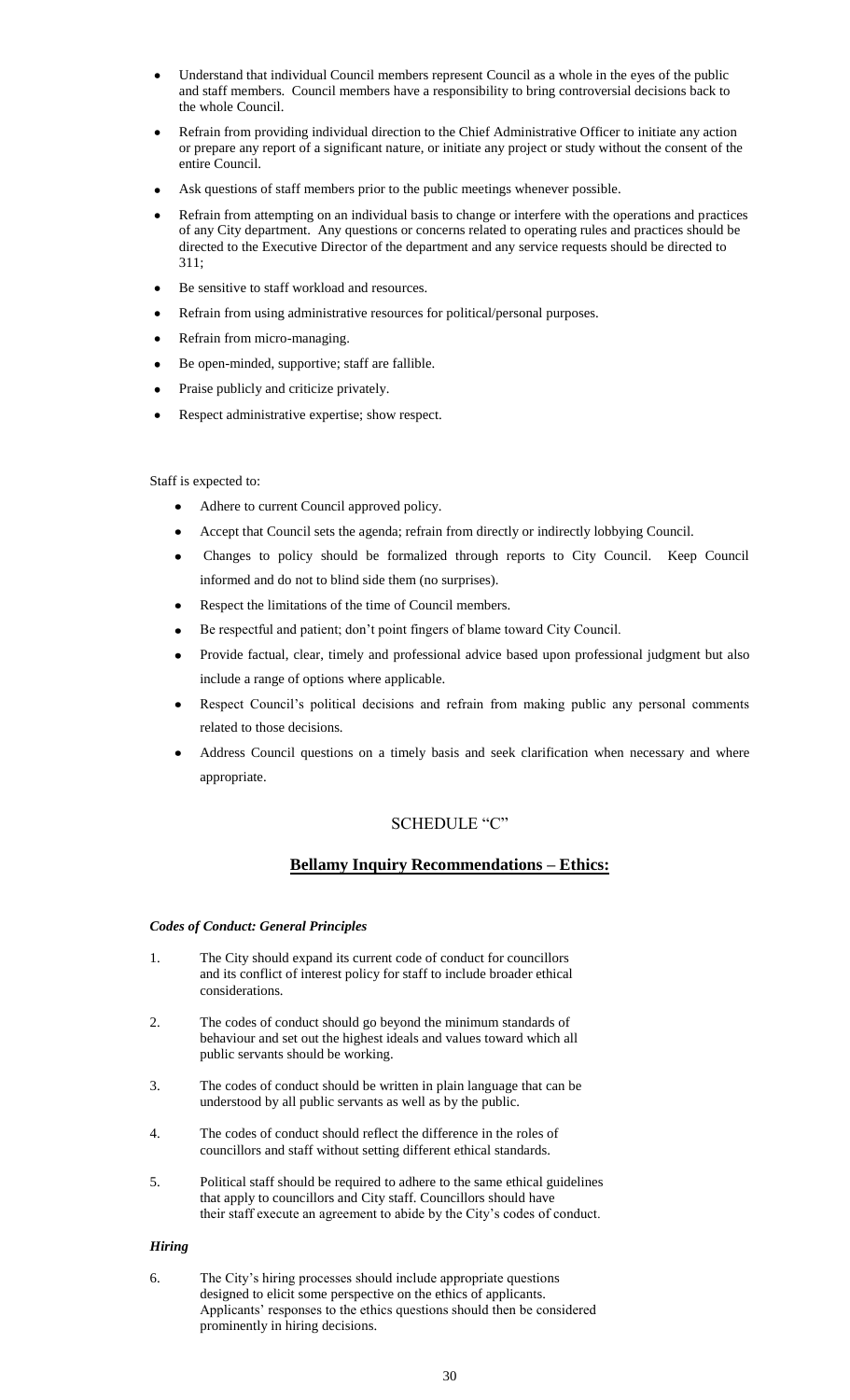7. New City employees should receive immediate training on the ethical dimensions of their particular work.

#### *Training, Ongoing Education, and Monitoring*

- 8. Training on codes of conduct should be mandatory for all City staff and councillors.
- 9. The City"s internal newsletter, *Inside Toronto*, should feature a regular column on ethics and a question-and-answer section where ethical concerns from staff are addressed anonymously.
- 10. Subject to collective bargaining restraints, all staff and councillors should be required to sign an annual declaration that they are aware of the codes of conduct, are versed in them, and will uphold them.
- 11. Staff and councillors should meet regularly with their co-workers or colleagues to discuss work-related ethical issues.
- 12. Staff and councillors should be encouraged to discuss ethical issues that arise from time to time with peers, managers, or the integrity commissioner.
- 13. The City"s codes of conduct should be monitored vigilantly to ensure that they provide appropriate guidance. Change should be made promptly when necessary.
- 14. The City should promote awareness of the codes among all councillors and staff and provide guidance in complying with the codes.

#### *Relations between Councillors and Staff*

- 15. Both elected officials and staff should understand and honour their respective roles and responsibilities, act only within them, and never blur the distinction.
- 16. The Mayor in Council meetings, a committee chair, or anyone else in a formal or informal leadership role should immediately intervene in instances of uncivil behaviour and politely remind the person responsible of his or her duty to be civil.
- 17. Councillors should not ask staff to perform personal services for them.
- 18. Councillors should not attempt to influence staff behaviour by direct or indirect coercion of any kind, including intimidation, bullying, or alluding to future promotion or employment prospects.
- 19. Councillors should not ask staff to engage in partisan political activities for them.

#### *Conflict of Interest and Apparent Conflict of Interest*

- 20. Rules about conflicts of interest and apparent conflicts of interest should form part of the City"s codes of conduct.
- 21. Councillors and staff should be made aware that it is unacceptable for them to act on a matter in which they have either a real or an apparent conflict of interest.
- 22. Councillors and staff should take steps to avoid as best they can both real and apparent conflicts of interest. For assistance, they should seek the guidance of the office of the integrity commissioner.

#### *Some Specific Conflicts of Interest*

- 23. Councillors and staff should not use their positions to further their private interests.
- 24. Councillors and staff should not concurrently accept employment by an outside interest that is either incompatible with or in conflict with their official duties.
- 25. Councillors and staff should not ask other City employees to perform work that is unrelated to City business during office hours.
- 26. Councillors and staff should not divulge confidential information to those not entitled to it.
- 27. Councillors and staff should not access confidential information if not required to do so for work purposes.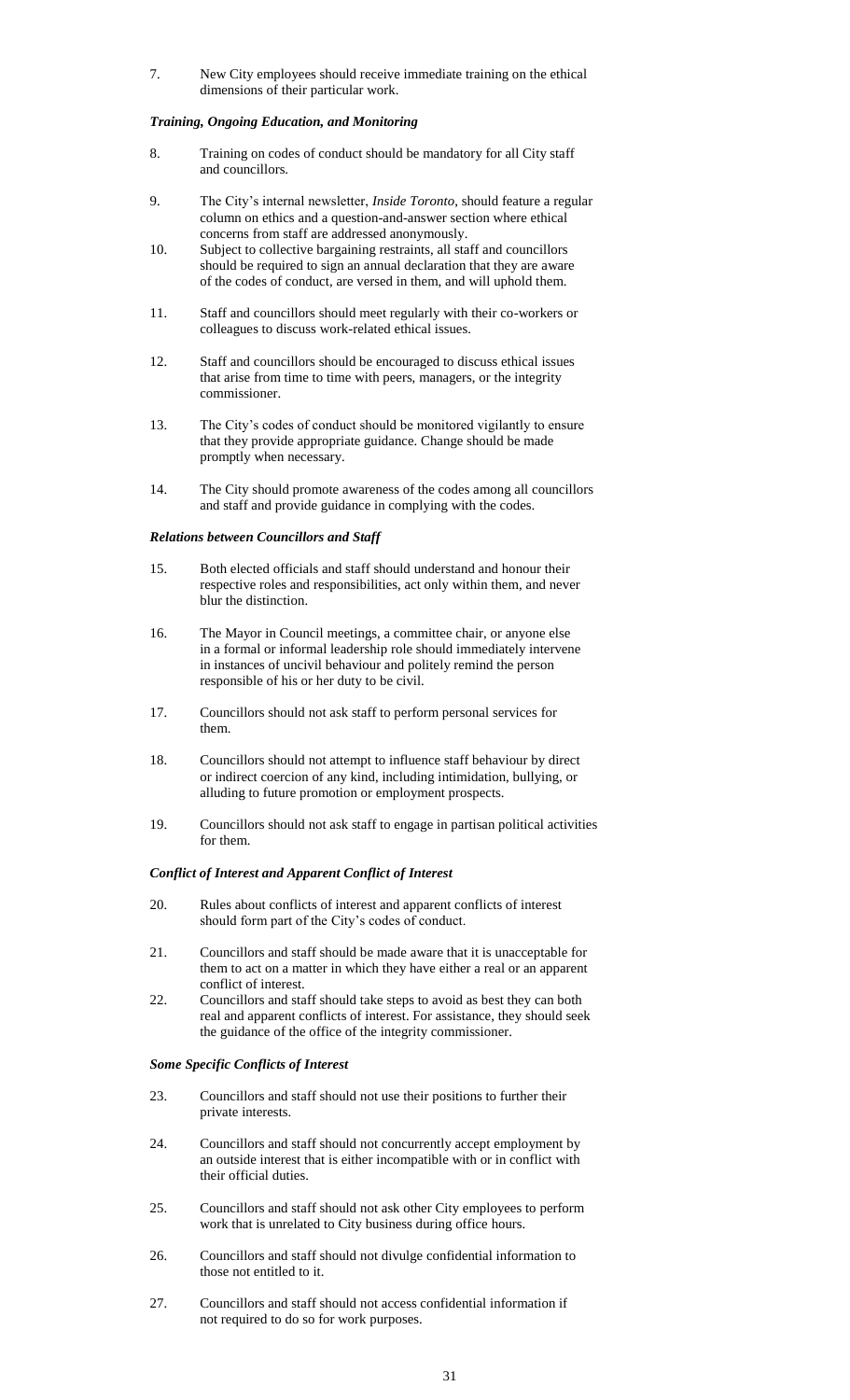- 28. Recently departed City employees should not promote themselves as having otherwise unavailable access to City information, processes, or decision-makers.
- 29. Former councillors and City staff should not accept employment in which they would be dealing with matters or files that they worked on while at the City.

#### *Preferential Treatment*

30. Elected officials and staff should take all necessary steps to avoid preferential treatment or the appearance of preferential treatment for friends or family.

#### *Disclosure and Recusal*

- 31. Councillors should not vote on any issue at Council or committee that puts them in a real or apparent conflict with their personal finances. They should declare their conflict and recuse themselves.
- 32. Councillors should recuse themselves from matters that pose a real or apparent conflict with the finances of their spouse, parents, or siblings.
- 33. Staff should refrain from any involvement in analysis or decision making on an issue in which they have a real or apparent conflict of interest. Conflicts or apparent conflicts should be disclosed to or discussed with the staff member's supervisor.

#### *Integrity Commissioner*

34. A full-time integrity or ethics commissioner should be hired.

#### *Appointment and Tenure*

35. To ensure that the integrity commissioner has the independence necessary for the job, he or she should report directly to Council, not the Mayor. He or she should serve for a fixed term and should be removable only by a two-thirds vote in Council.

#### *Advice*

- 36. Senior management should investigate, in consultation with the integrity commissioner, the feasibility of establishing "divisional ethics coordinators." These would be point persons in the various City departments to whom staff could turn for department-specific, confidential ethical advice. They would supplement the work of the integrity commissioner locally in the various departments and on the front lines of service delivery.
- 37. The City should encourage staff and councillors to consult the integrity commissioner when necessary.
- 38. The integrity commissioner should offer his or her opinions to all members of Council and staff who request it. These opinions should be given in the strictest confidence. However, if a councillor or staff member makes public part of a commissioner's report on a matter, the integrity commissioner should be free to make all of it public in response.
- 39. Council should consider expanding the role of the current integrity commissioner to allow confidential review of the personal finances of councillors, at their request, so that the commissioner can advise them on potential conflicts of interest.
- 40. The integrity commissioner should have enough staff to allow councillors and City staff to efficiently seek advice in advance on matters of ethical concern – issues where ethics policies may be violated in letter or spirit.

#### *Complaints, Investigation, and Enforcement*

- 41. Members of the public should be allowed to make complaints to the integrity commissioner. Complaints can be anonymous and need not be in the form of sworn affidavits.
- 42. To preserve the necessary independence of the office of the integrity commissioner, no elected official should pre-filter complaints to that office.
- 43. Councillors and staff should not be allowed to withhold their cooperation from investigations by the integrity commissioner.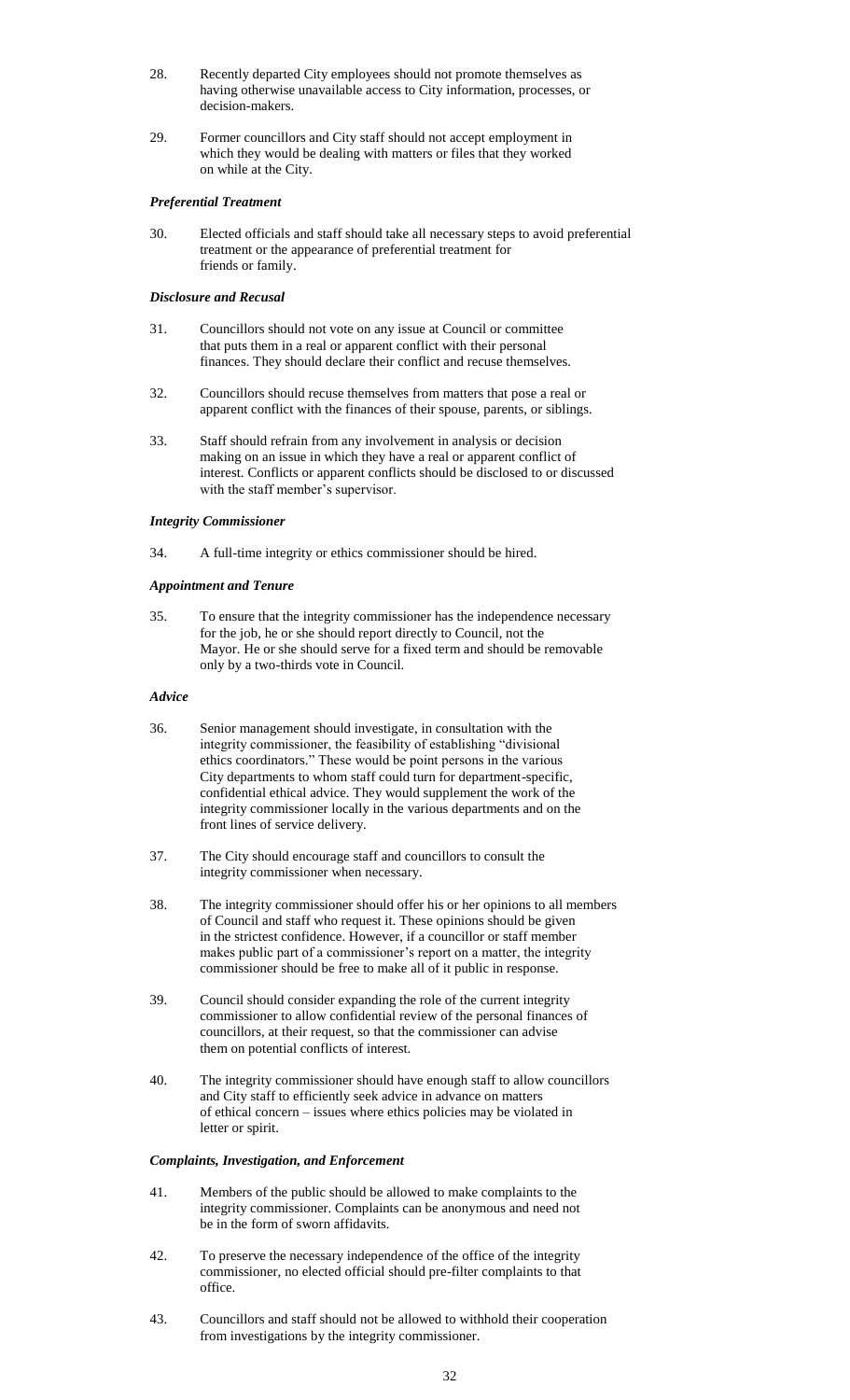Sanctions for withholding co-operation should equal the sanctions for ethical breaches, so a clear message is sent that withholding cooperation offers no advantage.

- 44. To guard against misuse for political purposes of the integrity commissioner"s complaint process, the commissioner should be free to dismiss frivolous complaints at the outset, publicly identifying them as such, if appropriate. The commissioner should also be able to identify those who launch bad-faith complaints, and recommend to Council that bad-faith complainants reimburse the City for the expenses of the investigation.
- 45. The office of the integrity commissioner should have broader investigatory power than it currently has. For example, it should have summons powers.
- 46. The City should give the integrity commissioner the power to recommend to Council an appropriate range of sanctions for ethical misdeeds by councillors. Sanctions should include public reprimands, public apologies, expulsion from one or more committee meetings, removal from committee posts or committee chair positions, expulsion from one or more Council meetings, or, at the high end of the spectrum, a fine or declaration of a vacancy in the councillor's seat.
- 47. The City should give the integrity commissioner the power to recommend to Council an appropriate range of sanctions for ethical misdeeds by staff. These should be closely modelled on sanctions allowable under prevailing labour and employment law. To emphasize the importance of ethics within the organization, ethical misconduct should be regarded as among the most serious misconduct, and the sanctions should include the most serious penalties.
- 48. The integrity commissioner should not have powers to impose sanctions directly. Council should rule within a fixed time on the integrity commissioner's recommendations for sanctions.

#### *Education and Outreach*

- 49. The integrity commissioner should have the mandate and resources to participate actively in the development of ongoing ethical education programs or materials for City staff and councillors. Outreach of this type is an important part of ensuring a strong ethical culture.
- 50. The integrity commissioner should have a website for education, reference, and outreach purposes. The commissioner's office should also be available to provide advice on ethics training as necessary for both councillors and staff.

#### *Review*

51. An external auditor should periodically review the operations of the office of the integrity commissioner.

#### *Gifts, Entertainment, and Other Benefits*

- 52. The City should permit councillors and staff to accept gifts, entertainment, or other benefits of nominal value, except from lobbyists. The definition of nominal value and other criteria for acceptable gifts should be established in consultation with the integrity commissioner.
- 53. Under no circumstances should staff or councillors accept gifts or benefits of any value from lobbyists.
- 54. City staff should not accept meals paid for by commercial suppliers.
- 55. On the occasions when work demands that City staff and commercial suppliers eat together off-site, the City should permit its staff to expense the meals. City staff should not be out of pocket personally for a work expense. Allowing these expenses to be submitted also allows their frequency to be monitored, so that work patterns can be adjusted if necessary.
- 56. This policy should be reviewed after it has been implemented for two years.

#### *Gift Registry*

66. The City should establish a registry for gifts received by staff and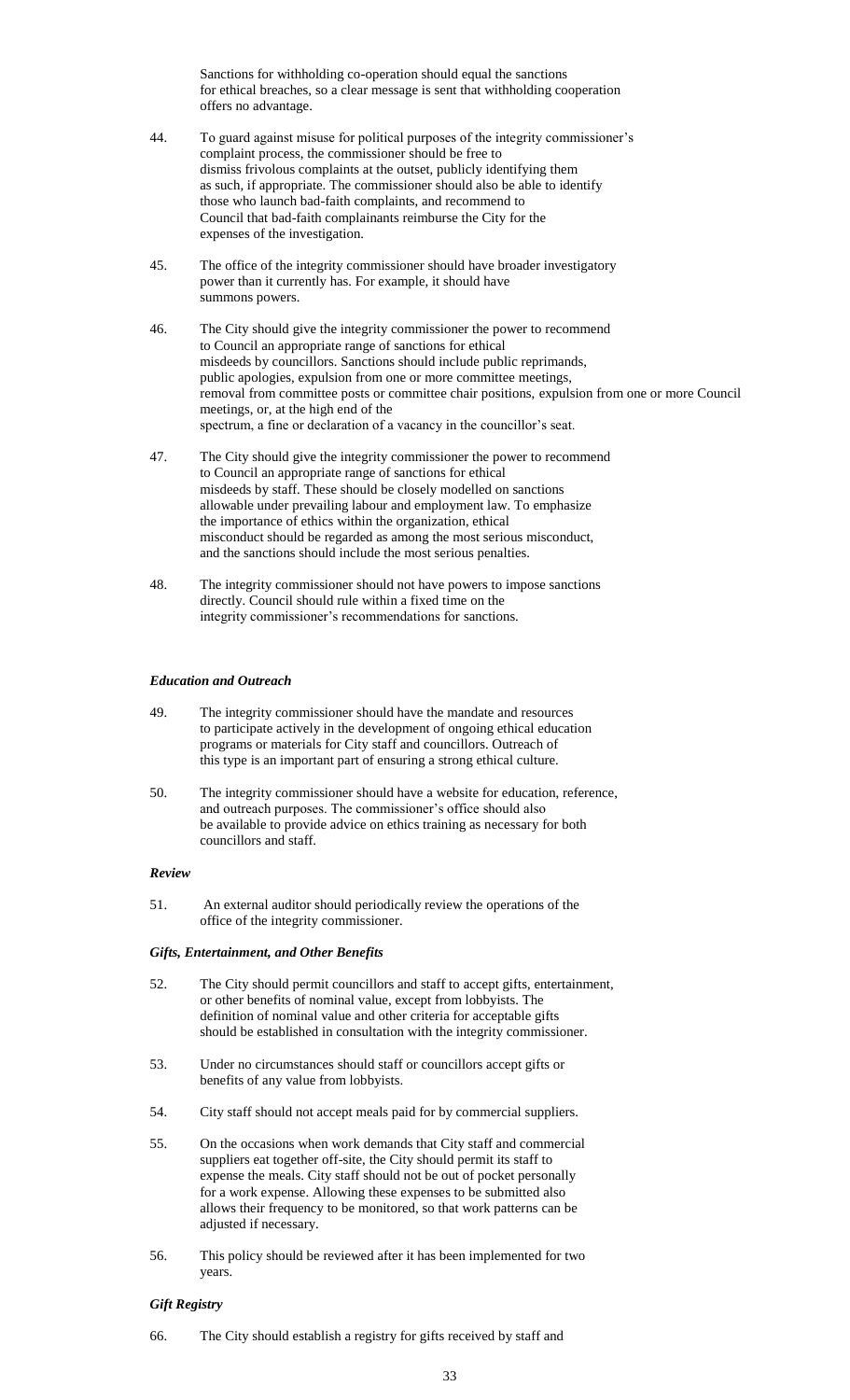councillors. The registry should be run by the integrity commissioner"s office.

67. The gift registry should contain the following details in a searchable database:

> a. the name of the individual who received the gift and the capacity in which he or she was serving at the time b. a description of the gift c. the person or group who presented it d. the date on which the gift was received e. the occasion on which the gift was given f. the estimated value of the gift, if known g. a running total of the value of gifts received by staff or councillors from that person or group in the previous twelve months h. what the individual intends to do with the gift i. whether the gift should remain with the City if the recipient leaves

68. Councillors and staff should be encouraged to consult with the integrity commissioner about the propriety of accepting or continuing to keep any gift of any value.

#### *Charity Events*

69. The City should have a clear policy on when it is appropriate for councillors and City staff to attend charity events.

#### *Elections Financing*

70. The City should ask the Province to ban the practice of "bundling" in municipal elections, including bundling through lawyers' trust accounts.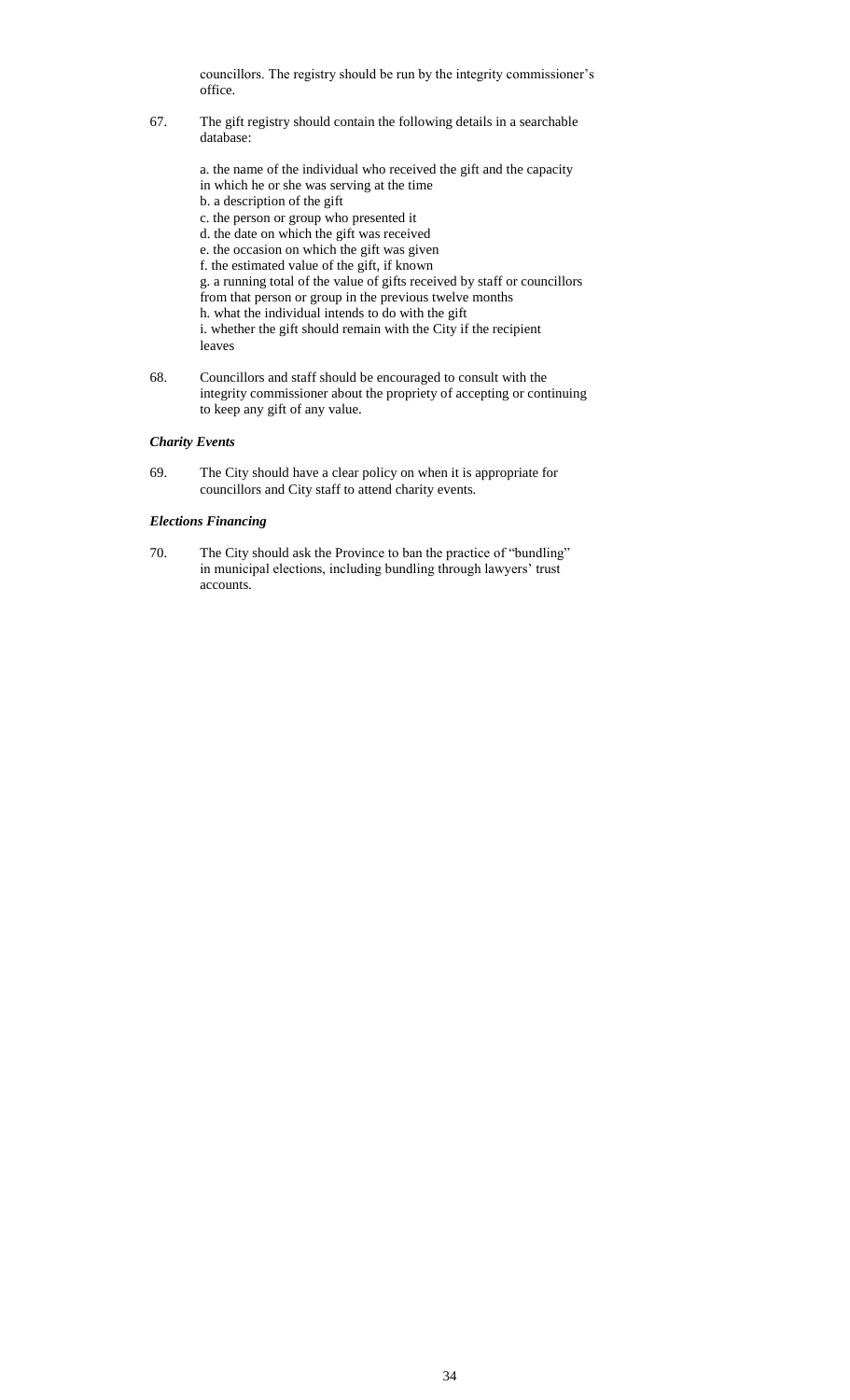# Appendix "C"

# **City of Windsor Council Appointment Policy**

|              | Service Area: Council Services    | Policy No.:     |           |
|--------------|-----------------------------------|-----------------|-----------|
| Department:  | <b>Office of the City Clerk</b>   | Approval Date:  |           |
| Division:    |                                   | Approved By:    |           |
|              |                                   | Effective Date: |           |
|              | Council Appointments to Agencies, |                 |           |
| Subject:     | <b>Boards and Committees</b>      | Procedure Ref.: |           |
|              |                                   | Pages:          | Replaces: |
| Prepared By: | Steve Vlachodimos                 |                 | Date:     |

# **1. POLICY**

**1.1** The City of Windsor is committed to ensuring the appointment of qualified candidates by Council to Civic Agencies in a manner that is transparent, fair and consistent, while at the same time meeting requirements for the protection of personal information as required by the Municipal Freedom of Information and Protection of Privacy Act.

# **2. PURPOSE**

**2.1** The purpose of this policy is to establish a fair and consistent process for Council appointments to City of Windsor Civic Agencies.

## **3. SCOPE**

**3.1** This policy shall govern the actions of the Clerk's Department, Council and any Selection Committee appointed by Council to address vacancies on Civic Agencies required to be filled by Council Appointments.

# **4. RESPONSIBILITY**

- **4.1** Every appointment by the City to a Civic Agency shall be by a resolution of Council.
- **4.2** Every appointment by the City to a Civic Agency shall be at the pleasure of Council, whether or not the appointment is for a specified time period.
- **4.3** No person may be appointed to be a member of more than one Civic Agency at the same time.
- **4.4** Notwithstanding 4.3, a Member of Council may be appointed to be a member of more than one Civic Agency at the same time.
- **4.5** Council may make appointments at their discretion and are not limited to only eligible electors.
- **4.6** Council shall:
	- a) Approve this policy and any changes to this policy from time to time;
	- b) Consider applications for vacancies on Civic Agencies;
	- c) From time to time, establish Selection Committees on an as-needed basis and, unless otherwise provided for at the time of establishment, the Mayor shall be an ex-officio member of such selection Committee;
	- d) By resolution, make appointments of members to Civic Agencies in accordance with this policy.
- **4.7** The Selection Committee shall:
	- a) Meet at the appointed time and place for the purpose of interviewing applicants identified by Council as candidates for vacancies on Civic Agencies;
	- b) Consider and recommend to Council the candidate(s) that in the opinion of the Selection Committee would best service the needs of Council and the public on a given Civic Agency.
- **4.8** The Clerk"s Department shall:
	- a) Coordinate appointments to Civic Agencies by:
		- i. Providing public notice of vacancies on Civic Agencies;
		- ii. Providing application materials to individuals who wish to apply for appointment as new members;
		- iii. Arranging appropriate meetings for the Selection Committee;
		- iv. Providing all documents the Selection Committee may require to facilitate interviews;